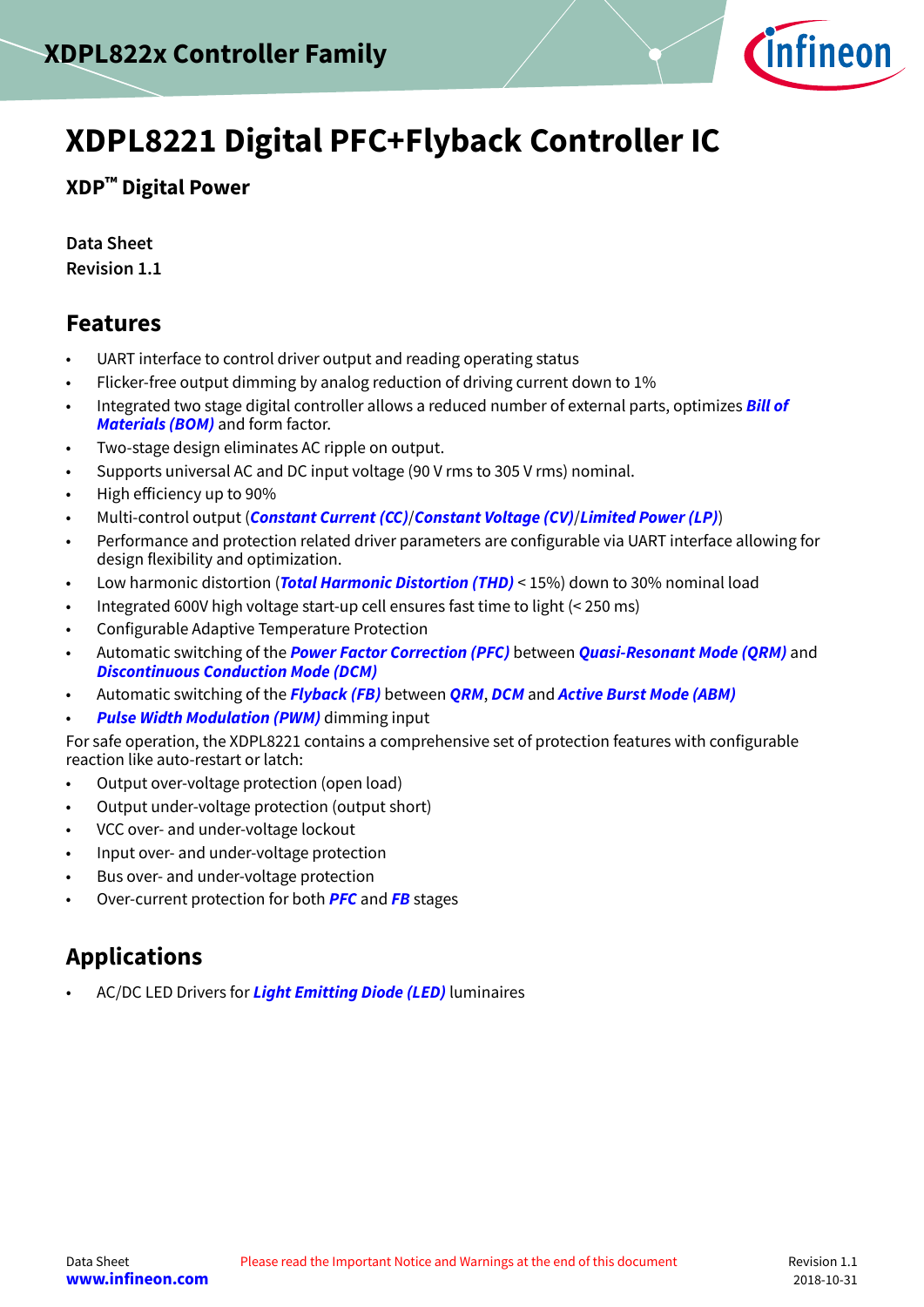

#### <span id="page-1-0"></span>**Description**



**Figure 1 Typical Application for XDPL8221**

| <b>Product Type</b> | Package          |
|---------------------|------------------|
| XDPL8221            | <b>PG-DSO-16</b> |

# **Description**

XDPL8221 is a highly integrated next-generation device combining a multimode (**[QRM](#page-55-0)** and **[DCM](#page-53-0)**) **[PFC](#page-54-0)** plus a multimode (**[QRM](#page-55-0)**, **[DCM](#page-53-0)** and **[ABM](#page-52-0)**) **[FB](#page-53-0)** with primary-side regulation. The integration of **[PFC](#page-54-0)** and **[FB](#page-53-0)** into a single controller enables reduction of external parts and optimizes performance by harmonized operation of the two stages.

The two-stage approach divides the **[PFC](#page-54-0)** responsibilities from the output current regulations functions. This ensures low variation in the output current (flicker) to a non-visible level and allows for low **[THD](#page-55-0)** , high power factor and a greater ability to withstand AC line perturbations.

XDPL8221 **[PFC](#page-54-0)** comprises of constant on-time scheme with a **[THD](#page-55-0)** improvement algorithm to provide a high power factor and excellent performance down to 30% nominal load.

XDPL8221 **[FB](#page-53-0)** can be configured to operate in Constant Voltage (CV), Constant Current (CC) or Limited Power (LP) mode offering a large degree of flexibility.

The on-chip **[One Time Programmable Memory \(OTP\)](#page-54-0)** memory allows user to adjust electrical and performance parameters that control the behavior of the circuit. Examples of this include: output current limit or the maximum output power. This enables the user of the device to create a platform concept with significantly fewer different hardware versions while still covering the same application range.

The **[Universal Asynchronous Receiver Transmitter \(UART\)](#page-55-0)** command interface allows connecting XDPL8221 to any microcontroller, wireless interface or sensor for many different applications.

During low power mode, the XDPL8221 power consumption is less than 100mW.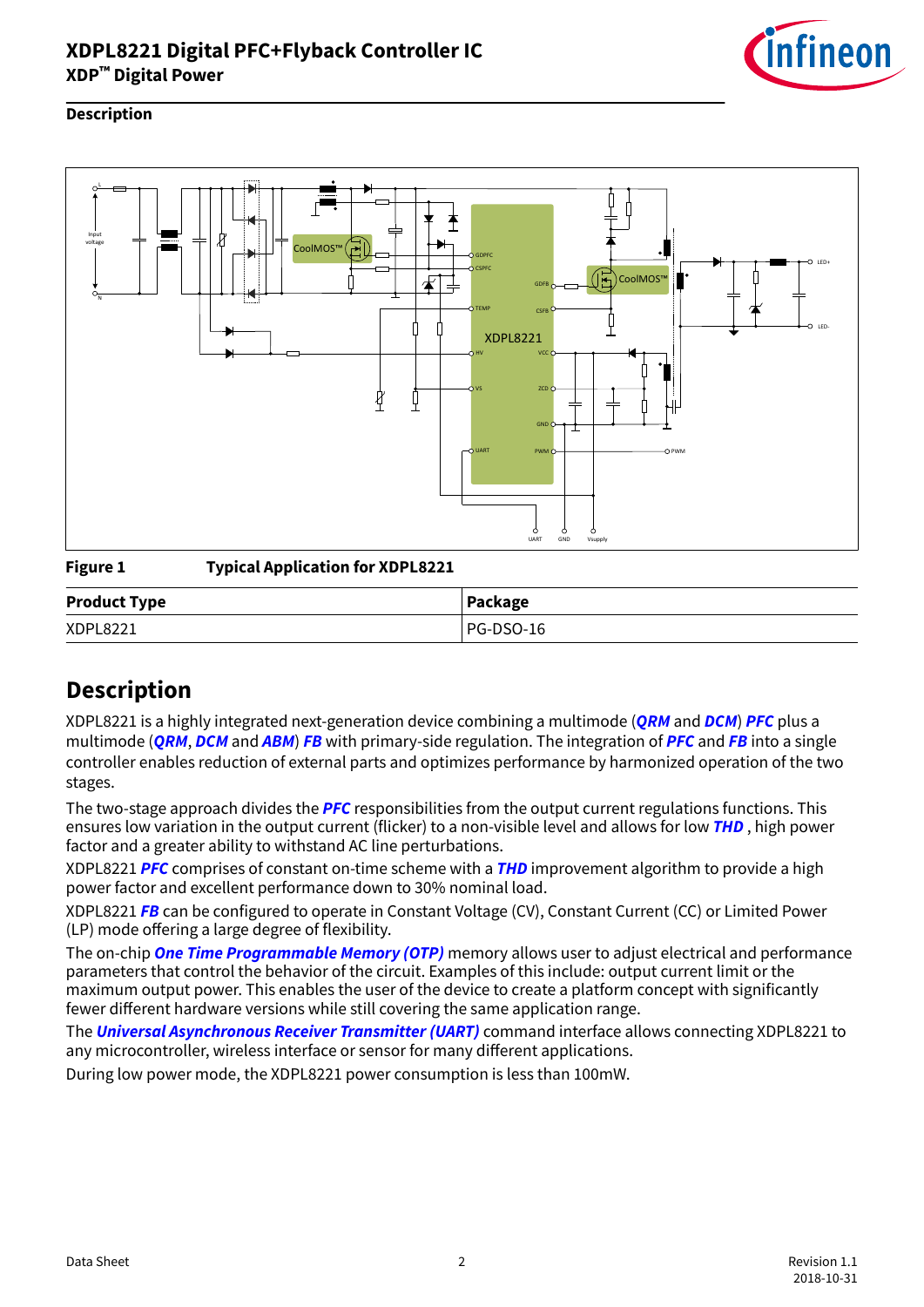

### Table of contents

### **Table of contents**

| $\mathbf{1}$ |  |
|--------------|--|
| $\mathbf{2}$ |  |
| 3            |  |
| 3.1          |  |
| 3.1.1        |  |
| 3.1.2        |  |
| 3.1.3        |  |
| 3.1.4        |  |
| 3.1.5        |  |
| 3.1.5.1      |  |
| 3.1.6        |  |
| 3.1.6.1      |  |
| 3.1.6.2      |  |
| 3.1.6.3      |  |
| 3.1.7        |  |
| 3.1.8        |  |
| 3.1.8.1      |  |
| 3.1.8.2      |  |
| 3.1.8.3      |  |
| 3.1.8.4      |  |
| 3.1.8.5      |  |
| 3.2          |  |
| 3.2.1        |  |
| 3.2.1.1      |  |
| 3.2.1.2      |  |
| 3.2.1.3      |  |
| 3.2.1.4      |  |
| 3.2.1.5      |  |
| 3.2.1.6      |  |
| 3.2.2        |  |
| 3.2.3        |  |
| 3.2.3.1      |  |
| 3.2.3.2      |  |
| 3.2.3.3      |  |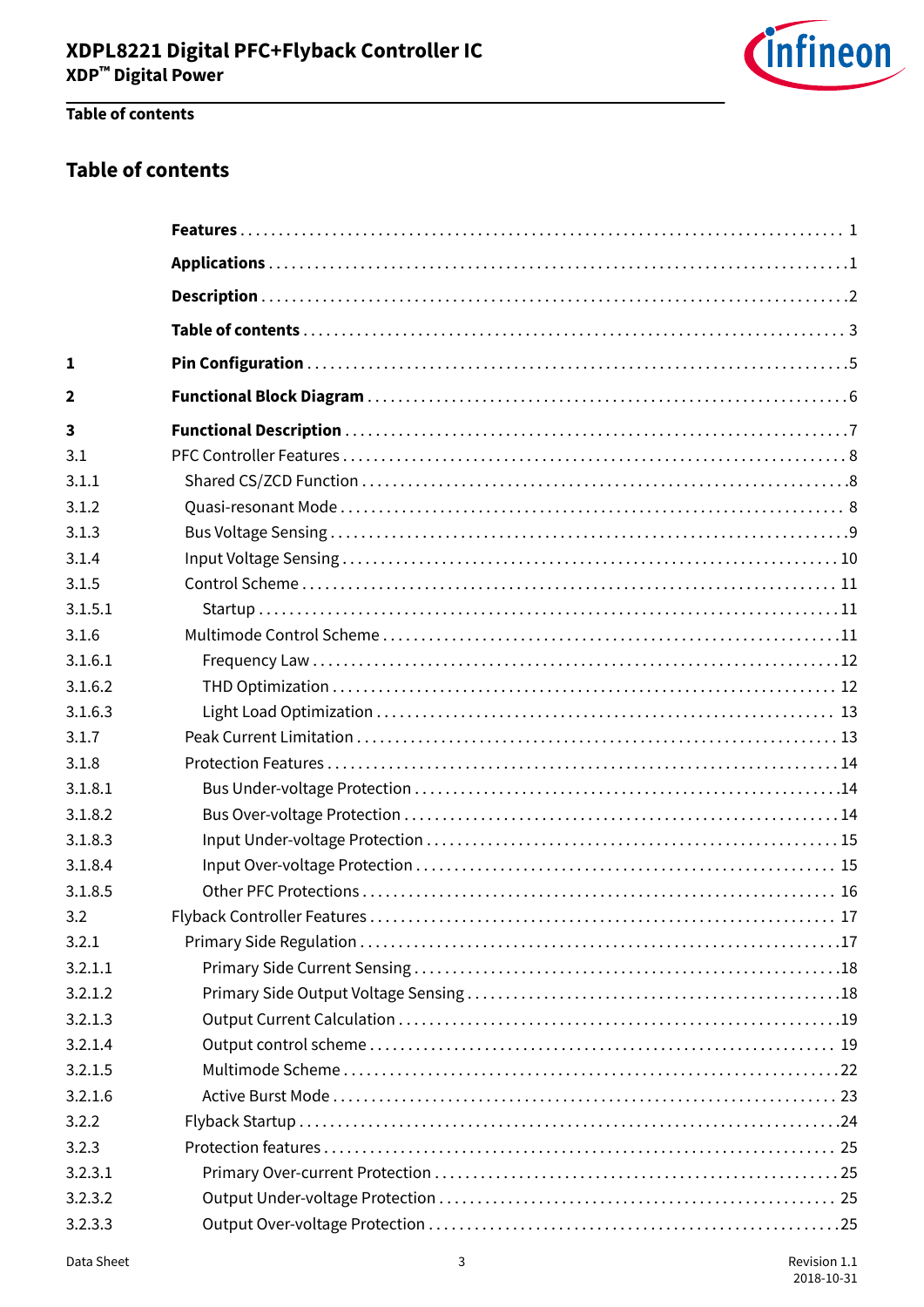

### **Table of contents**

| 3.2.3.4   |                                 |
|-----------|---------------------------------|
| 3.2.3.5   |                                 |
| 3.2.3.6   |                                 |
| 3.2.3.6.1 |                                 |
| 3.3       |                                 |
| 3.3.1     |                                 |
| 3.3.2     |                                 |
| 3.3.3     |                                 |
| 3.3.4     |                                 |
| 3.3.5     |                                 |
| 3.3.6     |                                 |
| 3.3.6.1   |                                 |
| 3.3.6.2   |                                 |
| 3.3.6.3   |                                 |
| 3.3.6.4   |                                 |
| 3.3.6.5   |                                 |
| 3.3.7     |                                 |
| 3.3.7.1   |                                 |
| 3.3.7.2   |                                 |
| 3.3.7.3   |                                 |
| 3.3.7.4   |                                 |
| 4         |                                 |
| 4.1       |                                 |
| 4.2       |                                 |
| 4.3       |                                 |
| 4.4       |                                 |
| 5         | <b>Package Dimensions</b><br>52 |
| 6         |                                 |
|           |                                 |
|           |                                 |
|           |                                 |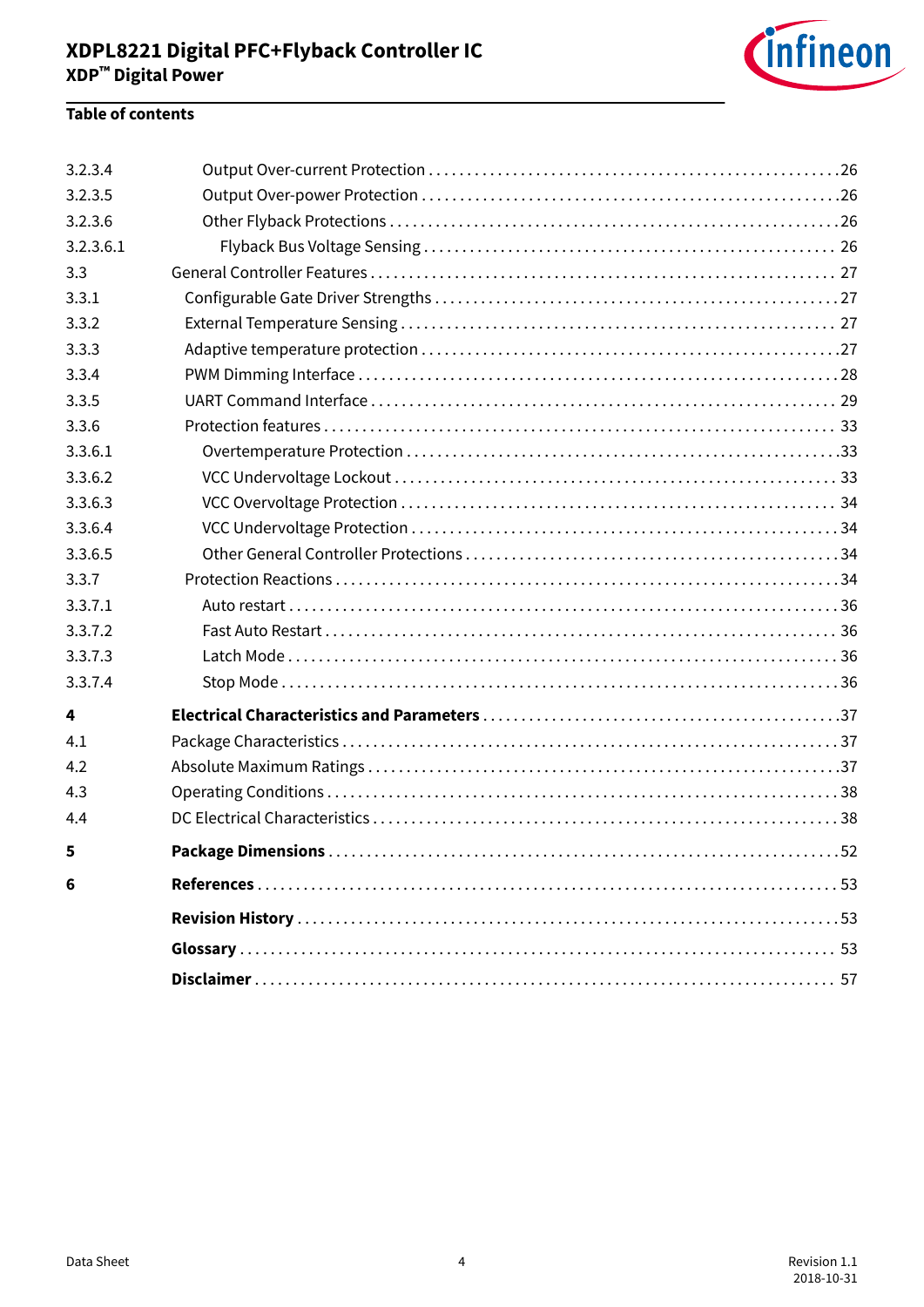

### <span id="page-4-0"></span>**Pin Configuration**

# **1 Pin Configuration**

Pin assignments and basic pin description information are shown below.



#### **Figure 2 Pinning of XDPL8221**

| Table 1      |                |             | <b>Pin Definitions and Functions</b>                                                                                                                                                                                                                                               |
|--------------|----------------|-------------|------------------------------------------------------------------------------------------------------------------------------------------------------------------------------------------------------------------------------------------------------------------------------------|
| <b>Name</b>  | Pin            | <b>Type</b> | <b>Function</b>                                                                                                                                                                                                                                                                    |
| <b>GDFB</b>  | $\mathbf{1}$   | O           | Gate driver for FB:<br>The GDFB pin is an output for directly driving a power MOSFET of the FB<br>stage.                                                                                                                                                                           |
| <b>CSFB</b>  | $\overline{2}$ |             | Current sensing for FB:<br>The CSFB pin is connected to an external shunt resistor and the source of the<br>power MOSFET of the FB stage.                                                                                                                                          |
| <b>VCC</b>   | 3              |             | Voltage supply                                                                                                                                                                                                                                                                     |
| GND          | 4              |             | Power and signal ground                                                                                                                                                                                                                                                            |
| ZCD          | 5              |             | Zero-crossing detection of the FB:<br>The ZCD pin is connected to an auxiliary winding of the $FB$ stage for zero-<br>crossing detection as well as primary-side output voltage and additional bus<br>voltage sensing for functional safety.                                       |
| VS           | 6              |             | Bus voltage sensing                                                                                                                                                                                                                                                                |
| N.U.         | 7              |             | Not used. Externally to be connected to GND.                                                                                                                                                                                                                                       |
| HV           | 8              |             | High voltage:<br>The HV pin is connected to the rectified input voltage via an external resistor.<br>An internal 600 V HV startup-cell is used to initially charge VCC. In addition,<br>sampled high-voltage sensing is also used for synchronization with the input<br>frequency. |
| <b>PWM</b>   | 9              |             | <b>PWM</b> dimming:<br>The PWM pin is used as a dimming input.                                                                                                                                                                                                                     |
| <b>TEMP</b>  | 10             |             | External temperature sensor:<br>Measurement of external temperature using an <b>Negative Temperature</b><br><b>Coefficient Thermistor (NTC).</b>                                                                                                                                   |
| <b>CSPFC</b> | 11             |             | Current sensing for <b>PFC</b> :<br>The CSPFC pin is connected to an external shunt resistor and the source of<br>the power MOSFET of the <b>PFC</b> stage.                                                                                                                        |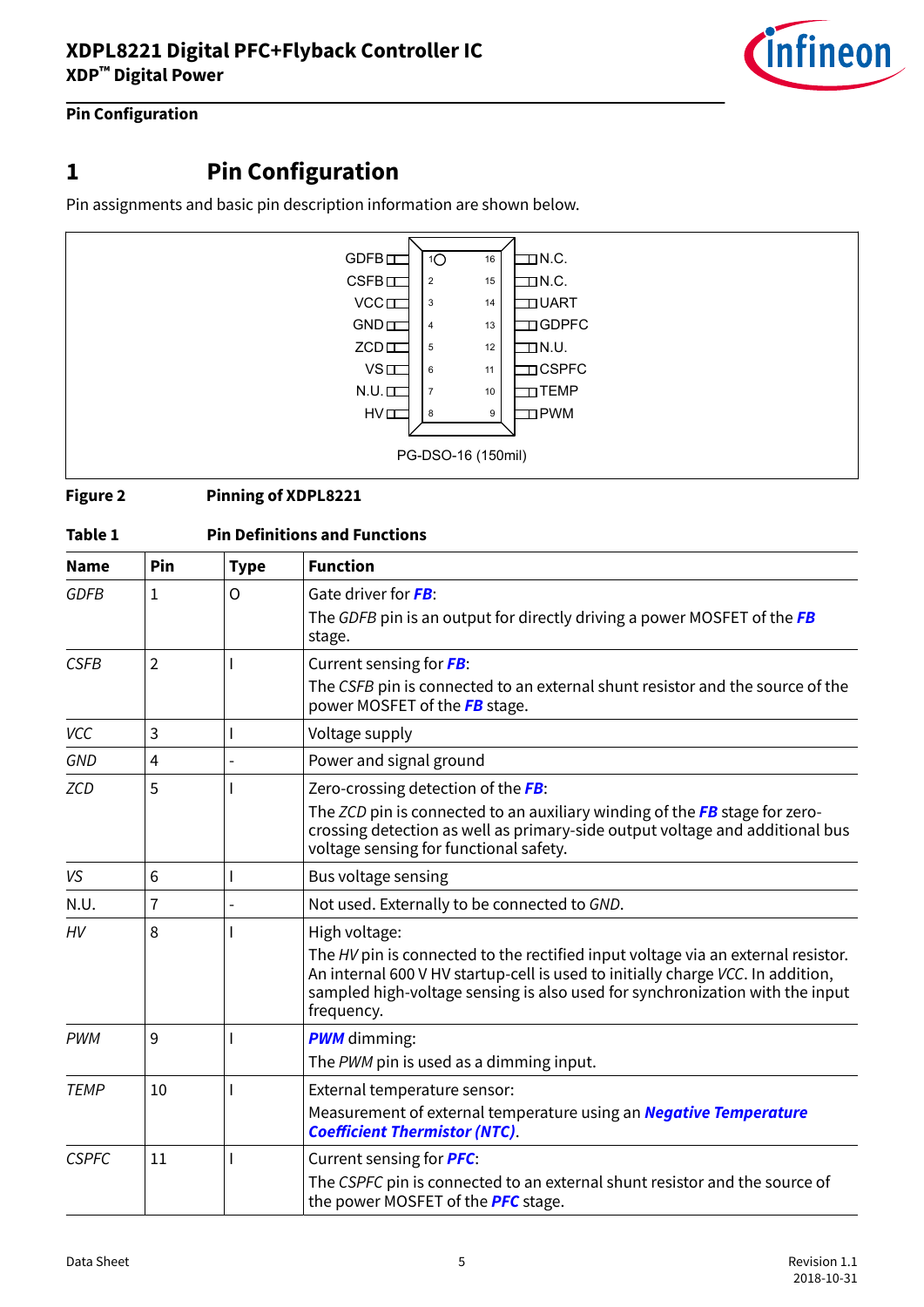

### <span id="page-5-0"></span>**Functional Block Diagram**

| Table 1      |     |             | <b>Pin Definitions and Functions (continued)</b>                                                                                                      |
|--------------|-----|-------------|-------------------------------------------------------------------------------------------------------------------------------------------------------|
| <b>Name</b>  | Pin | <b>Type</b> | <b>Function</b>                                                                                                                                       |
| N.U.         | 12  |             | Not used. Externally to be connected to GND.                                                                                                          |
| <b>GDPFC</b> | 13  | O           | Gate driver for <b>PFC</b> :<br>The GDPFC pin is an output for directly driving a power MOSFET of the <b>PFC</b><br>stage.                            |
| UART         | 14  | I/O         | <b>UART</b> communication:<br>The UART pin is used for the UART interface to support parametrization and<br>for application commands during run-time. |
| N.U.         | 15  |             | Not used. Externally to be connected to GND.                                                                                                          |
| N.U.         | 16  |             | Not used. Externally to be connected to GND.                                                                                                          |

## **2 Functional Block Diagram**

The functional block diagram shows the basic data flow from input pins via signal processing to the output pins.





**Figure 3 XDPL8221 Simplified Functional Block Diagram**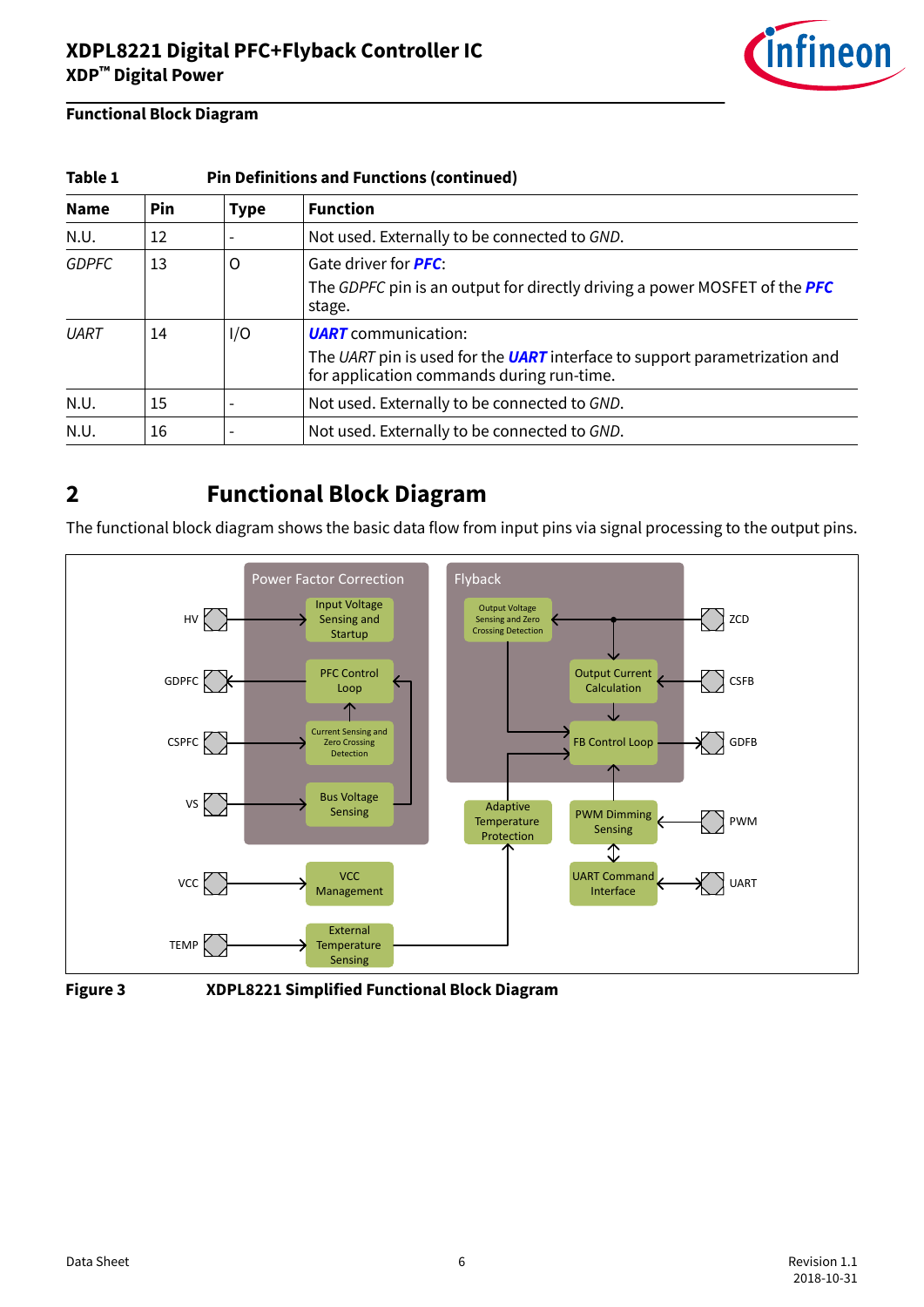

# <span id="page-6-0"></span>**3 Functional Description**

This chapter provides a summary of the integrated functions and features, and describes the relationships between them. The parameters and equations are based on typical values at  $T_A = 25 \degree C$ .

XDPL8221 is a digital dual-stage **[PFC](#page-54-0)** and **[FB](#page-53-0)** controller IC supporting **[PWM](#page-54-0)** dimming functionality. Both stages use configurable multi-mode operation to select the best mode of operation for every operation condition. Multi-mode operation automatically switches between **[QRM](#page-55-0)**, **[DCM](#page-53-0)** and **[ABM](#page-52-0)** (only for **[FB](#page-53-0)**)

XDPL8221 features a comprehensive set of configurable protection modes to detect fault conditions.

XDPL8221 provides a high degree of flexibility in design-in of the application. A **[Graphic User Interface \(GUI\)](#page-53-0)** tool supports users in the configuration of the operational and protection parameters.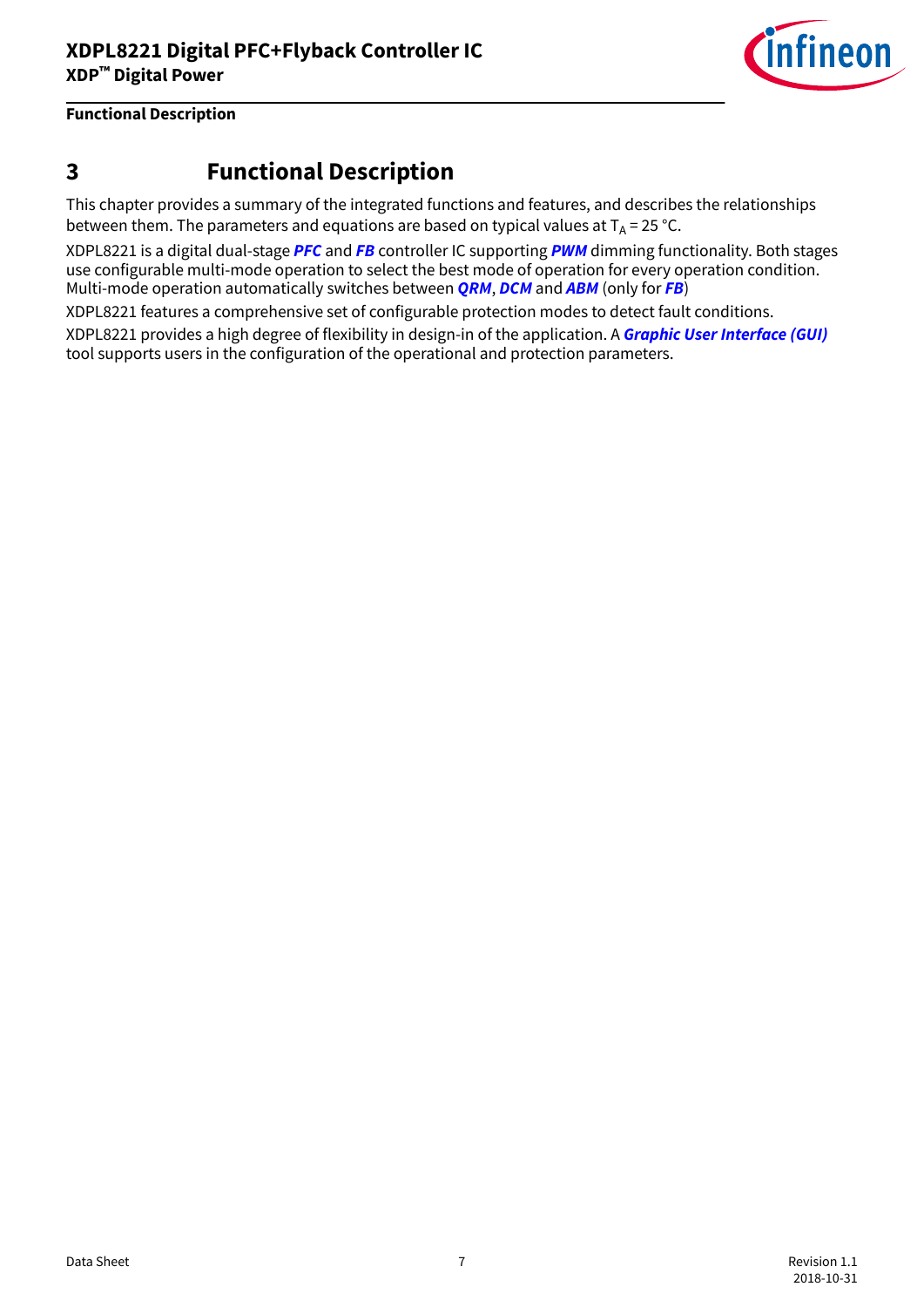

### <span id="page-7-0"></span>**3.1 PFC Controller Features**

The **[PFC](#page-54-0)** stage ensures high power quality by maximizing the power factor and minimizing harmonic distortion.

The **[PFC](#page-54-0)** stage operates in **[Quasi-Resonant Mode, switching in first valley \(QRM1\)](#page-55-0)** and **[Quasi-Resonant Mode,](#page-55-0) [switching in valley n \(QRMn\)](#page-55-0)**, to support light load conditions and ensure efficient operation.

The **[PFC](#page-54-0)** stage is implemented as a boost converter and provides stabilized **[Direct Current \(DC\)](#page-53-0)** voltage rail.

### **3.1.1 Shared CS/ZCD Function**

The **[PFC](#page-54-0)** stage makes use of combined Current Sense and Zero-Crossing Detection (CS/ZCD) functionality at the CSPFC pin.

During the **[PFC](#page-54-0)** MOSFET on-time, the CSPFC pin has the function of sensing the **[PFC](#page-54-0)** inductor current ensuring inductor does not enter saturation, and the converter limits maximum switching current.

The CSPFC pin is connected to an external shunt resistors, which converts the inductor current to voltage. The sensed voltage at the CSPFC pin is compared with reference voltages on internal comparators to either limit the on-time cycle by cycle or enter the protection mode when over-current happens.

During the **[PFC](#page-54-0)** MOSFET off-time, the CSPFC pin has the function of current zero crossing detection (ZCD). This detection minimizes the turn-on losses of the **[PFC](#page-54-0)** MOSFET by ensuring the MOSFET turns-on during the resonant valley of the **[PFC](#page-54-0)** MOSFET drain-source voltage  $(V_{DS})$  (**[QRM](#page-55-0)**). The CSPFC pin is connected via an external resistor divider composed of  $R_{ZCD,1,PFC}$  and  $R_{ZCD,2,PFC}$  and a set of diodes to the auxiliary winding of the **[PFC](#page-54-0)** inductor.

Diode D $_1$  allows positive voltage at the CSPFC pin as the valley detection is implemented by the internal hysteretic comparator with a positive reference of nominal  $THR<sub>HYS</sub>$  for falling edges.



#### **Figure 4 Shared CS/ZCD Schematic**

### **3.1.2 Quasi-resonant Mode**

The quasi-resonant mode maintains a high efficiency level.

XDPL8221 **[PFC](#page-54-0)** Quasi-resonant mode reduces **[PFC](#page-54-0)** MOSFET switching losses and ensures highest possible efficiency of the system. See Multi-mode Scheme description for detailed **[QRM](#page-55-0)** operation in section 3.1.6.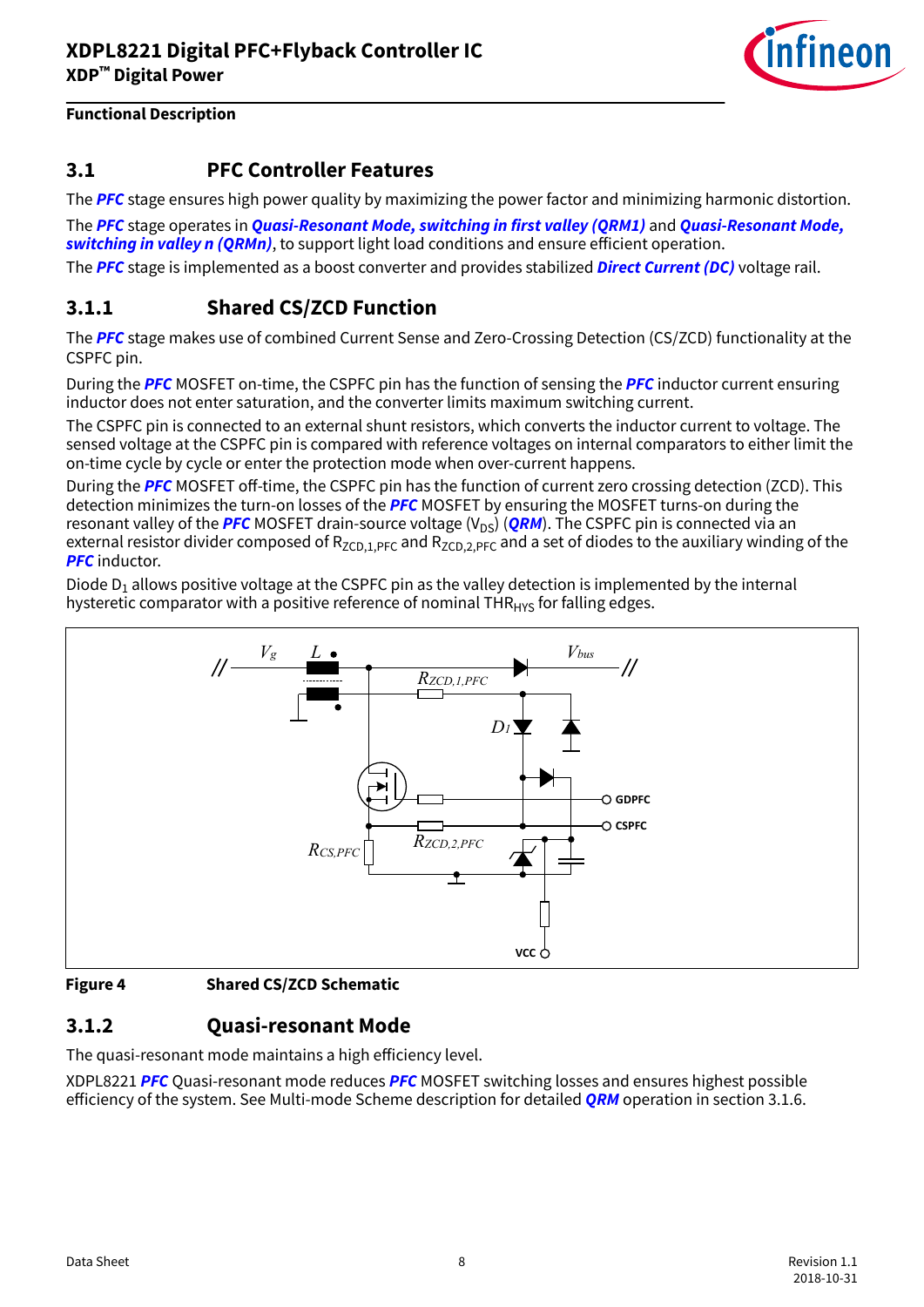

### <span id="page-8-0"></span>**Functional Description**



#### **Figure 5 PFC QRM2 Waveforms**

Equations for the quasi-resonant operation are shown below. Delay time  $t_w$  is an additional delay realized in each switching cycle when **[PFC](#page-54-0)** MOSFET turn-on beyond first resonant valley and valley n (n>1) is selected (**[QRMn](#page-55-0)**).

$$
i_{L, pk} = \frac{V_g \cdot t_{on}}{L}
$$
  
\n
$$
t_{disch} = \frac{i_{L, pk} \cdot L}{V_{bus} - V_g}
$$
  
\n
$$
t_{1stV} = t_{disch} + t_{osc}/2
$$
  
\n
$$
t_w = t_{osc} \cdot (n - 1)
$$
  
\n
$$
t_{sw} = t_{on} + t_{1stV} + t_w
$$
  
\n
$$
t_{off} = t_{1stV} + t_w
$$

#### **Equation 1**

### **3.1.3 Bus Voltage Sensing**

The **[PFC](#page-54-0)** output bus voltage is scaled down using a simple resistor divider and measured at the pin VS. A capacitor shall be added at the pin to ground to filter high-frequency switching noise.



#### **Figure 6 PFC Bus Voltage Sensing Circuit**

The **[Analog-to-Digital Converter \(ADC\)](#page-52-0)** input at the VS pin utilizes two voltage ranges. The wider voltage range from 0 to V<sub>RFF</sub> results in lower resolution. The narrower voltage range from 5/6 V<sub>RFF</sub> to 7/6 V<sub>RFF</sub> gives better voltage resolution. Steady state operation therefore normally takes place in the high-resolution range and soft start operation in the low-resolution range.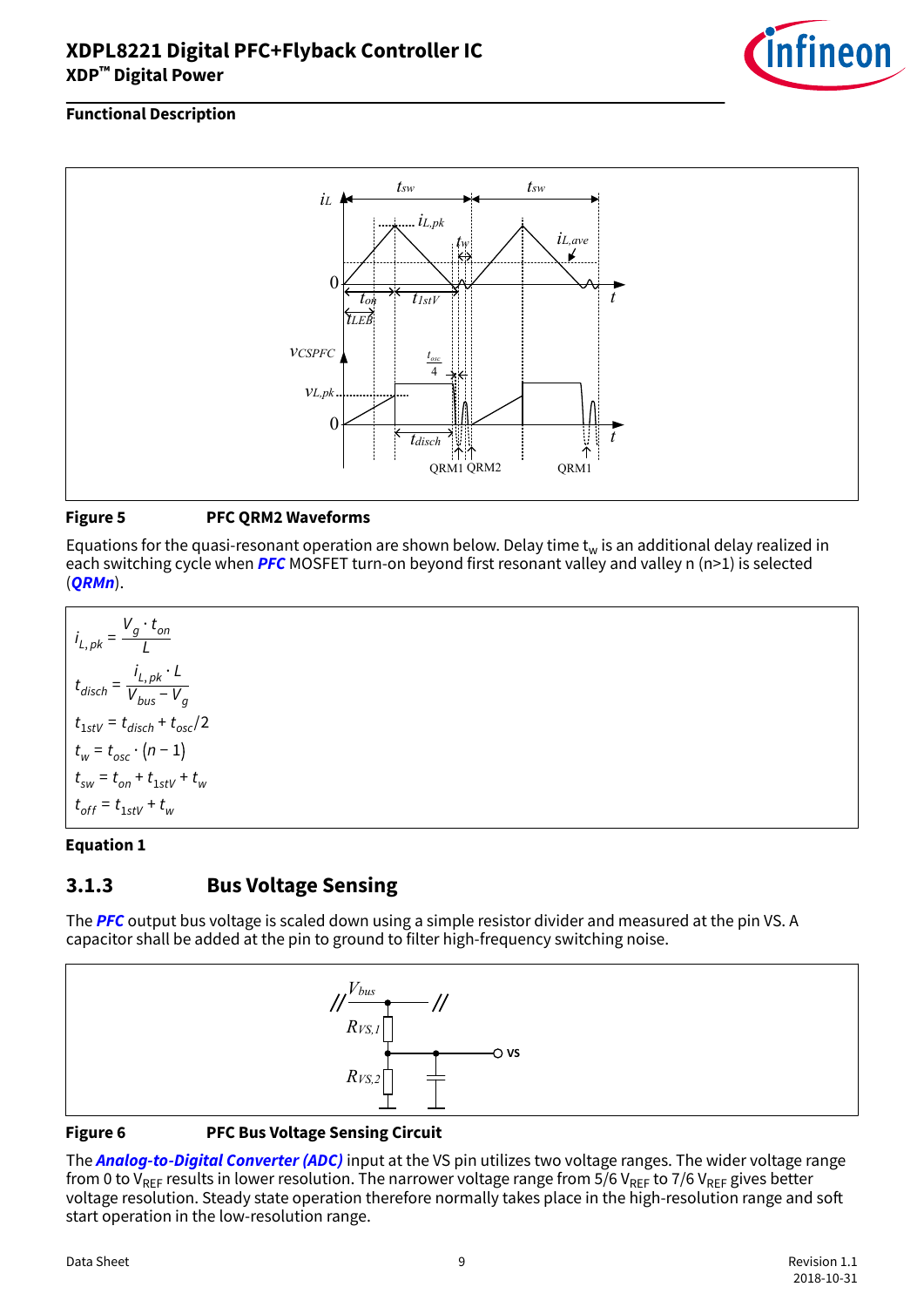

#### <span id="page-9-0"></span>**Functional Description**



### **3.1.4 Input Voltage Sensing**

The input voltage is sensed at the HV pin for **[Alternating Current \(AC\)](#page-52-0)** zero-crossing detection and protection features.



#### **Figure 8 Input Voltage Sensing Schematic**

The  $R_{HV}$  sense resistor is usually split into two or more resistors for redundancy and safety purposes. A RC filter structure to the HV pin is implemented as shown above to reduce the unwanted noise.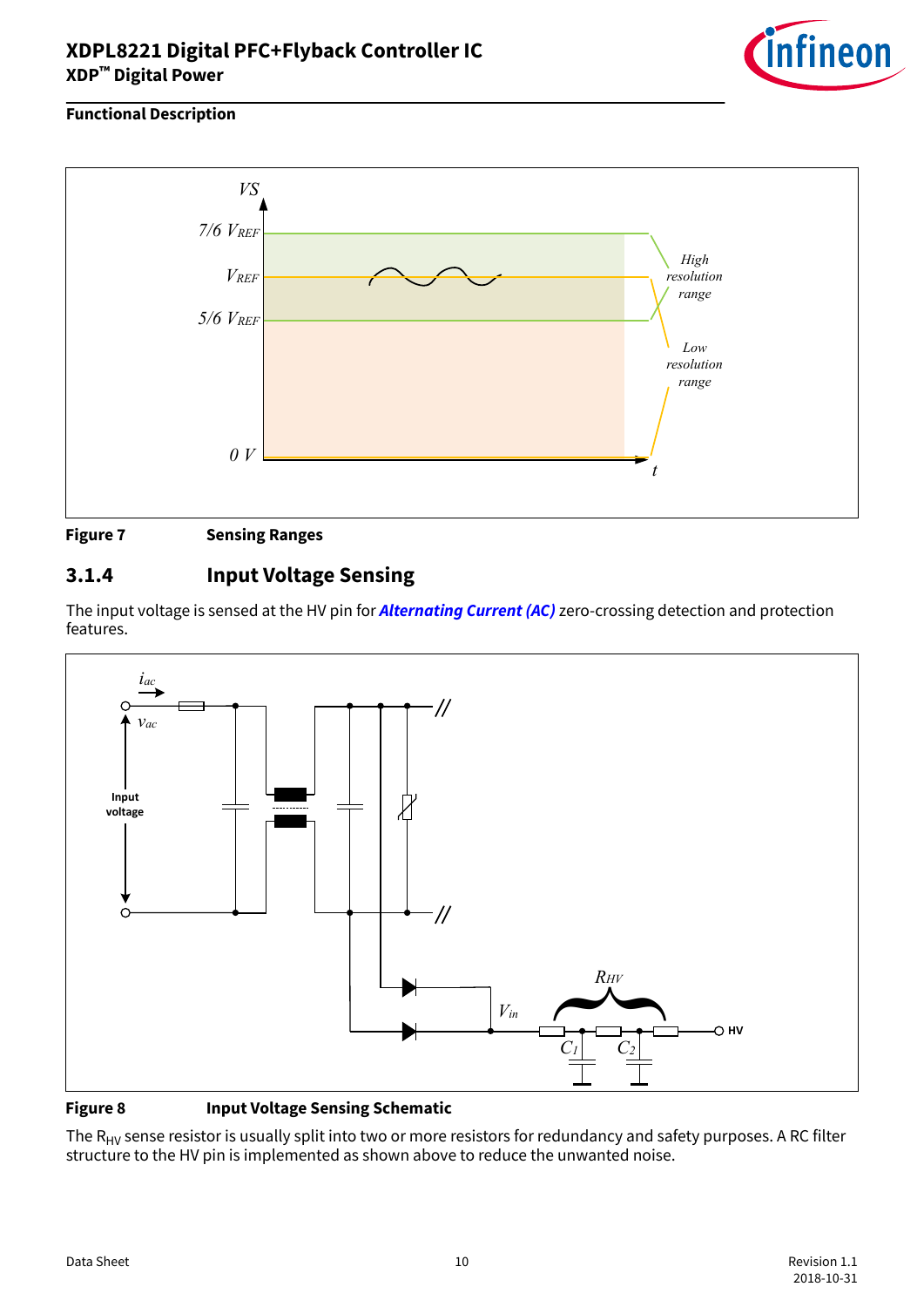

### <span id="page-10-0"></span>**3.1.5 Control Scheme**

The **[PFC](#page-54-0)** bus voltage controller embeds a controller that calculates a control output representing load and line conditions from the bus voltage error signal.

The bus voltage controller implements regulation during both soft start and steady states.

### **3.1.5.1 Startup**

At system startup, the **[PFC](#page-54-0)** initiates soft start to minimize the switching stress on the power MOSFET, diode and inductor.

**[PFC](#page-54-0)** soft start is executed once the **PFC** bus voltage is charged due to rectified AC line to a voltage threshold V<sub>bus,start,[PFC](#page-54-0)</sub> but lower than V<sub>bus,OVP1</sub>. The **PFC** soft start is aborted if the input under- or over-voltage protections are triggered. During soft start, the **[PFC](#page-54-0)** operates in **[QRM1](#page-55-0)**mode. Once the V<sub>bus,stdy,entr,UV threshold is reached,</sub> the steady state **[PFC](#page-54-0)** operation starts.



**Figure 9** V<sub>bus</sub> Soft Start and Regulation

### **3.1.6 Multimode Control Scheme**

The XDPL8221 multi-mode control scheme provides an option to dynamically change the operating point by switching between the MOSFET V<sub>ds</sub> voltage valleys while following a frequency law and applying **[THD](#page-55-0)** optimization.

The multi-mode controller uses three different modes of operation:

- **[QRM1](#page-55-0)**: operation occurs during normal operation of the **[PFC](#page-54-0)** converter at nominal to heavy loads. This operation maximizes the efficiency by switching on at the 1st valley of the **[PFC](#page-54-0)** ZCD signal. This ensures zero current switching with a minimum switching losses. During **[QRM1](#page-55-0)**, the **[PFC](#page-54-0)** MOSFET is turned on with a constant on-time for a line and load condition, while the off-time varies within an AC half-cycle depending on the instantaneously rectified AC input voltage. Subsequently, the PFC switching frequency varies within each AC half-cycle with the lowest switching frequency at the peak of the AC input voltage and the highest switching frequency near the zero crossings of the input voltage.
- **[QRMn](#page-55-0): [PFC](#page-54-0)** MOSFET on-time reduces as the load decreases, this results in higher switching frequencies, particularly near the zero-crossing of the input voltage. Higher switching frequencies will increase switching losses, resulting in poor efficiency at light loads. The XDPL8221 controller extends to the next switching valley after the 1st valley to control the bus voltage following a frequency law which limits the switching frequency to minimize the switching losses.
- **[DCM](#page-53-0)**: The controller regulates the power transfer by adjusting the switching frequency with fixed minimum on-time. This enables the light load optimization.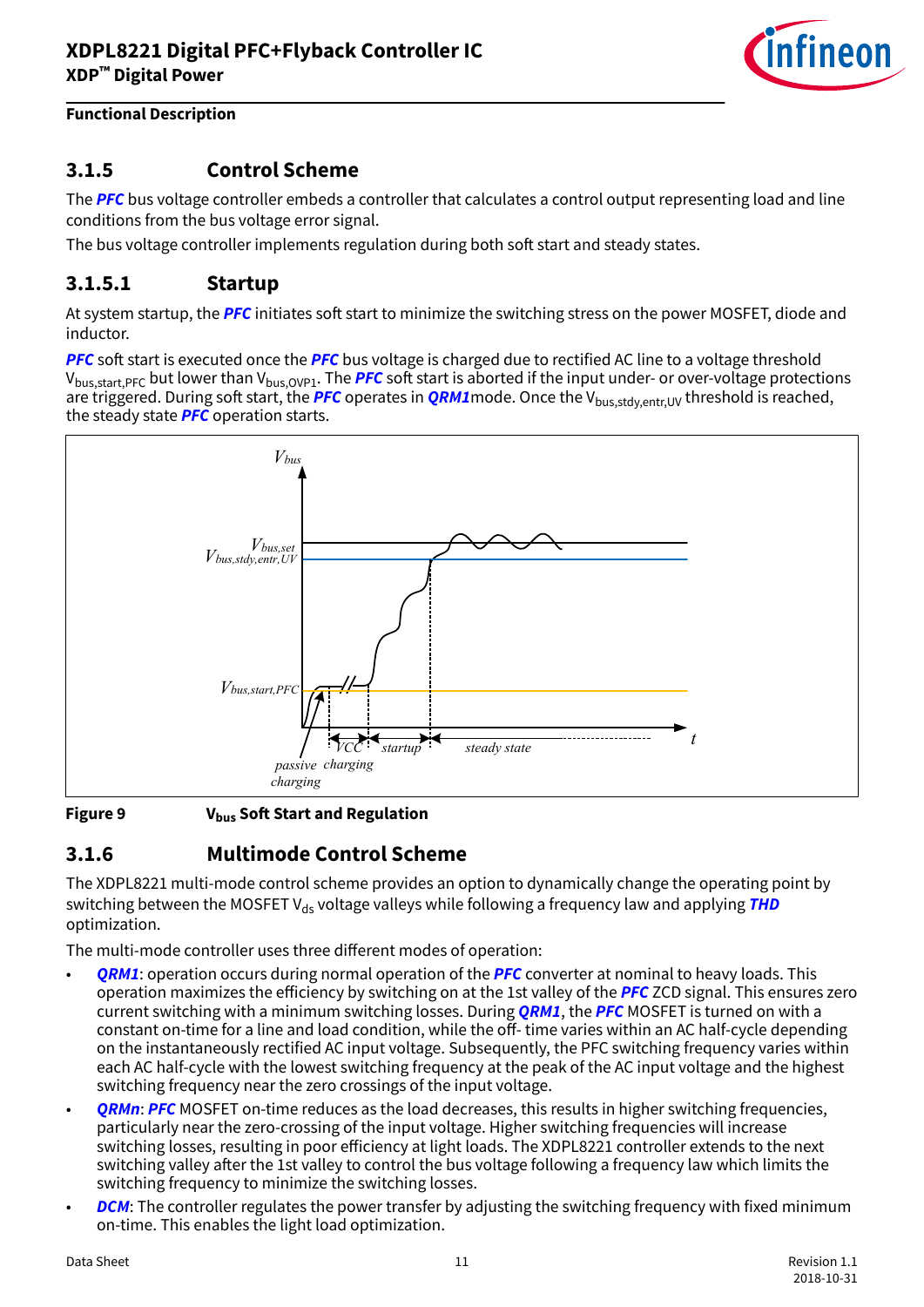

<span id="page-11-0"></span>The multimode optimization consists of the following:

- Frequency law
- THD optimization
- DC switching frequency dithering
- Light load optimization

### **3.1.6.1 Frequency Law**

A <mark>[PFC](#page-54-0)</mark> converter is used to emulate a resistive load r<sub>e</sub> to the <mark>[AC](#page-52-0)</mark> input such that i<sub>ac</sub> follows v<sub>ac</sub> in both wave shape and phase. The output of the **[PFC](#page-54-0)** bus voltage controller t<sub>on,des,PFC</sub> is inversely proportional to the emulated resistive load r<sub>e</sub> such that a smaller r<sub>e</sub> or a higher I<sub>ac,rms</sub> will give a larger t<sub>on,des,PFC</sub>. Thus, t<sub>on,des,PFC</sub> varies as the **[AC](#page-52-0)** line voltage magnitude varies and is proportional to the RMS input current I<sub>ac rms</sub>.

The rule for selecting **[QRMn](#page-55-0)** is based on the frequency law. A maximum switching frequency f<sub>swmax</sub> and a minimum switching frequency  $f_{s$ <sub>wmin</sub> are defined for the complete  $t_{on,des,PFC}/I_{ac,rms}$  range. The frequency law ensures that the switching frequency is within the desired frequency range. The frequency law is depicted in the figure below.



#### **Figure 10 PFC Frequency Law**

As long as the **[PFC](#page-54-0)** controller operating mode satisfies the frequency law, the operating mode does not change. The QR-valley is increased when the highest frequency limit is reached. The QR-valley is decremented when the lowest frequency limit is reached.

To ensure proper ZCD detection before the ZCD signal becomes too small in amplitude, only the first up to  $N_{\text{vallev max}}$  *PFC* valleys operations are supported.

### **3.1.6.2 THD Optimization**

**[QRMn](#page-55-0)** selection beyond the first valley during light load and/or **[AC](#page-52-0)** high line reduces the switching frequency but distorts the input current waveform with constant on-time control and **[THD](#page-55-0)** may suffer. The multi-mode **[PFC](#page-54-0)** control consists of a **[THD](#page-55-0)** optimization algorithm that optimizes the applied on-time in order to ensure good input current shaping and improved **[PFC](#page-54-0) [THD](#page-55-0)** performance.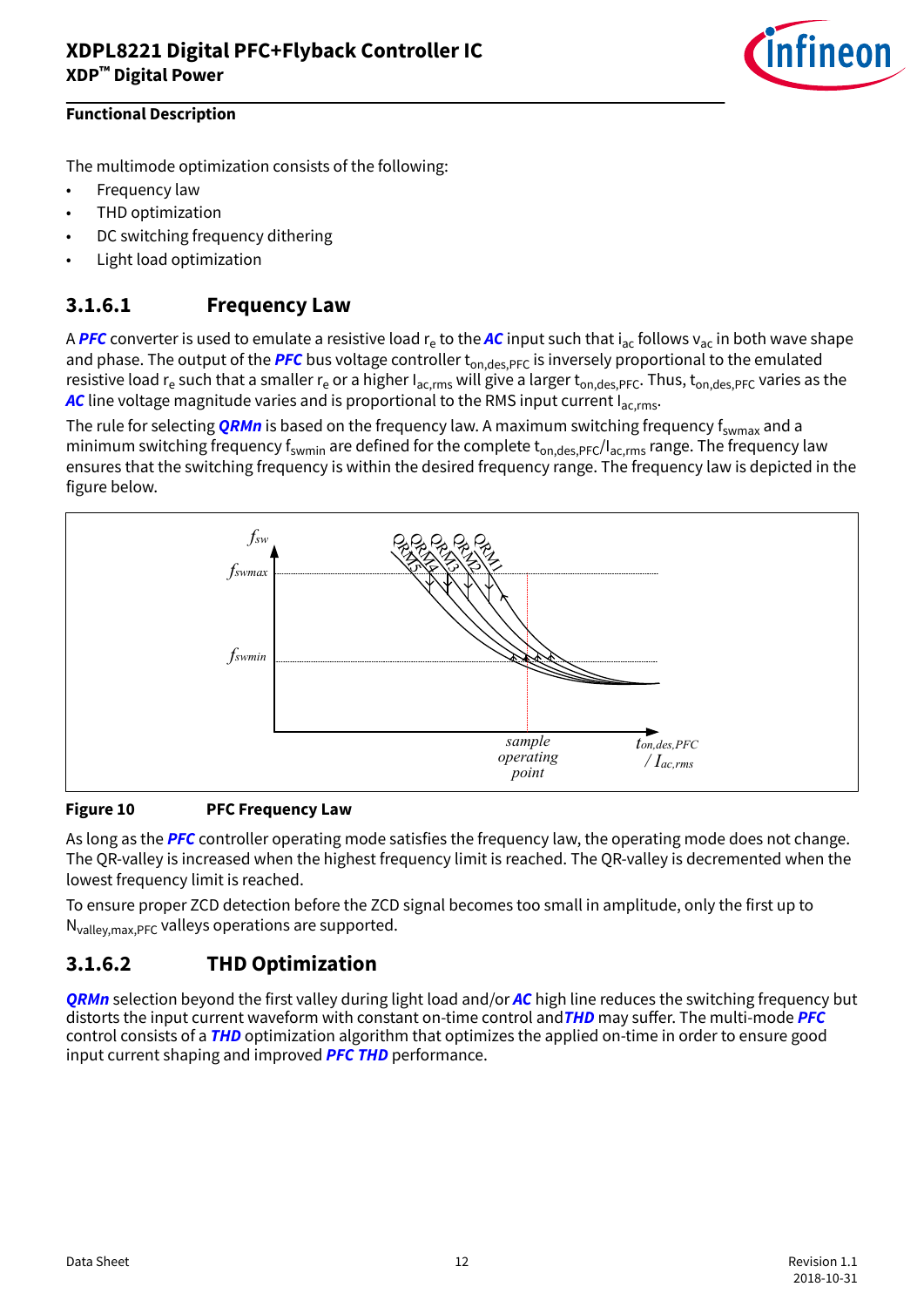

#### <span id="page-12-0"></span>**Functional Description**



#### **Figure 11 THD optimization on-time**

**Figure 11** shows the on-time at different valley selection at the same line and load conditions.

Note: Boundary Conduction Mode (BCM) is an operating mode where the switch turns on at the first occurrence of inductor zero current .

### **3.1.6.3 Light Load Optimization**

This paragraph describes how the **[PFC](#page-54-0)** manages light load conditions.

#### **DCM**

**[PFC](#page-54-0)** converter will eventually enter DCM operation as load decreases and/or **[AC](#page-52-0)** line increases to reduce the switching frequency and switching losses. XDPL8221 **[PFC](#page-54-0)** control enters **[DCM](#page-53-0)** when the internal on-time is less than t<sub>on,dcm</sub>. The [PFC](#page-54-0) leaves [DCM](#page-53-0) when the switching period is less than t<sub>sw,min,dcm</sub>. When the PFC is operating in **[DCM](#page-53-0)**, the bus voltage controller regulates the switching period keeping the on-time constant. Due to the ontime dependency on the input voltage, the **[PFC](#page-54-0)** enters and exits **[DCM](#page-53-0)** at different power levels. This has the advantage to operate in **[QRM](#page-55-0)** for an extended power range at low line maintaining high efficiency.

### **3.1.7 Peak Current Limitation**

The peak current through the switching MOSFET is sensed via the **[PFC](#page-54-0)** shunt resistor  $R_{CS,PFC}$  to limit the maximum current through the MOSFET, the choke, and freewheeling diode.

**[Overcurrent Protection Level 1 \(OCP1\)](#page-54-0)** is implemented by hardware. If the voltage V<sub>CS,PFC</sub> across the shunt resistor exceeds the over-current threshold  $V_{CS,OCP1, PFC}$  for longer than the blanking time t<sub>blank,OCP1,PFC</sub>, the MOSFET is turned off. The MOSFET is turned on when ZCD occurs or the PFC maximum period time-out signal triggers the start of the next switching cycle. **[Overcurrent Protection Level 2 \(OCP2\)](#page-54-0)** is a second-level overcurrent protection implemented by hardware. The **[OCP2](#page-54-0)** overcurrent threshold is fixed. The **[OCP2](#page-54-0)** blanking time is t<sub>blank, OCP2</sub>, PFC.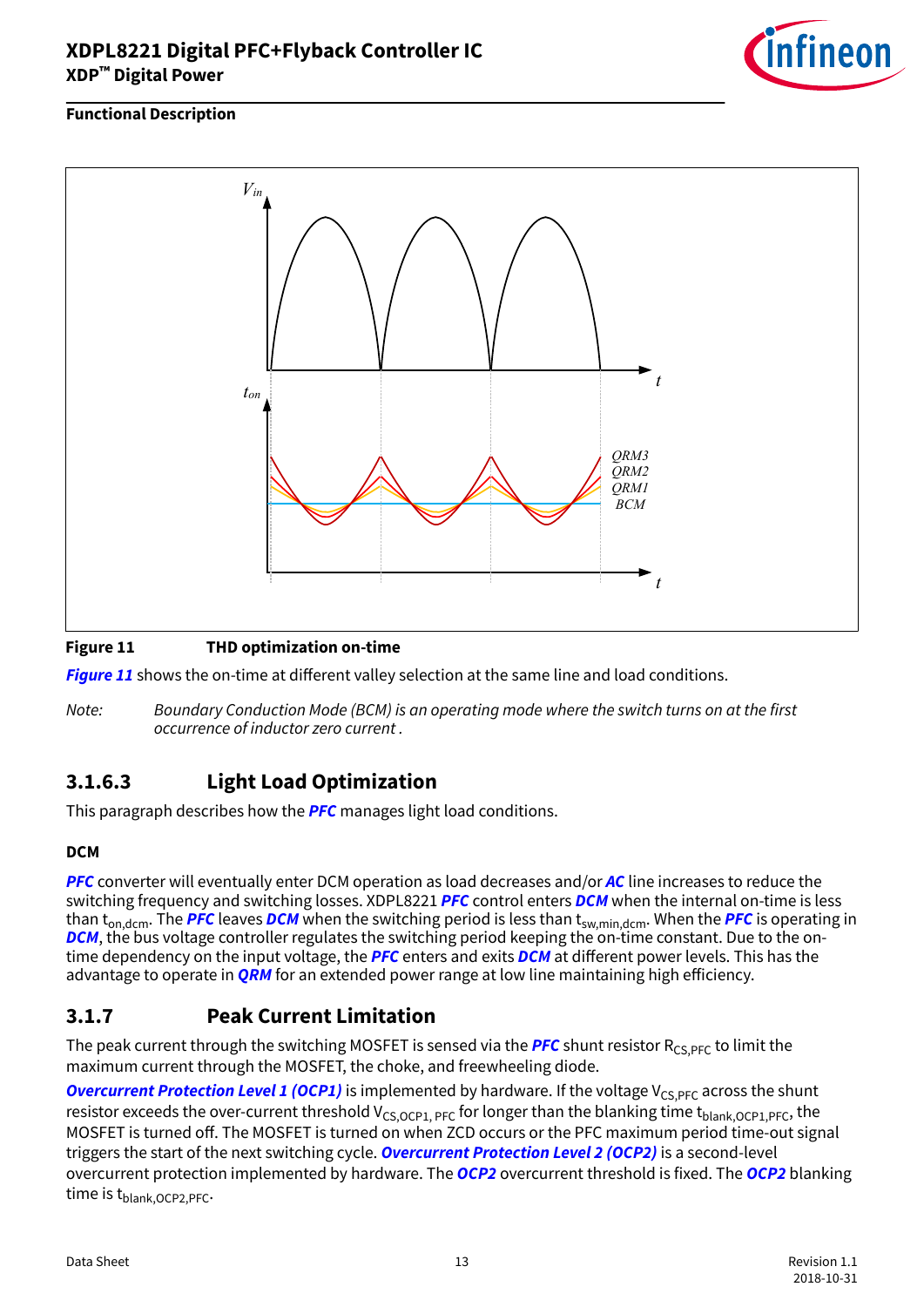

### <span id="page-13-0"></span>**3.1.8 Protection Features**

Protections features are triggered if fault conditions are present longer than the blanking times for each protection.

Attention: The controller may continue operation after exceeding protection thresholds because of **blanking times as shown in Figure 12. All protection thresholds have to be set with respect to tolerances, blanking times and worst case transients.**

Note: The blanking time as specified in the csv file does not include the protection notification time.





### **3.1.8.1 Bus Under-voltage Protection**

Under-voltage detection of the **[PFC](#page-54-0)** bus voltage  $V_{bus}$  is sensed at the VS pin.

The [PFC](#page-54-0) bus voltage is sensed and compared to a configurable under-voltage protection threshold V<sub>bus,UV</sub>. If the bus voltage is below the threshold for longer than the blanking time  $t_{\text{blank}V_{\text{blk}}(W)}$ , the protection will be triggered.

### **3.1.8.2 Bus Over-voltage Protection**

Over-voltage detection of the **[PFC](#page-54-0)** bus voltage V<sub>bus</sub> is sensed at the VS pin.

The **[PFC](#page-54-0)** bus voltage is sensed and compared to a configurable over-voltage protection threshold V<sub>bus,OVP1</sub> in **[Firmware \(FW\)](#page-53-0)**. If this threshold is exceeded for longer than the blanking time t<sub>blank</sub>, Vbus, OVP1, the **[PFC](#page-54-0)** stops **SWITCHILL CONSULTS IN THE PROT** CONSULTED THE VALUE OF SWITCHING. The **[PFC](#page-54-0)** resumes operation when V<sub>bus</sub> falls below V<sub>bus, stdy, entr, OV.</sub>

V<sub>bus, OVP2</sub> is implemented in *[Hardware \(HW\)](#page-53-0)* and it is fixed at a voltage which is represented as 7/6 V<sub>RFF</sub> at the bus voltage sensing pin (VS). The HW permits a blanking time  $t_{\text{blank},V_{\text{bus}},OVP2}$  to be programmed.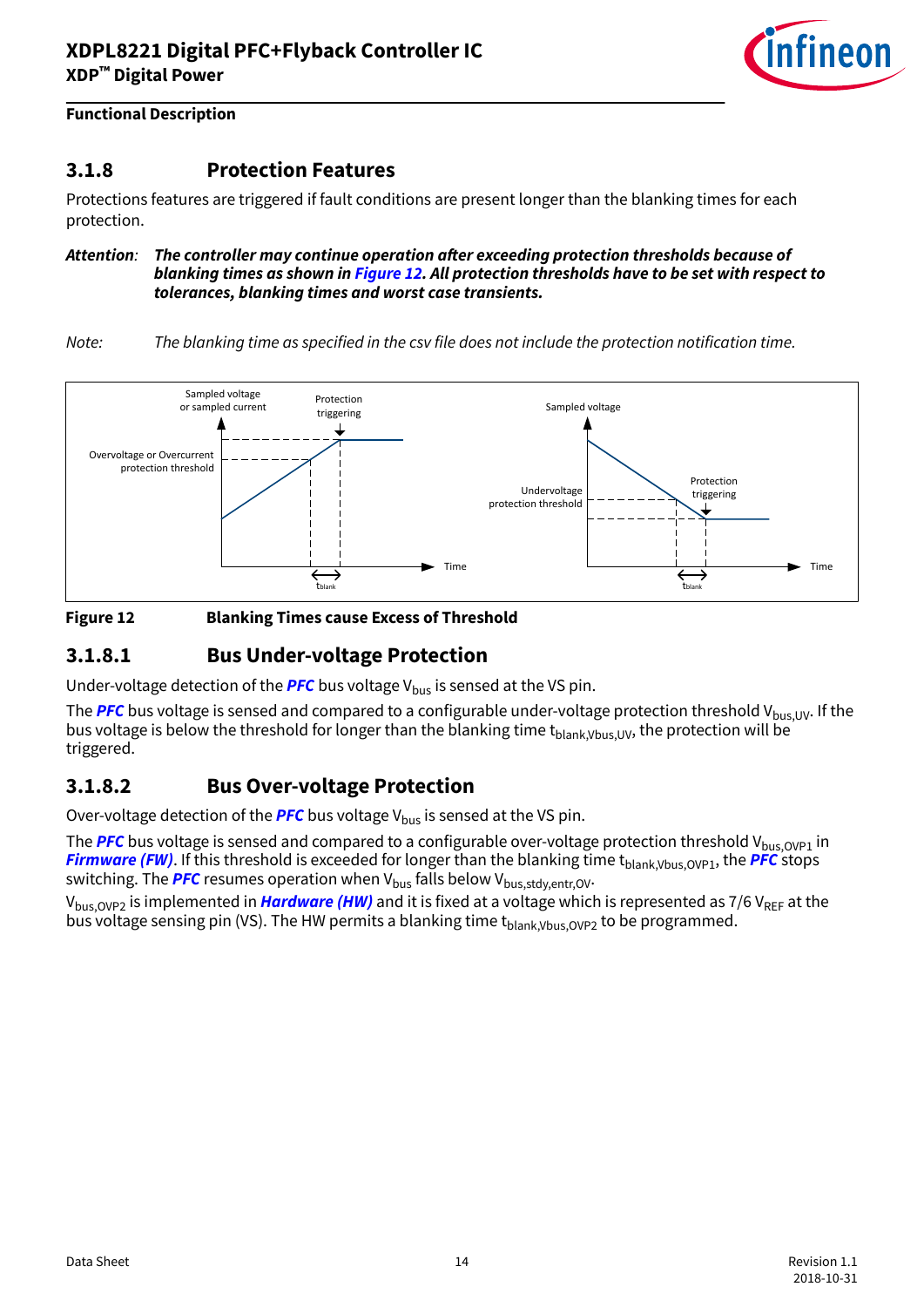

#### <span id="page-14-0"></span>**Functional Description**



#### **Figure 13 Vbus protections**

### **3.1.8.3 Input Under-voltage Protection**

Under-voltage detection of the input voltage  $V_{in}$  is sensed at the HV pin.

Values of V<sub>in,rms</sub> are compared to a configurable input undervoltage protection threshold V<sub>in,UV</sub>. If the input voltage is below the threshold for longer than the blanking time  $t_{\text{blank,Vin,UV}}$ , the protection will be triggered. XDPL8221 features a configurable start-up threshold  $V_{in, start,min}$  to create hysteresis for flicker-free operation before the second stage starts switching.

### **3.1.8.4 Input Over-voltage Protection**

Over-voltage detection of the input voltage  $V_{in}$  is sensed at the HV pin.

Values of V<sub>in,rms</sub> are compared to a configurable input over-voltage protection threshold V<sub>in,OV</sub>. If the threshold is exceeded for longer than the blanking time  $t_{blank,Vin,OV}$ , the protection will be triggered. XDPL8221 features a configurable start-up threshold V<sub>in,start,max</sub> to create hysteresis for flicker-free operation before the second stage starts switching.



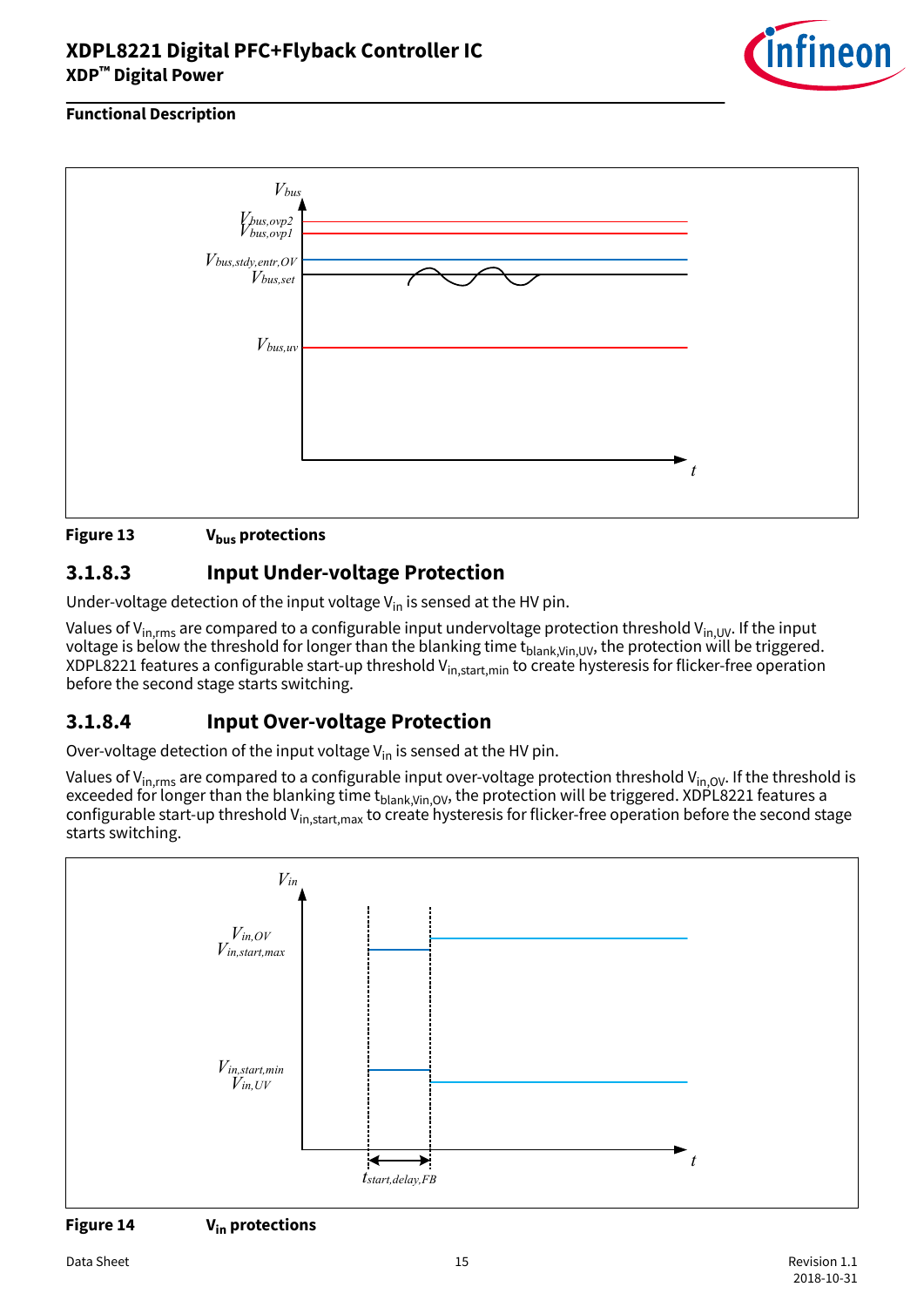

### <span id="page-15-0"></span>**3.1.8.5 Other PFC Protections**

#### **Current Sense (CS) Resistor Short Protection**

The input fuse should be chosen appropriately to protect converter if current-sense resistor is shorted.

#### **Current Sense (CS) Resistor Open Protection**

CS/ZCD external circuitry pulls the CSPFC pin high when CS resistor is open, OCP2 protection is triggered.

#### **CSPFC Pin Short to GND Protection**

In case of CSPFC pin short to ground the missing of quasi-resonant oscillations will trigger the CCM Protection.

#### **CCM Protection**

Continuous conduction mode (CCM) operation may occur during **[PFC](#page-54-0)** startup for a limited time and is allowed. In normal operation, extended CCM operation in the **[PFC](#page-54-0)** converter is considered a failure.

Circumstances where the **[PFC](#page-54-0)** converter may experience CCM operation:

- Shorted PFC bypass diode
- Heavy load step which is out of specification
- Low input voltage outside the normal operating range

During CCM operation, the magnetizing current in the **[PFC](#page-54-0)** choke does not decay to zero prior to MOSFET turnon. Quasi-resonant oscillation is missing in the ZCD signal before the maximum switching period time-out is reached that turns the MOSFET on. This turn-on event without ZCD oscillation is monitored to protect the **[PFC](#page-54-0)** converter from continuous CCM operation. Extended CCM operation protection is implemented within **[FW](#page-53-0)**.

If quasi-resonant oscillation is missing in the ZCD signal for longer than the blanking time t<sub>blank</sub>, CCM, PFC, the protection is triggered.

#### **Soft Start Failure**

**[PFC](#page-54-0)** start-up time maybe extended due to abnormally heavy loads or a low input voltages. **[PFC](#page-54-0)** steady state operation may not be reached if  $t_{start,PFC}$  reaches  $t_{start,max,PFC}$  before the soft start has ended, and the protection is triggered.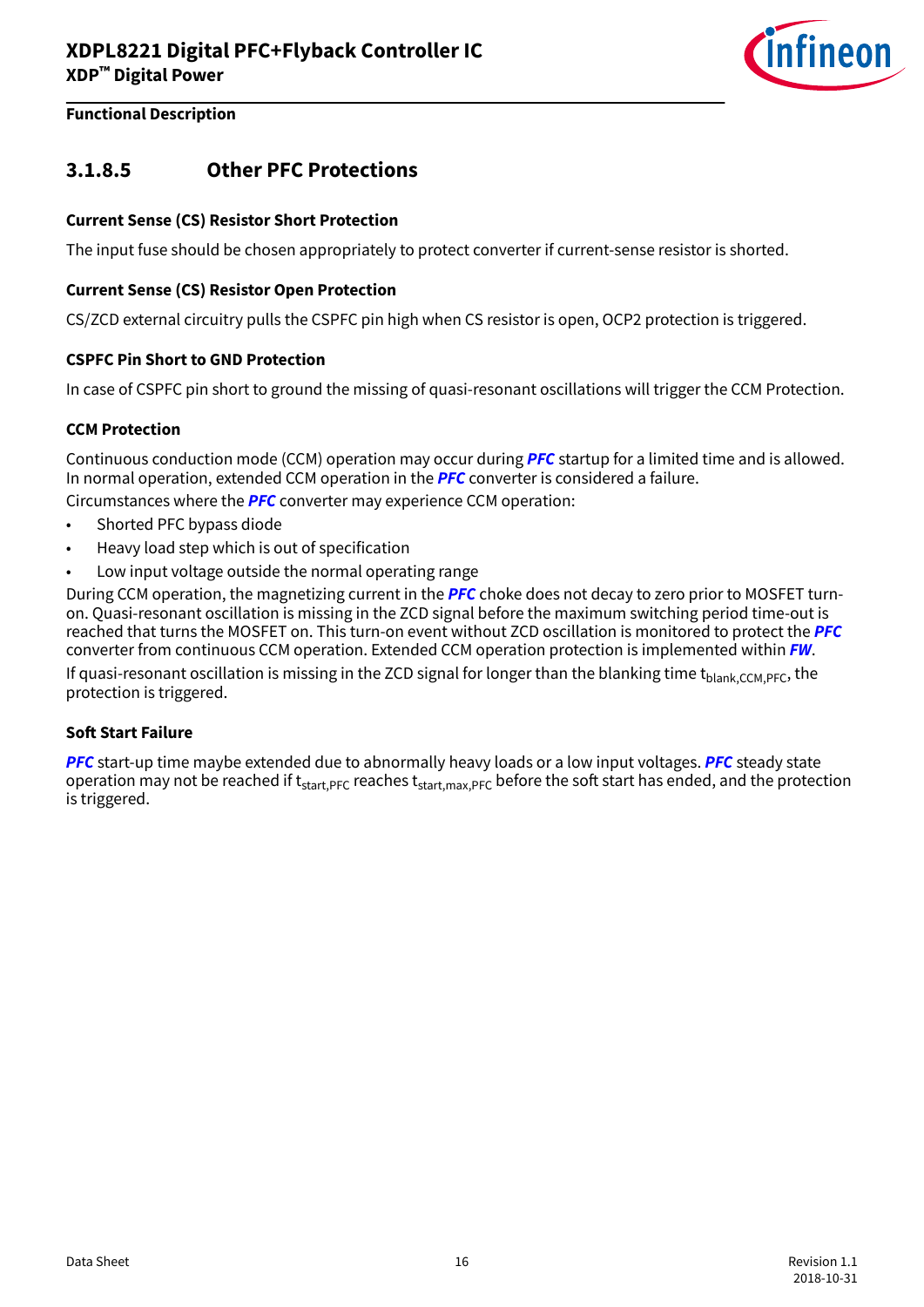

### <span id="page-16-0"></span>**3.2 Flyback Controller Features**

The Flyback converter stage provides isolation and primary side control of the output current. Primary side regulation of the output current eliminates secondary side control feedback loop circuitry usually needed in isolated power converters. This feature reduces part count to reduce costs.

The Flyback stage features multi-mode operation (**[QRM](#page-55-0), [DCM](#page-53-0)** and **[ABM](#page-52-0)**) which ensures efficiency and performance is optimized.

### **3.2.1 Primary Side Regulation**

The XDPL8221 **[FB](#page-53-0)** stage provides primary side control of output current and output voltage. No external feedback components are necessary for the current control.

**Figure 15** shows typical current and voltage waveforms of the **[FB](#page-53-0)** application operating in **[QRM1](#page-55-0)**.

In **[DCM](#page-53-0)**, the MOSFET will not turn on at the first valley of the resonant oscillation seen at  $V_{AUX}$ , but instead delayed.

Primary side regulation of the average output current is accomplished by sensing the primary peak current  $I_{p,pk}$ , the period of conduction of the output diode  $t_{\text{demag}}$  and the switching period  $t_{\text{sw,FB}}$ .

The voltage signal  $V_{AUX}$  of the auxiliary winding of the transformer contains information on the reflected output voltage  $V_{\text{out}}$ . The reflected output voltage is measured at the ZCD pin using a resistor divider.





**Figure 15 Typical Waveforms of a Flyback Converter**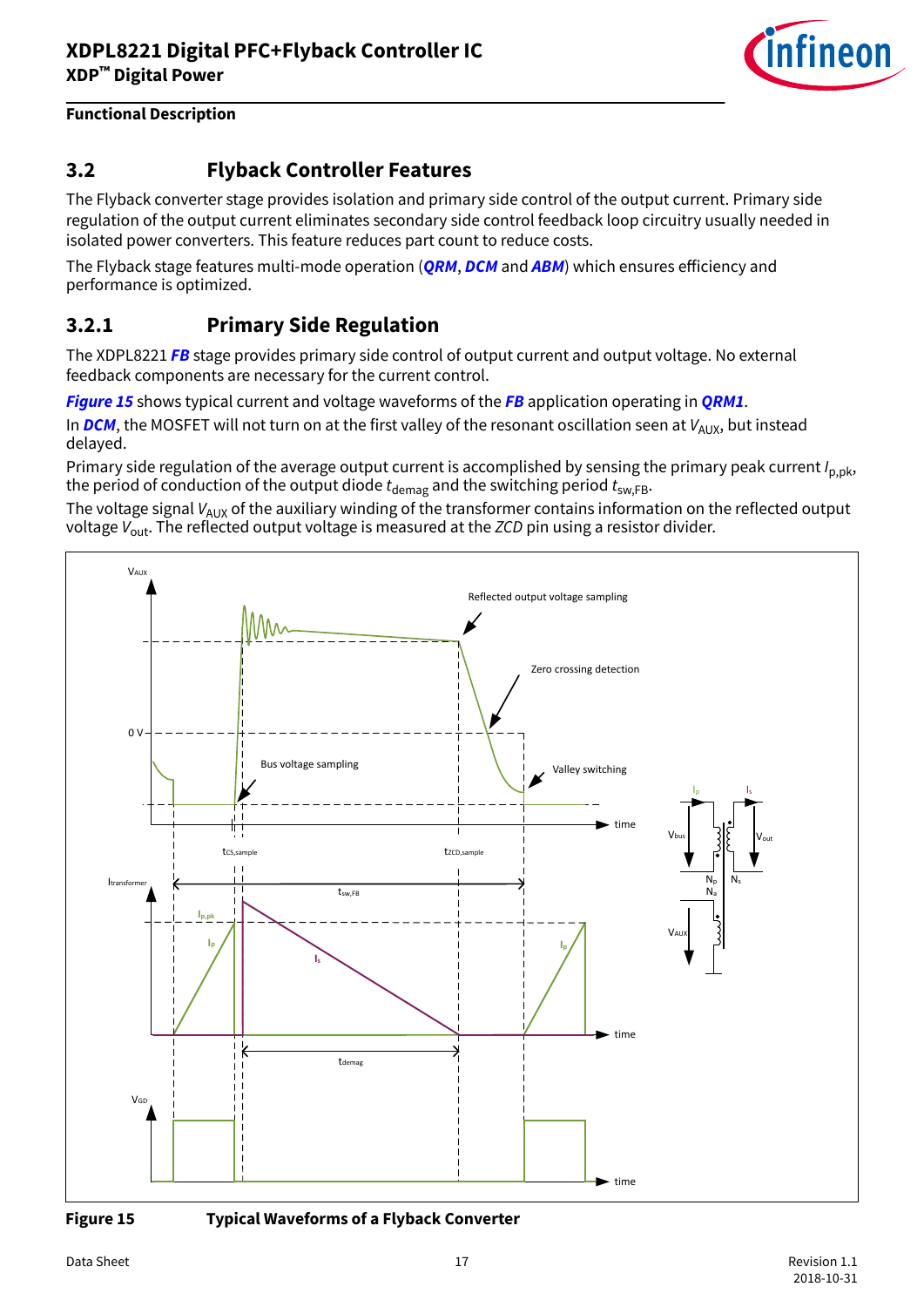

## <span id="page-17-0"></span>**3.2.1.1 Primary Side Current Sensing**

The primary side peak current  $I_{p,pk}$  is controlled by the control loop using the  $V_{CS,OCP1}$  level at the CSFB pin. This control scheme ensures suppression of any variation in the bus voltage.

Several delays exist from the time at which the **[OCP1](#page-54-0)** level  $V_{CS,OCP1}$  is exceeded at the CSFB pin until the gate switches off and the transformer current finally reaches its peak value. For a higher accuracy, the primary peak current  $V_{CS,SH}$  is sampled a fixed time before turn-off of the gate. The primary side peak current is used to calculate the secondary side current and for protection. The propagation delay compensation parameter  $t_{PDC}$ allows optimization of the accuracy of the primary side peak current:

$$
I_{p, \text{ pk}} = \frac{V_{\text{CS, SH}}}{R_{\text{CS, FB}}} \cdot \frac{t_{\text{on, FB}} + t_{\text{PDC}}}{t_{\text{on, FB}} - t_{\text{CSFB, offset}}}
$$

#### **Equation 2**

Note: If an RC low pass filter is added in front of the CSFB pin, the related low pass filter delay has to be included in  $t_{\text{PDC}}$ .



#### **Figure 16 Propagation Delay Compensation for accurate Primary Peak Current Calculation**

### **3.2.1.2 Primary Side Output Voltage Sensing**

The output voltage is determined by measuring the reflected output voltage on the auxiliary winding. A resistor divider adapts the voltage to the operating range of the ZCD pin.

The output voltage is measured at the ZCD pin using the voltage  $V_{ZCD,SH}$  at the end of the demagnetization time at the time  $t_{ZCD,sample}$ . The voltage measured at the  $ZCD$  pin, the dimensioning of the resistor dividers  $R_{ZCD,FB,1}$ and  $R_{\sf ZCD,FB,2}$ , transformer turns  $N_{\sf s}$  and  $N_{\sf a}$  as well as an offset  $V_{\sf out,offset}$  (caused by the secondary diode, for example) are used to calculate the output voltage  $V_{\text{out}}$  as follows:

$$
V_{\text{out}} = V_{\text{ZCD, SH}} \frac{R_{\text{ZCD, FB,1}} + R_{\text{ZCD, FB,2}}}{R_{\text{ZCD, FB,2}}} \frac{N_s}{N_a} + V_{\text{out, offset}}
$$

#### **Equation 3**

Vout is used for **[Primary Side Regulated \(PSR\)](#page-54-0)** control loops in **[CV](#page-53-0)** and **[LP](#page-54-0)** modes as well as for output over- and undervoltage protections.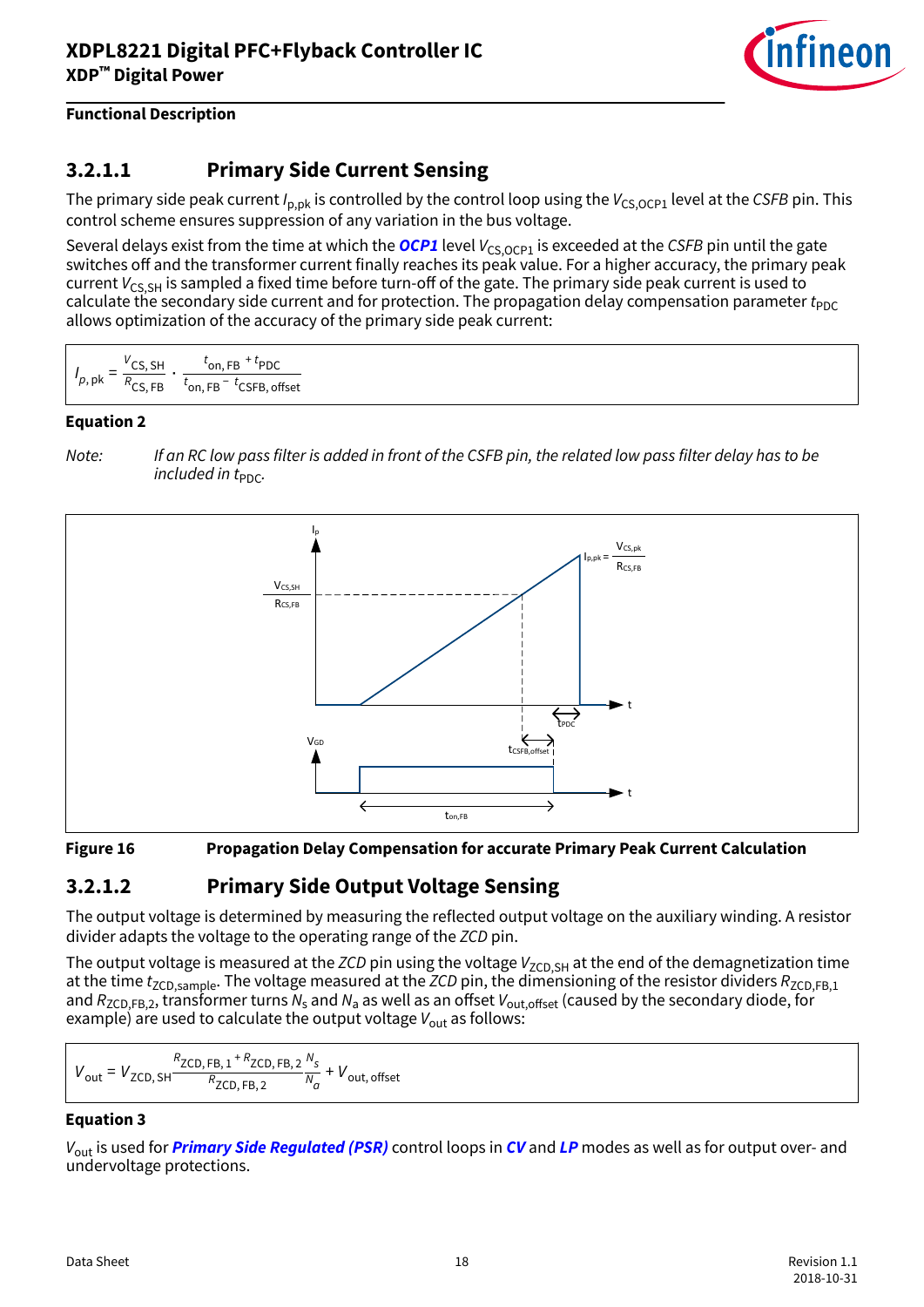

#### <span id="page-18-0"></span>**Functional Description**



#### **Figure 17 Primary Side Output Voltage Sensing using ZCD S&H**

Note: Any relation between VCC and ZCD in self-supplied applications can be decoupled – e.g. by adding a linear regulator for VCC.

#### **Attention**: **Please note that the time (tdemag) has to be longer than 2.0 μs to ensure that the reflected output voltage can be sensed correctly at the ZCD pin.**

### **3.2.1.3 Output Current Calculation**

The output current is calculated based on the primary side peak current and the timing of the switching cycle.

The output current  $I_{\text{out}}$  is calculated using the duration of conduction of the output diode  $t_{\text{denag}}$ , the switching period  $t_{\sf sw,FB}$  as well as the number of transformer turns  $\mathcal{N}_{\sf p}, \mathcal{N}_{\sf s}$  and the transformer coupling  $\mathcal{K}_{\sf coupling}.$  The following equation is valid in **[QRM1](#page-55-0)** and **[DCM](#page-53-0)**:

$$
I_{\text{out}} = \frac{1}{2} I_{p, \text{pk}} \cdot \frac{N_p}{N_s} \cdot K_{\text{coupling}} \cdot \frac{t_{\text{demag}}}{t_{\text{sw, FB}}}
$$

#### **Equation 4**

In **[ABM](#page-52-0)** the average output current depends on the number of pulses  $N_{ABM,PI}$  and the burst period  $t_{burst,FB}$ :

$$
I_{\text{out}} = \frac{1}{2} I_{p, \text{pk}} \cdot \frac{N_p}{N_s} \cdot K_{\text{coupling}} \cdot \frac{t_{\text{demag}} \cdot N_{\text{ABM}, \text{Pl}}}{t_{\text{burst}, \text{FB}}}
$$

#### **Equation 5**

The coupling of the transformer can be approximated using the transformer primary inductance  $L<sub>p</sub>$  and the transformer primary leakage inductance  $L_{p,lk}$  as follows:

$$
K_{\text{coupling}} \approx \frac{L_p}{L_p + L_{p, \, \text{lk}}}
$$

#### **Equation 6**

The calculated current I<sub>out</sub> is used for the control loop in the modes **[CC](#page-52-0)** and **[LP](#page-54-0)**. The calculated current is also used for output overcurrent protection.

### **3.2.1.4 Output control scheme**

The XDPL8221 includes three different control schemes for a **[CC](#page-52-0), [CV](#page-53-0)** or [LP](#page-54-0) output.

Different use cases require the controller to operate according to different operation schemes:

• In the case of typical LED strings, the forward voltage of the LED string determines the output voltage of the driver. XDPL8221 operates in **[CC](#page-52-0)** and drives a constant output current Iout,full to the load. The forward voltage of the connected LED string has to be below a configurable maximum value  $V_{\text{out.set}}$ .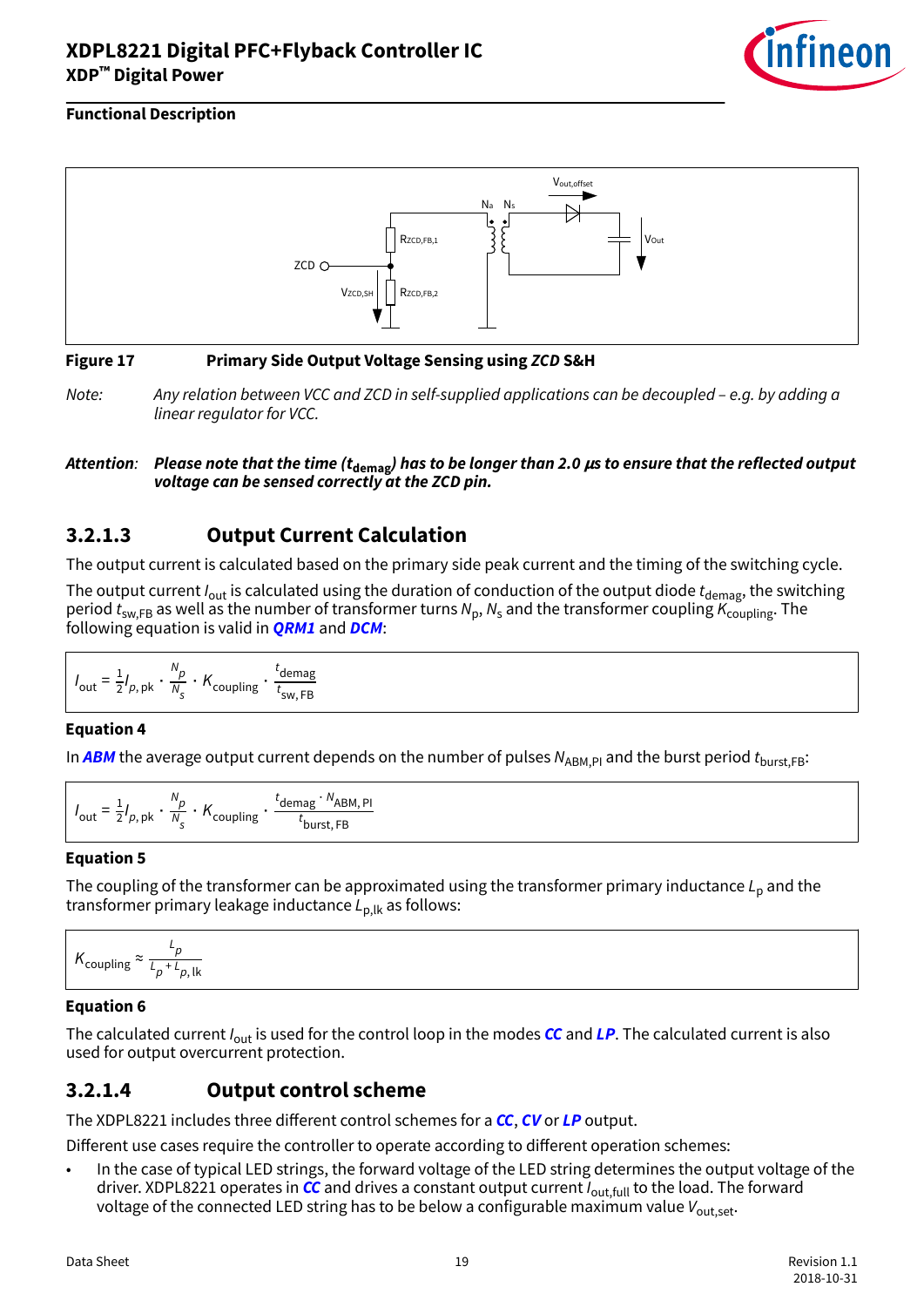

#### **Functional Description**

- In the case of LED loads including a power stage (e.g. Infineon BCR linear regulators or Infineon DC/DC buck ILD2111), XDPL8221 operates in  $CV$ , ensuring a constant voltage  $V_{\text{out, set}}$  to the load. The total output current drawn by the load has to be below a configurable maximum value  $I_{\text{out-full}}$ .
- In the case of a high output current setpoint  $I_{\text{out,full}}$  and an overly long LED string which exceeds the configurable power limit Pout,set, XDPL8221 operates in **[LP](#page-54-0)** to ensure that the power limit of the driver is not exceeded. The controller reduces the output current automatically, ensuring light output without any interruption even for overly long LED strings. The forward voltage of the connected LED string has to be below a configurable maximum value  $V_{\text{out.set}}$ .

For every update of the control loop, the control scheme is selected on the basis of the current operation conditions (output voltage  $V_{\text{out}}$  and output current  $I_{\text{out}}$ ) and their distance to the three limiting setpoints  $(V_{\text{out},\text{set}}, P_{\text{out},\text{set}})$  and  $I_{\text{out},\text{full}}$ :

- For [CC](#page-52-0) schemes, the internal reference current I<sub>out.full</sub> is weighted according to thermal management and a dimming curve to yield  $I_{out,set}$ . The calculated output current  $I_{out}$  is compared with the weighted reference current  $I_{\text{out.set}}$  to generate an error signal for the output current.
- For [CV](#page-53-0) schemes, the sensed output voltage  $V_{\text{out}}$  at the ZCD pin is compared to a reference voltage  $V_{\text{out.set}}$  to generate an error signal for the output voltage.

For [LP](#page-54-0) schemes, the output current is limited to a maximum of  $I_{\text{out.set}} = P_{\text{out.set}} / V_{\text{out}}$ .

- Out of these three schemes, for each step the most critical error is selected (see **Figure 18**):
- **1.** If any setpoint is exceeded, the largest error for power decrease is selected to bring the controller back to the desired operating point as quickly as possible.
- **2.** If the current operating conditions are below all three setpoints, the smallest error for power increase is selected to avoid overshooting any setpoint.





**Figure 18 Control scheme for CC/CV/LP modes (non-dimmed)**

In dimming cases, the output current setpoint  $I_{\text{out,set}}$  is located between  $I_{\text{out,min}}$  and  $I_{\text{out,full}}$  and varies according to the sensed **[PWM](#page-54-0)** duty cycle D<sub>DIM</sub>. Dimming can be visualized by moving the vertical line for the output current setpoint in **[Figure 19](#page-20-0)** from right to left.

Note: In the limited power mode, the maximum output current is limited to  $I_{\text{out,set}} = P_{\text{out,set}}/V_{\text{out}}$ . which is smaller than I<sub>out,full</sub>. It can be selected through parameter, whether I<sub>out,set</sub> or I<sub>out,full</sub> should be mapped to 100% dimming level. If the I<sub>out,full</sub> is mapped to 100% dimming level in the limited power mode, the dimmer will experience the dead-travel between  $I_{\text{out.set}}$  and  $I_{\text{out-full}}$  (no current change while the dimming level is changing).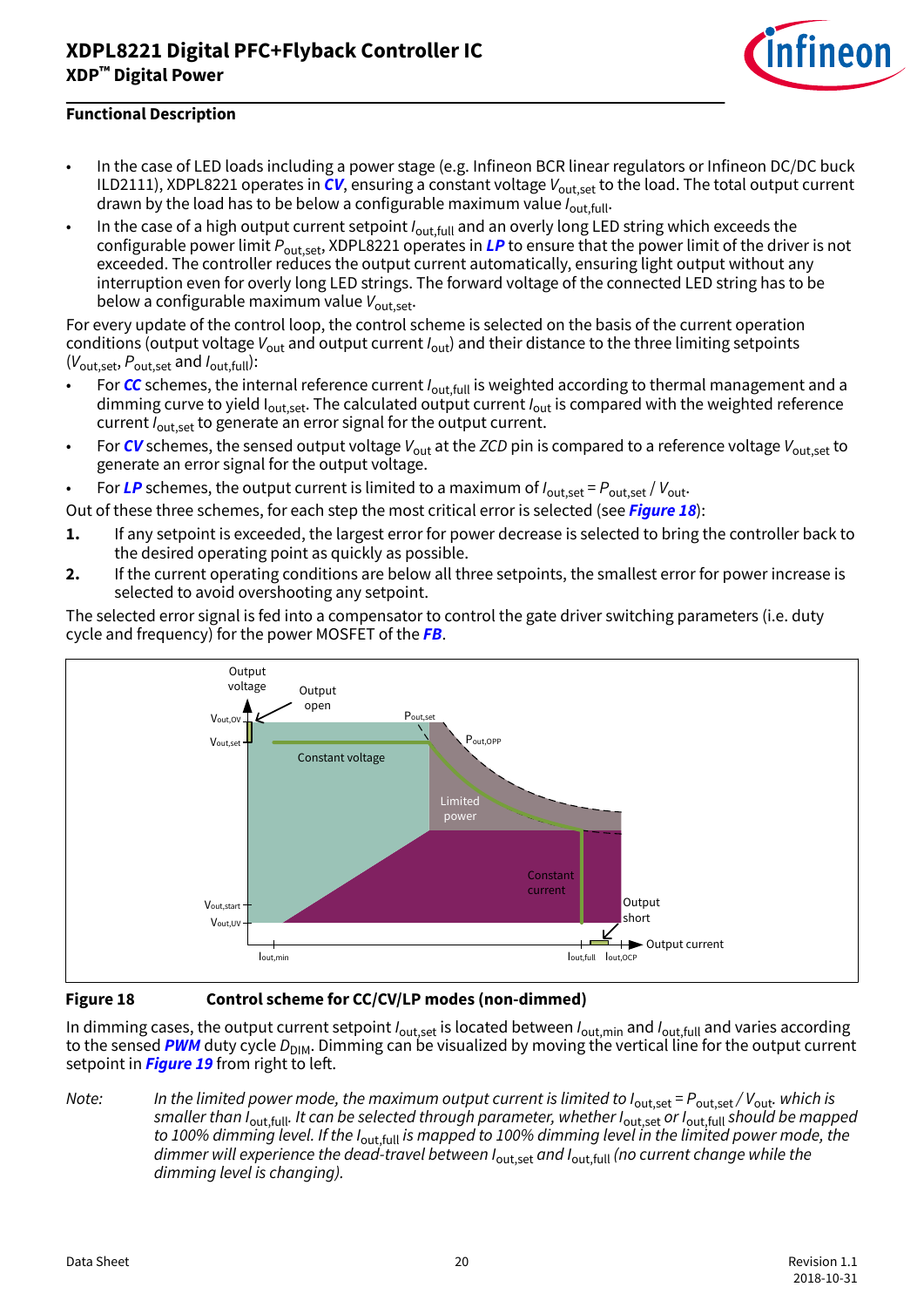

#### <span id="page-20-0"></span>**Functional Description**



#### **Figure 19 Control scheme for CC/CV/LP modes (including dimming)**

One or more of the output control schemes can be deactivated by configuration of the setpoints. Some examples are given below:

- The [LP](#page-54-0) scheme is not active for  $P_{\text{out},{\text{set}}} > V_{\text{out},{\text{set}}} * I_{\text{out},{\text{full}}}$ . For such a configuration, the controller will only select between a **[CC](#page-52-0)** and **[CV](#page-53-0)** scheme.
- The [CV](#page-53-0) scheme is not active for  $V_{\text{out.set}} = V_{\text{out.OV}}$  as the output overvoltage protection will be triggered.
- The **[CC](#page-52-0)** scheme is not active for  $I_{\text{out,full}} = I_{\text{out,OC}}$  as the output overcurrent protection will be triggered.

#### **Compensation of output losses**

In case any output of flyback windings is not only supplying a current to LEDs, but also supplying other consumers (e.g. bleeders, CDM10VD, etc.), the primary side regulation of the output current will not be accurate. Parameter  $G<sub>loss</sub>$  allows to compensate ohmic losses on the secondary side:

 $I_{\text{out,corrected}} = I_{\text{out,uncorrected}} + G_{\text{loss}} * V_{\text{out}}$ 

#### **Output current slew rate limitation**

As the transient response of the **[PFC](#page-54-0)** stage is rather slow (especially if the PFC is in low power mode), a fast increase of the flyback power can cause a significant undershoot of the bus voltage. To limit this undershoot, the rising slew rate of the flyback output current can be limited using parameter  $I_{\text{out,sleep,rate,step}}$  as shown in **[Figure 20](#page-21-0)**.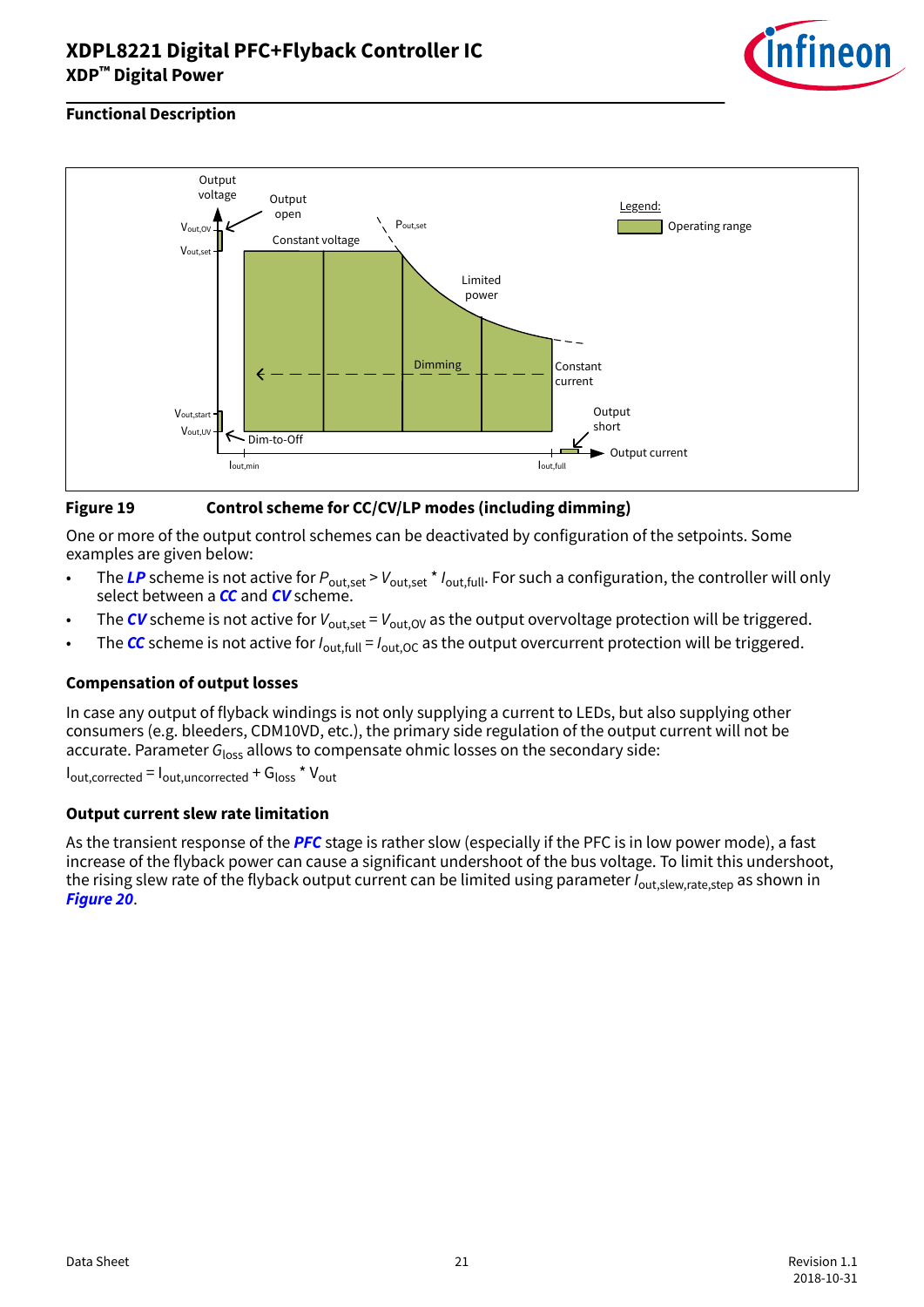

#### <span id="page-21-0"></span>**Functional Description**



#### **Figure 20 Output slew rate limitation**

### **3.2.1.5 Multimode Scheme**

The control loop of XDPL8221 uses three different switching modes: **[QRM1](#page-55-0)** is optimized for high efficiency at high loads, **[DCM](#page-53-0)** is used for medium loads and **[ABM](#page-52-0)** is used for very light load conditions.



#### **Figure 21 Flyback Multimode Operation Scheme**

**[QRM1](#page-55-0)**: This mode maximizes the efficiency by switching on the 1st valley of the  $V_{AUX}$  signal. This ensures zero current switching with a minimum of switching losses. The power is controlled by regulating the primary peak current using  $V_{CS,OCP1}$ :

$$
P_{\text{out}} = \frac{1}{2} \cdot L_p \cdot \left(\frac{V_{\text{CS, OCP1}}}{R_{\text{CS, FB}}}\right)^2 \cdot \frac{1}{\frac{L_p \cdot V_{\text{CS, OCP1}}}{R_{\text{CS, FB}} \cdot V_{\text{bus}}}} \left|1 + \frac{N_s V_{\text{bus}}}{N_p V_{\text{out}}}\right| + \frac{t_{\text{OSC, FB}}}{2}
$$

#### **Equation 7**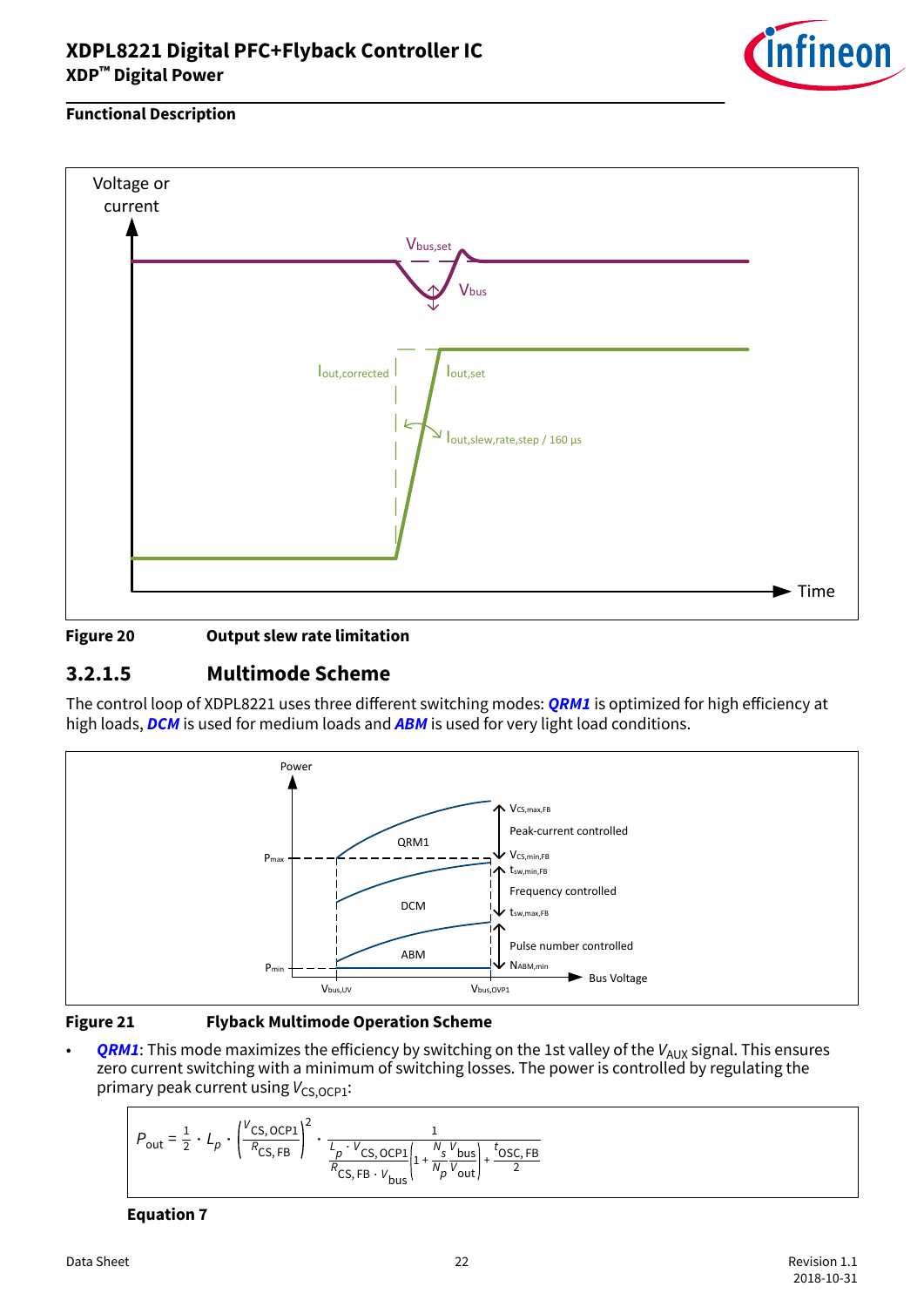

#### <span id="page-22-0"></span>**Functional Description**

**[DCM](#page-53-0):** This mode is used if  $V_{CS,OCP1}$  has reached its minimum value  $V_{CS,min,FB}$ . To allow lower output power, the controller extends the switching period  $t_{sw,FB}$  later than the 1st valley:

$$
P_{\text{out}} = \frac{1}{2} \cdot L_p \cdot \left(\frac{V_{\text{CS, min, FB}}}{R_{\text{CS, FB}}}\right)^2 \cdot \frac{1}{t_{\text{sw, FB}}}
$$

#### **Equation 8**

**[ABM](#page-52-0):** This mode is used if  $V_{CS,OCPI}$  cannot be reduced and  $t_{SWFB}$  cannot be increased anymore. To reduce power transfer, the controller will stop switching for some time, causing bursts of pulses:

$$
P_{\text{out}} = \frac{1}{2} \cdot L_p \cdot \left(\frac{V_{\text{CS, min, FB}}}{R_{\text{CS, FB}}}\right)^2 \cdot \frac{N_{\text{ABM, PI}}}{t_{\text{burst, FB}}}
$$

#### **Equation 9**

The frequency of the bursts is defined by  $1/t_{burst,FB}$ . The pulses of each burst have a peak current of  $V_{CS,min,FB}$  and a switching frequency of  $1/t_{sw,max,FB}$ . The number of pulses  $N_{ABM,PI}$  is regulated to control the average power transfer during one burst period  $t_{\text{burst,EB}}$ .

The minimum power in DCM is limited by the transformer primary inductance  $L_{p}$ , maximum switching period  $t_{\text{sw,max,FB}}$ , minimum primary peak voltage  $V_{\text{CS,min,FB}}$ , maximum bus voltage  $V_{\text{bus}}|_{\text{OVP1}}$  and two timing parameters:

$$
P_{\min} = \frac{1}{2} \frac{V_{\text{bus, OVP1}}^2}{L_p} \left( \frac{V_{\text{CS, min, FB}}}{R_{\text{CS, FB}}} \frac{L_p}{V_{\text{bus, OVP1}}} + t_{\text{OCP1, FB}} + t_{\text{PDC}} \right)^2 \frac{1}{t_{\text{sw, max, FB}}}
$$

#### **Equation 10**

The minimum power in ABM is limited by the transformer primary inductance  $L_{p}$ , burst period  $t_{burst,FB}$ , minimum number of pulses N<sub>ABM,min</sub>, minimum primary peak voltage  $V_{CS,min,FB}$ , maximum bus voltage  $V_{bus,OVP1}$ and two timing parameters:

 $P_{\text{min}} = \frac{1}{2}$ 2  $V_{\text{bus, OVP1}}$ 2 L p V CS, min, FB  $R_{\text{CS, FB}}$ L p  $\frac{p}{V_{\text{bus, OVP1}}}$  +  $t_{\text{OCP1, FB}}$  +  $t_{\text{PDC}}$  $2N_{ABM, min}$ t burst, FB

#### **Equation 11**

Note: If the load drops below the minimum load of  $P_{\text{min}}$ , the output voltage will rise up to the output overvoltage threshold  $V_{\text{out,OV}}$  and trigger the protection. An auto-restart can be used to keep the output voltage close to  $V_{\text{out,OV}}$  until the load increases again.

### **3.2.1.6 Active Burst Mode**

The sense and control scheme for the active burst mode of the **[FB](#page-53-0)** is described.

The typical waveform for the gate drivers, the secondary side flyback transformer current, the output voltage and the bus voltage are shown in the figure. The bursts are repeated with a configurable burst period  $t_{\text{burst ER}}$ . It is advised to choose a burst frequency faster than 200 Hz to ensure a sufficient light quality and reduce output ripple. On the other hand, the burst frequency should not be too high as the human ear is more sensitive to higher frequencies.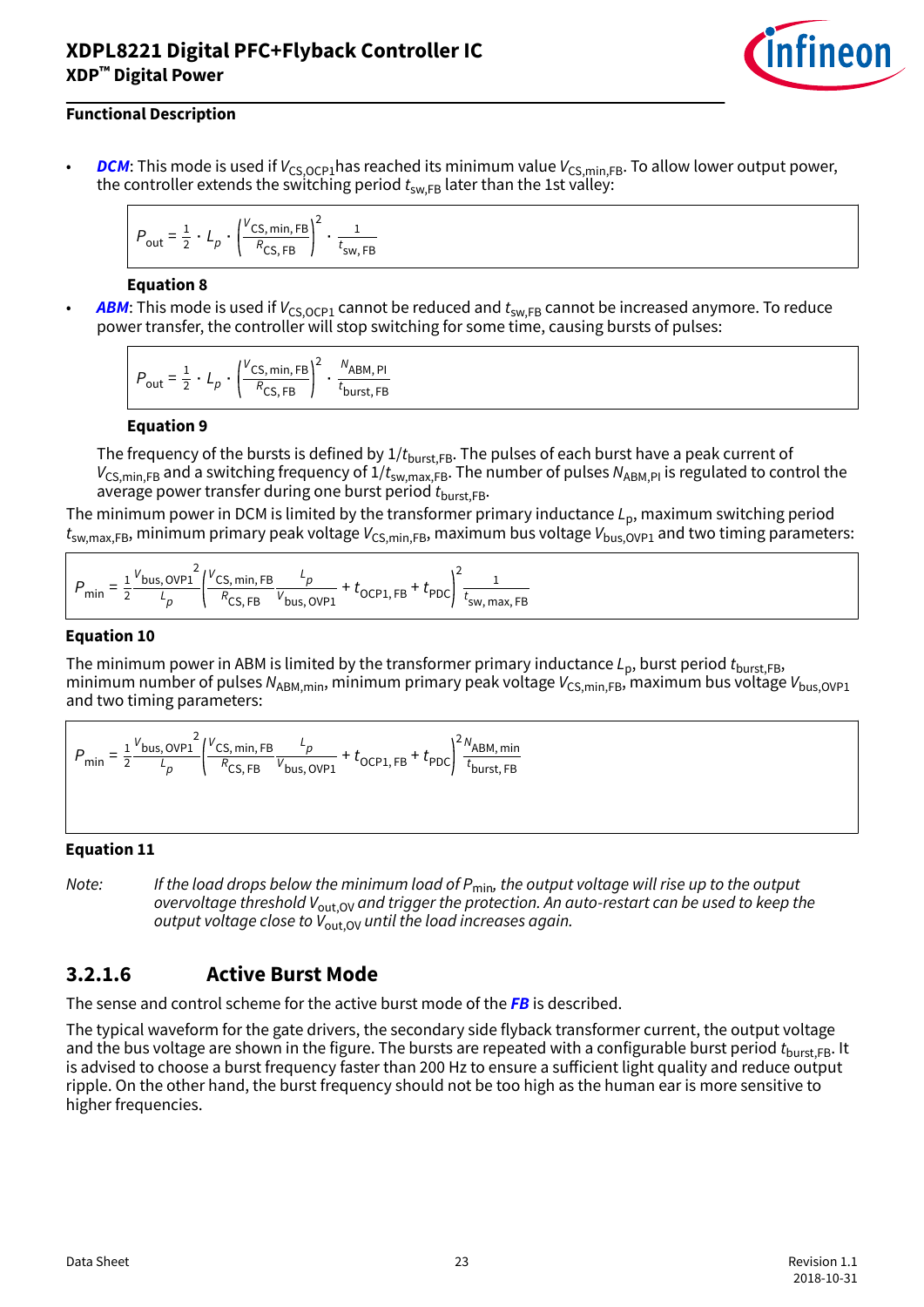

<span id="page-23-0"></span>



The **[FB](#page-53-0)** switching pulses of each burst will boost the output voltage to a higher level. During the burst pause, the output voltage drops due to the load of the power converter.

To control the average output current or the average output voltage, the **[FB](#page-53-0)** controller calculates the average secondary current and measures the output voltage once at the beginning and once at the end of each burst. These measurements are used to calculate the average output current and average output voltage for the complete burst. Based on these average values, the control loop updates the number of pulses per burst.

### **3.2.2 Flyback Startup**

After startup, the [FB](#page-53-0) of the XDPL8221 initiates a soft start to minimize the switching stress for the power MOSFET and secondary diode.

The controller switches with a configurable switching frequency of  $f_{sw, start, FB}$  and increases the cycle-by-cycle current limit in steps of  $V_{CS,step}$  with a configurable duration  $t_{softstart}$  for each step. After the final  $V_{CS,OCP1,start}$ limit level has been reached, the output will be charged until the minimum output voltage  $V_{\text{out.start}}$ , which ensures self-supply has been reached. At this condition, **[Continuous Conduction Mode \(CCM\)](#page-53-0)** protection as well as output undervoltage protection are activated and the control loop takes over. The starting point for the control loop is to operate in **[ABM](#page-52-0)** at lowest number of pulses, lowest switching frequency and lowest primary peak-current. These switching parameters avoid an overshoot of output current for a LED string with low forward voltage when dimmed down to a low output current.



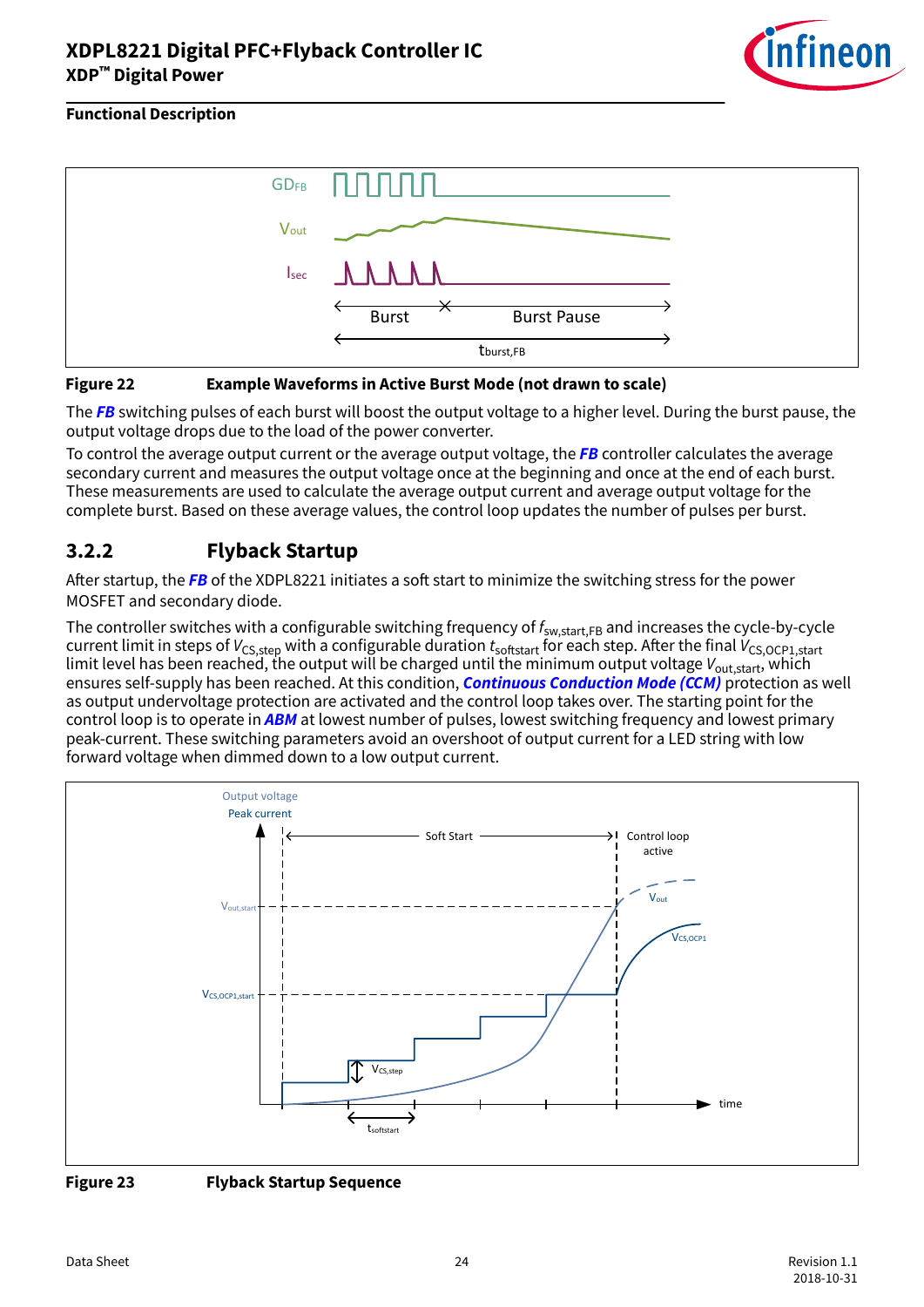

### <span id="page-24-0"></span>**3.2.3 Protection features**

Protections ensure the operation of the controller under restricted conditions. The protection monitoring signal(s) sampling rate, protection triggering condition(s) and protection reaction are described in this section.

**Attention**: **The sampled protection monitoring signal accuracy is subjective to the digital quantization, tolerances of components (including [Integrated Circuit \(IC\)](#page-54-0)) and estimations with indirect sensing (e.g. input and output voltage estimations based on ZCD, CS pin signals), while the protection level triggering accuracy is subjective to the sampled signal accuracy, sampling delay, indirect sensing delay (e.g. reflected output voltage signal cannot be sensed by ZCD pin near AC input phase angle of 0° and 180°) and blanking time.**

### **3.2.3.1 Primary Over-current Protection**

The primary side over-current protection implemented in hardware covers fault conditions like a short in the transformer primary winding or an open CS pin.

The primary side current is compared to an over-current protection threshold  $V_{CS,OCP2}$ . If the threshold is exceeded for longer than the blanking time  $t_{OCP2,FB}$ , the protection will be triggered.

### **3.2.3.2 Output Under-voltage Protection**

In case of a short of the output or an overload, the output voltage may drop to a low level. Detection of undervoltage in the output voltage  $V_{\text{out}}$  is enabled by measurement of the reflected voltage at the ZCD pin.

During operation, the output voltage is compared to a configurable under-voltage protection threshold V<sub>out,UV</sub>. If the threshold is exceeded for longer than the blanking time  $t_{\text{blank.out.UV}}$ , the protection will be triggered. During startup,a shorted output or a strong capacitive loading may not allow the controller charging the output voltage to  $V_{\text{out,UV,start}}$  within a timeout of  $t_{\text{start,max,FB}}$ . If this timeout expires the protection will be triggered. The timeout starts when the controller starts switching.

Note: The startup under-voltage threshold  $V_{\text{out,UV,start}}$  has to be configured sufficiently above the undervoltage threshold  $V_{\text{out,UV}}$  to allow undershoots at start-up which may occur, especially for resistive loads which already consume power from the beginning.

**Attention**: **Output under-voltage protection is not available while the controller operates in [ABM](#page-52-0).**

### **3.2.3.3 Output Over-voltage Protection**

In case of a open output, the output voltage may rise to a high level. Over-voltage detection of the output voltage  $V_{\text{out}}$  is provided by measurement at the ZCD pin.

The output voltage is compared to an over-voltage protection threshold  $V_{\text{out,OV}}$ . If the threshold is exceeded for longer than the blanking time  $t_{\text{blank.out.OV}}$ , the protection will be triggered.

Note: The blanking time t<sub>blank</sub>, Vout, OV must be taken into account because overshoots of the output voltage above the protection threshold can occur due to this time.

Note: This protection is usually triggered if the output is open or the output load drops below the minimum  $load$   $P_{min}$ .

#### **Attention**: **Output over-voltage protection is not available while the controller operates in [ABM](#page-52-0).**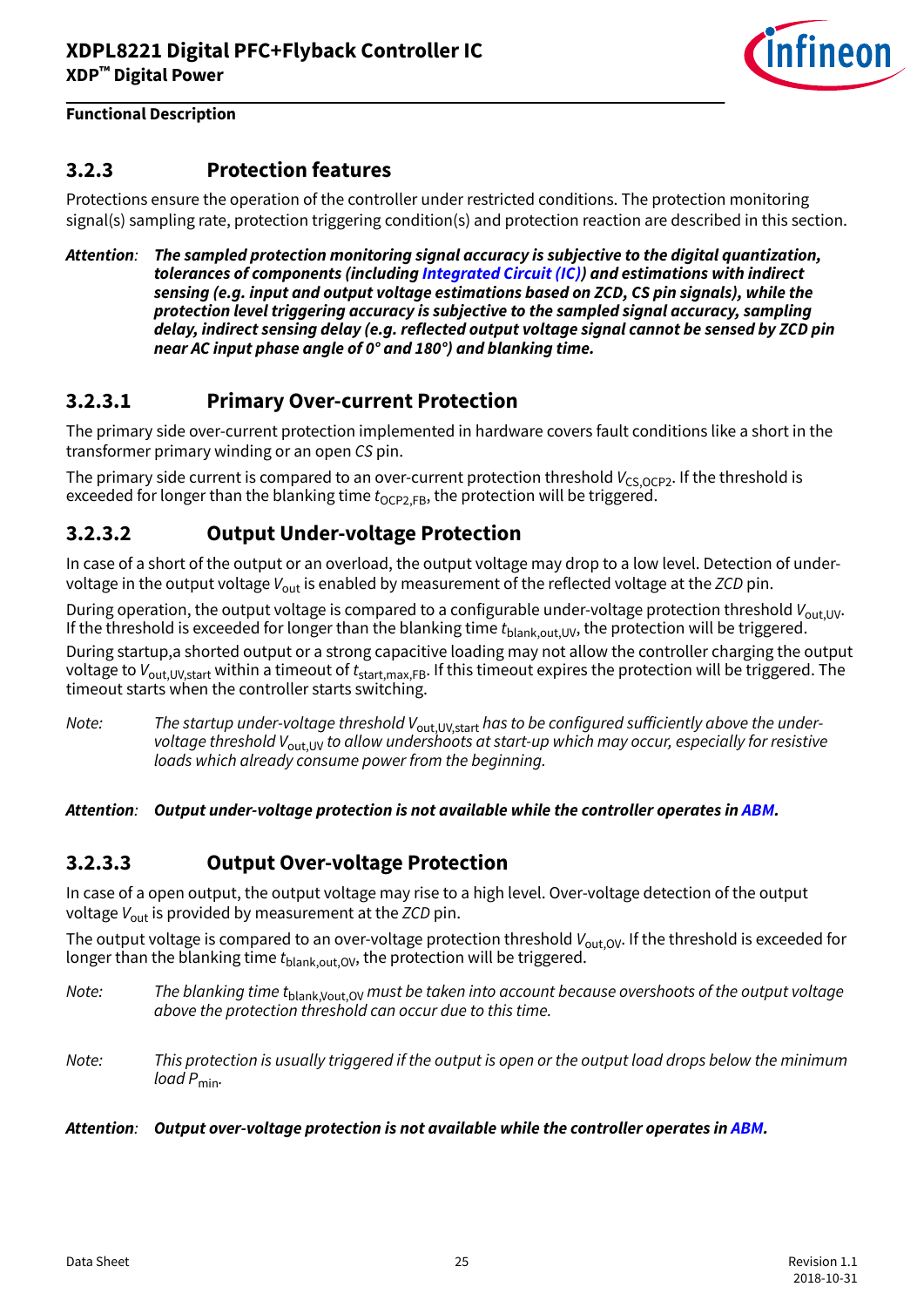

### <span id="page-25-0"></span>**3.2.3.4 Output Over-current Protection**

Over-current detection in the output current  $I_{\text{out}}$  is provided on the basis of the calculated output current.

The calculated output current is compared to a configurable over-current protection threshold  $I_{\text{out,OC}}$ . If the threshold is exceeded for longer than the blanking time  $t_{\text{blank,out,OC}}$ , the protection will be triggered.

### **3.2.3.5 Output Over-power Protection**

Over-power detection in the output power  $P_{\text{out}}$  is provided on the basis of the calculated output power.

The calculated output power is compared to a configurable over-power protection threshold  $P_{\text{out,OP}}$ . If the threshold is exceeded for longer than the blanking time  $t_{\text{blank,out,Opt}}$ , the protection will be triggered.

### **3.2.3.6 Other Flyback Protections**

XDPL8221 includes additional protections to ensure the integrity and correct flow of the firmware.

- A hardware weak pull-up protects against an open CSFB pin. The CSFB OCP2 will be triggered for an open CSFB pin.
- A firmware watchdog protects against the CSFB pin becoming shorted to GND. The protection triggers if the sampled CSFB voltage is less than 97.6 mV for longer than the blanking time of  $t_{\text{softstart}}$ .
- A firmware state monitor supervises correct operation of the flyback in **[QRM1](#page-55-0)**, **[DCM](#page-53-0)** or **[ABM](#page-52-0)**. A protection is triggered if the flyback enters **[CCM](#page-53-0)**.
- A firmware plausibility check ensures that both bus voltage measurements using the ZCD andVS pins are consistent.
- A firmware watchdog supervises correct data handling of the flyback.

### **3.2.3.6.1 Flyback Bus Voltage Sensing**

The **[FB](#page-53-0)** can sense the bus voltage using the reflection of bus voltage on the auxiliary winding while the gate is turned on. A resistor divider adapts the negative voltage to the operating range of the ZCD pin. This second measurement path is required to protect against component failures in the VS measurement path (open loop protection for the **[PFC](#page-54-0)** stage).

The reflected bus voltage appears as a negative voltage at  $V_{AUX}$ . This negative voltage is internally clamped at the ZCD pin to the negative voltage  $V_{\text{INPCLN}}$ . The internal clamping current  $I_{\text{ZCD}}$  is measured at the end of the ontime at the time  $t_{CS,sample}$ . The measured clamping current of the ZCD pin, the dimensioning of the resistor dividers  $R_{\sf ZCD,FB,1}$  and  $R_{\sf ZCD,FB,2}$  as well as the number of transformer turns  $N_{\sf a}$  and  $N_{\sf p}$  are used to calculate the bus voltage  $V_{\text{bus,FB}}$  as follows:

$$
V_{\text{bus, FB}} = \left( \left| I_{\text{ZCD}} + \frac{V_{\text{INPCLN}}}{R_{\text{ZCD, FB, 2}}} \right| R_{\text{ZCD, FB, 1}} + V_{\text{INPCLN}} \right) \frac{N_p}{N_a}
$$

#### **Equation 12**

 $V_{\text{bus,FB}}$  is used for a plausibility check with the bus voltage  $V_{\text{bus}}$  as measured using the VS pin.



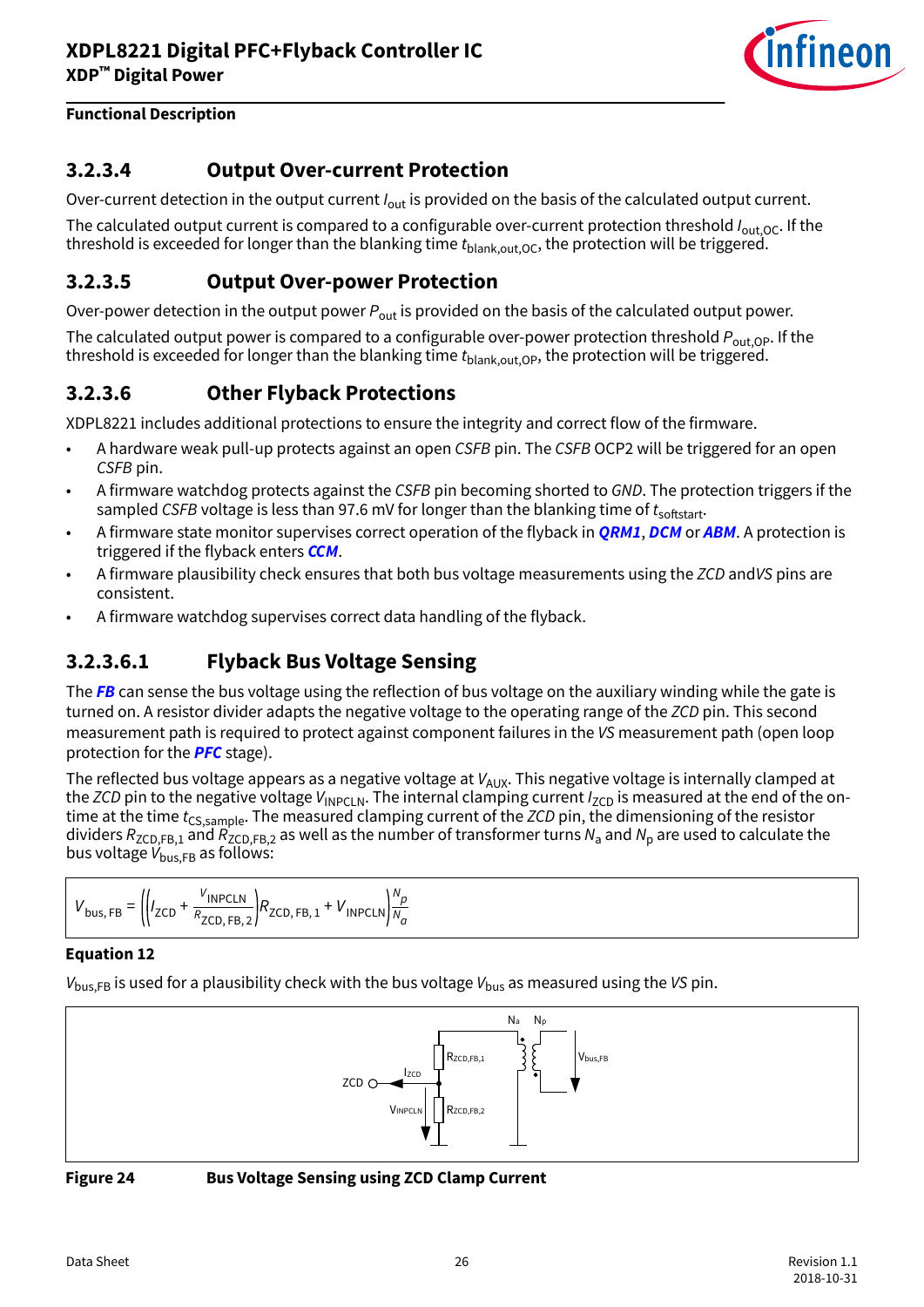

### <span id="page-26-0"></span>**3.3 General Controller Features**

XDPL8221 provides general features using device level measurements (DLM) for firmware task scheduling, VCC control and temperature control which are independent of the target application.

### **3.3.1 Configurable Gate Driver Strengths**

The gate driver output signals can be configured with respect to their rising slopes for switching on the power MOSFET and with respect to their high voltage levels.

This feature can save BOM components (1 diode & 1 resistor per gate driver) which are conventionally added to achieve the same purpose to lower any **[Electro-Magnetic Interference \(EMI\)](#page-53-0)**.

### **3.3.2 External Temperature Sensing**

The external temperature is measured by measuring the voltage of an **[NTC](#page-54-0)** with respect to the internal  $V_{BFF}$ voltage.



#### **Figure 25 External Temperature Sensing using NTC**

The controller calculates the resistance of the **[NTC](#page-54-0)** based on the measured voltage  $V_{Temp}$ , the internal reference voltage  $V_{\text{RFF}}$  and the internal pull-up resistance  $R_{\text{PI}}$ :

$$
R_{\text{NTC}} = \frac{V_{\text{Temp}} \cdot R_{\text{PU}}}{V_{\text{REF}} - V_{\text{Temp}}}
$$

#### **Equation 13**

### **3.3.3 Adaptive temperature protection**

XDPL8221 offers adaptive temperature protection using the external temperature sensor. This feature reduces the output current according to temperature to protect the load and/or driver against overtemperature.

As long as the resistance of the NTC is lower than the temperature threshold  $R_{\text{NTC,hot}}$  of the NTC, the current is gradually reduced from the maximum current I<sub>out, set</sub>, as shown in **[Figure 26](#page-27-0)**. If the resistance of the NTC is higher than threshold  $R_{NTC,hot}$ , the output current is gradually increased again. This allows the controller to ensure operation at or below a temperature matching to  $R_{\text{NTC hot}}$ .

If a reduction down to a minimum current  $I_{\text{out,red}}$  is not able to compensate for any continued increase in temperature (causing a continuing reduction of NTC resistance), XDPL8221 will trigger external overtemperature protection if the external sensor exceeds  $R_{\text{NTC},\text{critical}}$ .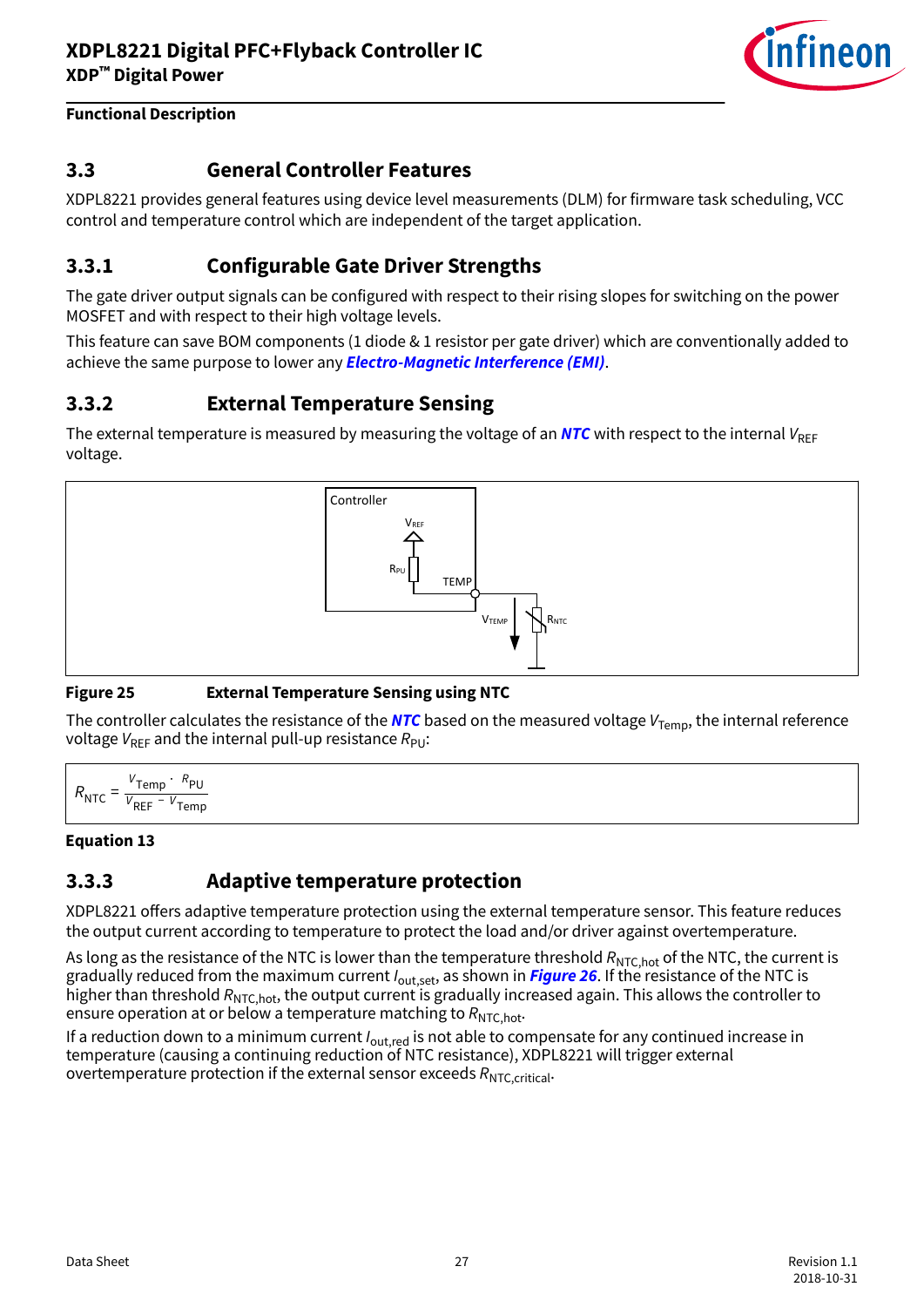

#### <span id="page-27-0"></span>**Functional Description**





### **3.3.4 PWM Dimming Interface**

The duty cycle sensed at the PWM pin is used to determine the output current level. The XDPL8221 can be configured to use either a linear or a quadratic dimming curve. Either normal or inverted dimming curves can be selected.

**Figure 27** shows the relationship of the **[PWM](#page-54-0)** duty cycle to the output current target value. Configurable levels  $D_{\text{DIM,min}}$  and  $D_{\text{DIM,max}}$  ensure that the minimum current  $I_{\text{out,min}}$  and maximum current  $I_{\text{out.set}}$  can always be achieved, thereby making the application robust against component tolerances. The dimming curve can be mirrored by changing its direction from normal to inverted **[PWM](#page-54-0)** duty cycle.

An optional hysteresis can be enabled for the sensing of the **[PWM](#page-54-0)** signal. This hysteresis can suppress jitter in the **[PWM](#page-54-0)** signal. Any change of the **PWM** duty cycle within the hysteresis will not affect the output current.



#### **Figure 27 Selectable Dimming Curves**

Using the optional Dim-to-Off feature, the light output can be stopped without removal of input voltage. In Dimto-Off, the controller will enter auto-restart operation to minimize power consumption. The auto-restart recharges the output voltage to a minimum output voltage of V<sub>out,start</sub> to measure the **[PWM](#page-54-0)** duty cycle during a time of  $t_{\text{blank,DIM,off}}$ . After  $t_{\text{blank,DIM,off}}$ , the controller decides if it stays in Dim-to-off by triggering an auto-restart or if it starts the control loop. With the Dim-to-Off feature, the output voltage can be maintained in a specific range by configuration of the startup voltage  $V_{\text{out.start}}$  and auto-restart time  $t_{AR}$ , and by dimensioning of an active or passive output bleeder. If  $V_{\text{out,start}}$  is configured to be low enough below the minimum forward voltage of the **[LED](#page-54-0)** string, the **[LED](#page-54-0)**s will show no light in this state.

#### Note: A sufficient output bleeder is required to allow the controller to maintain the output voltage if the Dim-to-Off feature is enabled.

Dim-to-Off is entered if the **[PWM](#page-54-0)** duty cycle exceeds the configurable threshold D<sub>DIM.off</sub> (see purple line in *Figure* **27**). As soon as the duty cycle exceeds D<sub>DIM.on</sub>, the controller will start to continuously regulate output voltage or output current again.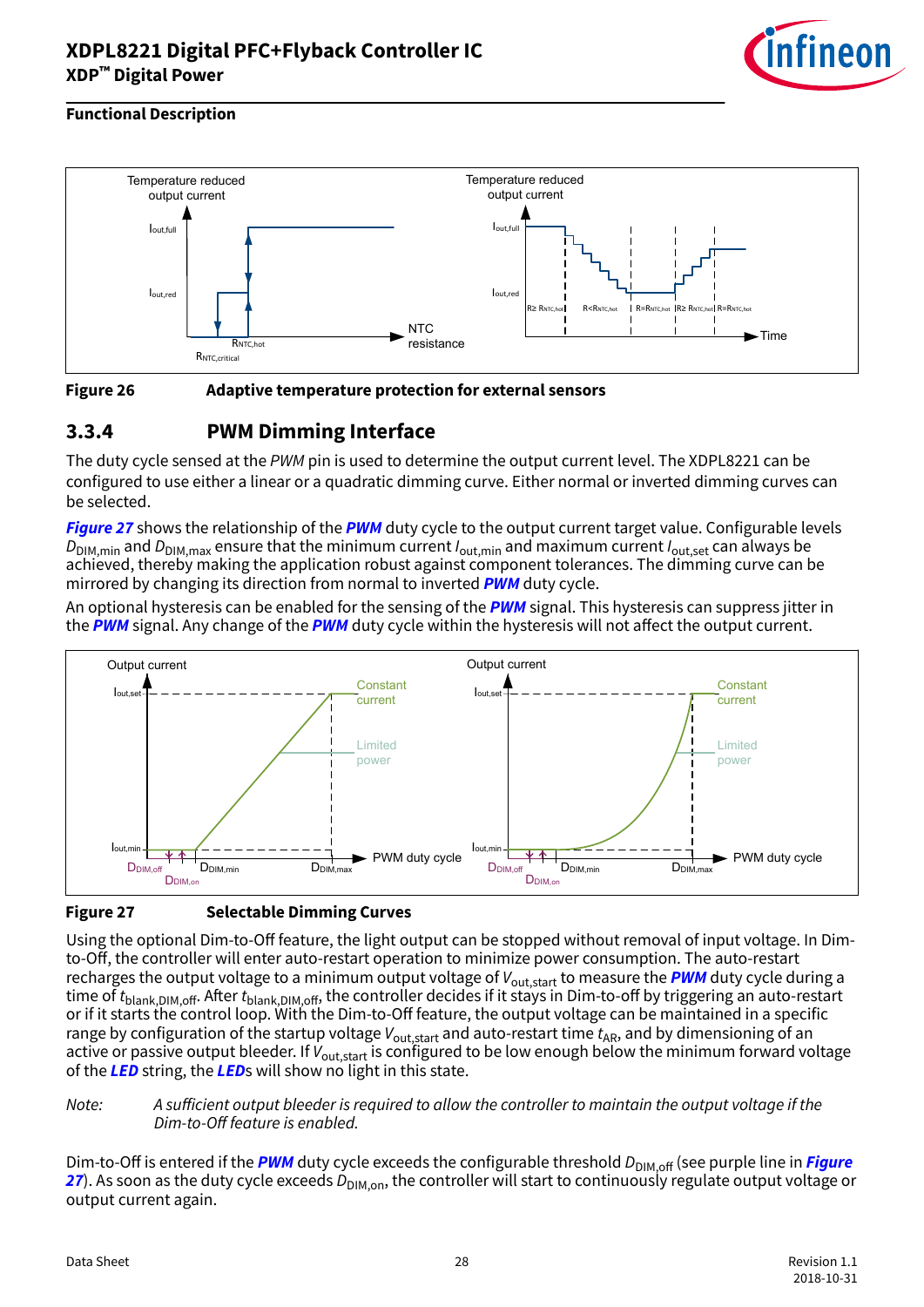

<span id="page-28-0"></span>In case the product of output current and output voltage would exceed the power limit, the controller will automatically enter the **[LP](#page-54-0)** mode by reducing the output current to achieve the configured power limit (see light blue curve in **[Figure 27](#page-27-0)**). As a consequence, the dimmer may show extended dead travel at the highest output level. When dimming down, as soon as the product of dimmed output current and output voltage drops below the power limit, the output current will follow the regular dimming curve (green curve).

### **3.3.5 UART Command Interface**

The **[UART](#page-55-0)** command interface allows to control the operation of the **[LED](#page-54-0)** driver as well as reading out status information from the controller. The electrical **[UART](#page-55-0)** interface and the protocol are described.

XDPL8221 uses a common half-duplex **[UART](#page-55-0)** interface with a baudrate of 57.600 baud. In half-duplex mode, both communication partners share one line to exchange data with a wired-AND structure. Therefore, both data transmit outputs (driver type: open-drain) are connected together to a common pull-up resistor to maximum 3.3 V. The value of the resistor define the rise time of the data signal at a 0-1 transition. The data receivers are connected to the same line and are always active to detect data collision. Each device also reads the data it is currently transmitting and checks the read data against the data that was intended to be written. In case of a mismatch, a data collision has occurred.

The **[UART](#page-55-0)** communication is based on data bytes with 8 bit width, LSB first as shown in **Figure 28**. Each data transfer starts with a start bit at low level and stops with two stop bits at high level (STOP). The idle level of the transmit and receive signals is the high level.



#### **Figure 28 UART Byte Frame**

Before a command is send, sending one or multiple SYNC commands (0x7F) is recommended. If a **[UART](#page-55-0)** sync request occurs during a power saving state, the XDPL8221 will first recharge it's VCC voltage before responding with an ACK (0x00). After the XDPL8221 answered one or more sync requests with ACK, the external master can send subsequent GET or SET commands. The **[UART](#page-55-0)** communication has to finish within a configurable timeout, otherwise a VCC undervoltage can occur.

In case **[UART](#page-55-0)** communication is requested while the XDPL8221 is in power-saving state, a SYNC command will trigger a wakeup. In preparation of the communication, the XDPL8221 will first charge up the VCC. This ensures a wakeup with full VCC to be ready for communication. The XDPL8221 will be available for communication for a timeout of t<sub>UART</sub> which can be adjusted based on the VCC capacitance. After the timeout, the XDPL8221 will continue with the protection reaction which was interrupted by the communication.

Note: The **[UART](#page-55-0)** line is pulled low for typically 500 µs during an auto-restart of the XDPL8221. This must not be misinterpret as **[UART](#page-55-0)** frame error by other **[UART](#page-55-0)** devices.

A GET or SET command frame consists of 9 bytes as listed in **Table 2**. The time between each byte must not exceed t<sub>UART, intra-byte</sub>. The checksum at the end of the command ensures that XDPL8221 does not react to any disturbed communication. The checksum is the XOR combination of the previous bytes of the command.

| <b>Command</b>                     | <b>Class</b> | Comm<br>and | ARG0 | ARG1 | ARG <sub>2</sub>         | ARG3                     | ARG4 | ARG5 | <b>Check</b><br>sum      |
|------------------------------------|--------------|-------------|------|------|--------------------------|--------------------------|------|------|--------------------------|
| <b>SYNC</b>                        | 0x7F         |             |      |      | $\overline{\phantom{0}}$ | $\overline{\phantom{0}}$ |      |      | $\overline{\phantom{0}}$ |
| <b>GET status</b>                  | 0x7C         | 0x04        | 0x41 | ID   | 0x00                     | 0x00                     | 0x00 | 0x00 | 0xXX                     |
| GET internal temperature           | 0x7C         | 0x04        | 0x44 | ID   | 0x00                     | 0x00                     | 0x00 | 0x00 | 0xXX                     |
| <b>GET external NTC resistance</b> | 0x7C         | 0x04        | 0x45 | ID   | 0x00                     | 0x00                     | 0x00 | 0x00 | 0xXX                     |

#### **Table 2 UART Commands**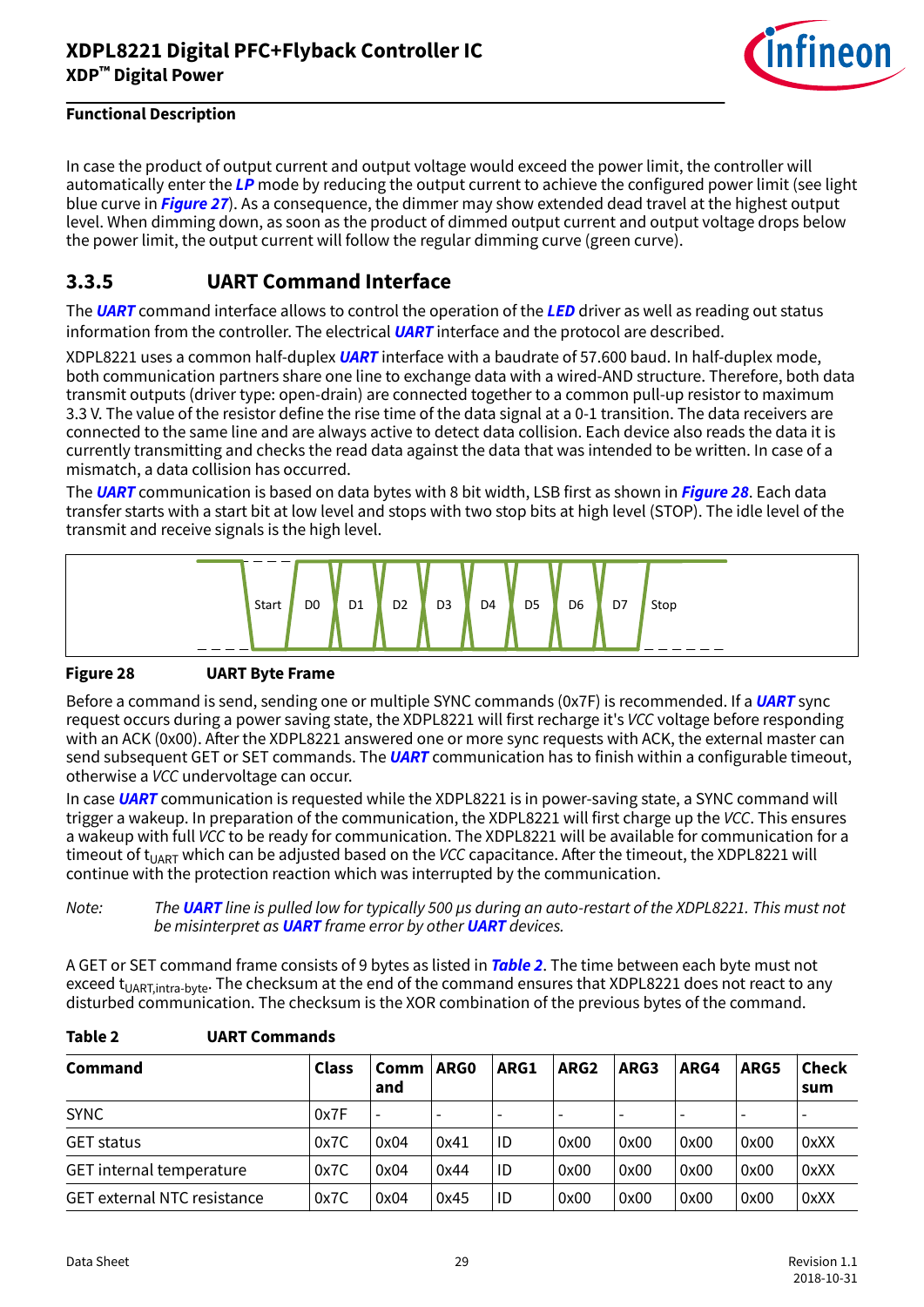

| Table 2<br><b>UART Commands (continued)</b> |              |             |      |      |                  |               |      |      |                     |
|---------------------------------------------|--------------|-------------|------|------|------------------|---------------|------|------|---------------------|
| Command                                     | <b>Class</b> | Comm<br>and | ARG0 | ARG1 | ARG <sub>2</sub> | ARG3          | ARG4 | ARG5 | <b>Check</b><br>sum |
| GET output voltage                          | 0x7C         | 0x04        | 0x64 | ID   | 0x00             | 0x00          | 0x00 | 0x00 | 0xXX                |
| <b>GET RMS input voltage</b>                | 0x7C         | 0x04        | 0x65 | ID   | 0x00             | 0x00          | 0x00 | 0x00 | 0xXX                |
| GET bus voltage                             | 0x7C         | 0x04        | 0x66 | ID   | 0x00             | 0x00          | 0x00 | 0x00 | 0xXX                |
| <b>GET output current</b>                   | 0x7C         | 0x04        | 0x6A | ID   | 0x00             | 0x00          | 0x00 | 0x00 | 0xXX                |
| SET non-dimmed current                      | 0x7C         | 0x84        | 0x68 | ID   | Current          |               | 0x00 | 0x00 | 0xXX                |
| <b>GET non-dimmed current</b>               | 0x7C         | 0x04        | 0x68 | ID   | 0x00             | 0x00          | 0x00 | 0x00 | 0xXX                |
| SET dimming level                           | 0x7C         | 0x84        | 0x84 | ID   |                  | Dimming Level | 0x00 | 0x00 | 0xXX                |
| <b>GET dimming level</b>                    | 0x7C         | 0x04        | 0x84 | ID   | 0x00             | 0x00          | 0x00 | 0x00 | 0xXX                |
| <b>START</b>                                | 0x7C         | 0x00        | 0x00 | 0x00 | 0x00             | 0x00          | 0x00 | 0x00 | 0x7C                |
| STOP <sup>1</sup>                           | 0x7C         | 0x01        | 0x00 | 0x00 | 0x00             | 0x00          | 0x00 | 0x00 | 0x7D                |
| SET sleep <sup>2)</sup>                     | 0x7C         | 0x84        | 0x4F | 0x00 | 0x00             | 0x00          | 0x00 | 0x00 | 0xB7                |

Restrictions apply to the non-dimmed current which can be set via **[UART](#page-55-0)** SET command:

- Iout,min < current set via **[UART](#page-55-0)** < Iout,full: This is the normal operation range. The current will be regulated according to the **[UART](#page-55-0)** command.
- Current set via  $UART > I_{\text{out-full}}$  $UART > I_{\text{out-full}}$ : This case would overload the design. The controller will limit the output current to  $I_{\text{out-full}}$ .
- Current set via **[UART](#page-55-0)** <  $I_{\text{out,min}}$ :

This configuration is not allowed as it causes an invalid dimming curve. The **[UART](#page-55-0)** master must not program a current in this range.

A response frame can consist of either 1 byte or 9 bytes. As the power stage is a noisy environment, the **[UART](#page-55-0)** communication may occasionally be disturbed. In case of a mismatching checksum of the request or an incomplete frame, XDPL8221 will not provide any response. If a response to a command is missing, the **[UART](#page-55-0)** master must not send any new request within  $t_{\text{UART_error}}$ .

| <b>UART responses to commands</b><br>Table 3 |  |  |  |  |  |  |
|----------------------------------------------|--|--|--|--|--|--|
|----------------------------------------------|--|--|--|--|--|--|

| <b>Response</b>                                                                                     | ACK/<br><b>NACK</b> | ARG0                        | ARG1 | ARG <sub>2</sub> | ARG3 | ARG4 | ARG5 | ARG6 | <b>Check</b><br>sum |
|-----------------------------------------------------------------------------------------------------|---------------------|-----------------------------|------|------------------|------|------|------|------|---------------------|
| Successful answer to SYNC or SET<br>command                                                         | 0x00<br>(ACK)       |                             |      |                  |      |      |      |      |                     |
| Successful response to a GET<br>command                                                             | 0x00<br>(ACK)       | Value (see<br>coding below) |      | 00               | 00   | 00   | 00   | 00   | 0xXX                |
| Generic Error Code for general<br>protocol purposes or used as a<br>non-contextualized generic NACK | 0x01                |                             |      |                  |      |      |      |      |                     |
| One of the arguments in the<br>given command is not valid                                           | 0x02                |                             |      |                  |      |      |      |      |                     |
| The command is not known                                                                            | 0x03                |                             |      |                  |      |      |      |      |                     |

<sup>&</sup>lt;sup>1</sup> This command requires external VCC supply. Without external VCC supply, a VCC undervoltage protection will occur.

<sup>&</sup>lt;sup>2</sup> To wakeup from sleep by UART, the "UART during Latch" feature needs to be enabled.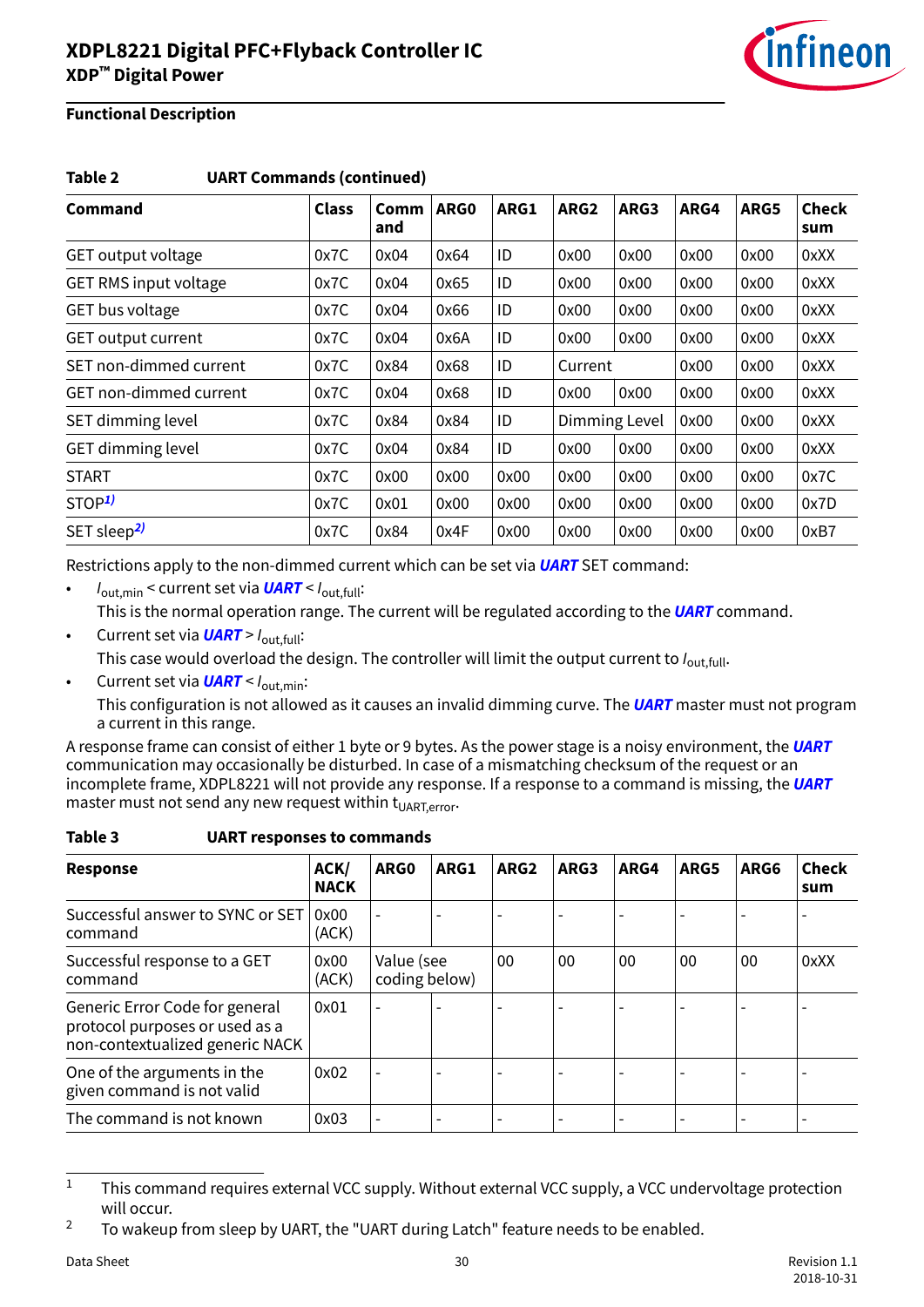

### <span id="page-30-0"></span>**Functional Description**

The ID field allows to address one out of multiple XDPL8221s on a shared **[UART](#page-55-0)** bus. Only devices with a matching ID will react to a **[UART](#page-55-0)** command. Commands can use the broadcast ID 0x00 to address any XDPL8221 on a shared bus. A broadcast GET command will cause a collision on the shared bus in case multiple devices are connected. It is advised to use only GET commands with a device ID to ensure a response from a single, unique device.

Note: All IDs of any XDPL8221s on a shared **[UART](#page-55-0)** bus must be unique!

The coding of the electrical values to their digital number representation is listed in **Table 4**. For all 16 bit values the lower byte is transferred first.

| <b>Value</b>   | <b>Conversion Factor</b> | <b>Offset</b> | <b>Minimum decimal</b><br>value | <b>Maximum decimal</b><br>value        |
|----------------|--------------------------|---------------|---------------------------------|----------------------------------------|
| Current        | 4096 LSB / A             | 0             | $1 (= 244 \mu A)$               | 40960 ( $\equiv$ 10 A)                 |
| Dimming Level  | 81.92 LSB / %            | 0             | $0 (= 0 \%^{3})$                | 8192 ( $\equiv$ 100%)                  |
| Voltage        | 16 LSB / V               | 0             | $1 (= 62.5 \text{ mV})$         | 8000 ( $\equiv$ 500 V)                 |
| NTC resistance | $1$ LSB / $\Omega$       | 0             | $0 \equiv 0 \Omega$             | $32768 \approx 32.768 \text{ k}\Omega$ |
| Temperature    | 1 LSB $/$ °C             | 40            | $0 (= -40^{\circ}C)$            | 190 ( $\equiv$ 150°C)                  |

#### **Table 4 Number Representation of Values**

The status value of the controller answered to a "GET status" command is coded as listed in **Table 5**.

| Table 5    | <b>Coding of Status</b>                                                                                                                                       |
|------------|---------------------------------------------------------------------------------------------------------------------------------------------------------------|
| <b>Bit</b> | <b>Description</b>                                                                                                                                            |
| 15 to 14   | The output current is determined by:<br>00: Dimming<br>$\bullet$<br>01: Advanced temperature protection<br>$\bullet$<br>10: Limited power<br>$\bullet$        |
| 13         | The flyback regulates in<br>0: CC or Limited Power mode<br>$\bullet$<br>1: CV mode<br>$\bullet$                                                               |
| 12         | The dimming level is determined by:<br>$0:$ PWM<br>$\bullet$<br>1: UART<br>$\bullet$                                                                          |
| 11         | AC or DC input voltage:<br>0: AC input voltage<br>$\bullet$<br>1: DC input voltage<br>$\bullet$                                                               |
| 10 to 9    | Current protection reaction is<br>00: Auto-restart<br>$\bullet$<br>01: Fast Auto-restart<br>$\bullet$<br>10: Latch<br>$\bullet$<br>11: Stop Mode<br>$\bullet$ |
| 8          | The on-going protection requires a VCC charging for the restart (1) or not (0)                                                                                |
| 7          | A protection reaction is on-going $(1)$ or not $(0)$                                                                                                          |

<sup>3</sup> A UART dimming level of 0% triggers dim-to-off if it is enabled.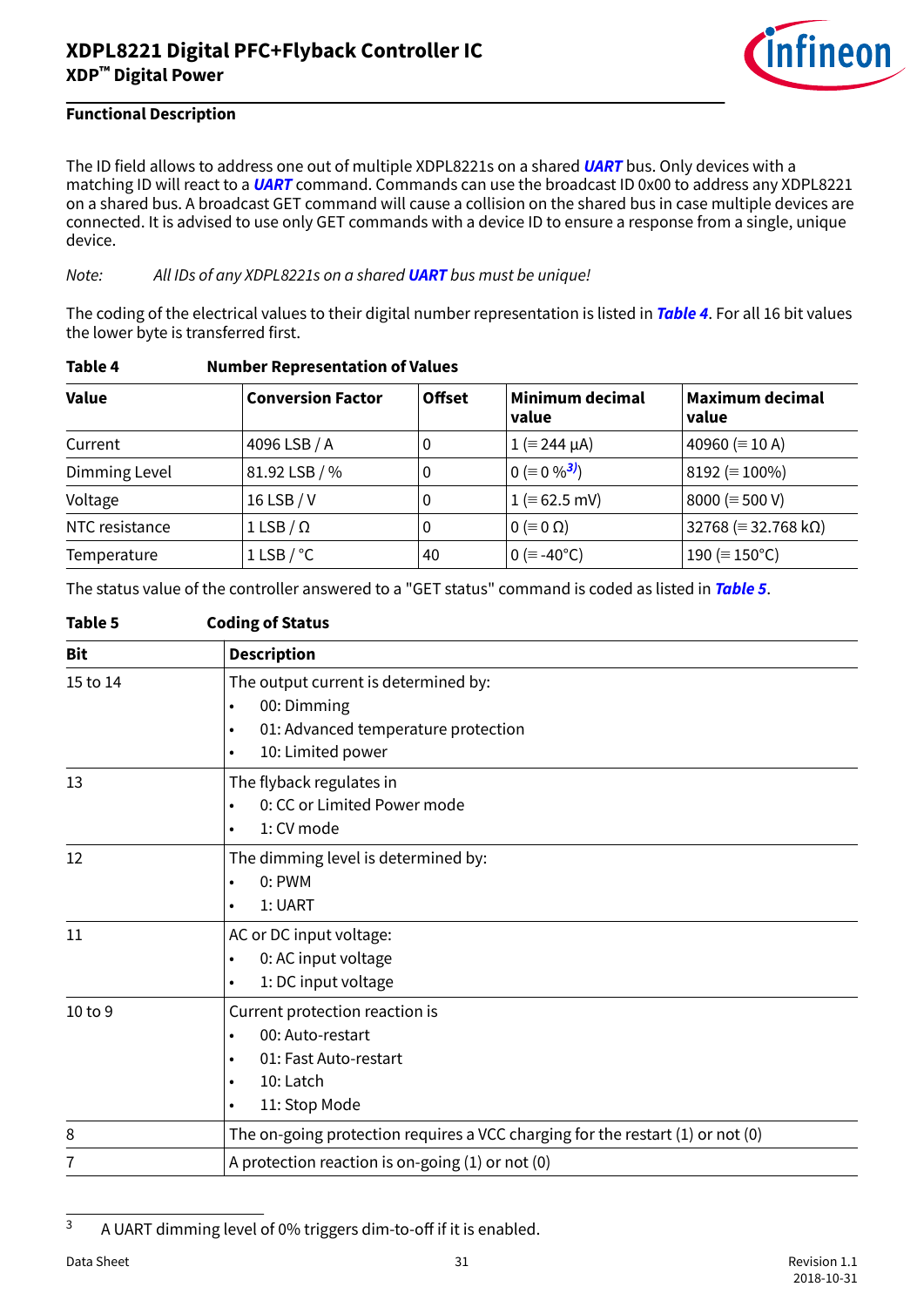

| Table 5    | <b>Coding of Status (continued)</b>                                                                                                 |  |  |  |  |  |  |
|------------|-------------------------------------------------------------------------------------------------------------------------------------|--|--|--|--|--|--|
| <b>Bit</b> | <b>Description</b>                                                                                                                  |  |  |  |  |  |  |
| 6          | A DLM protection was triggered ( <i>Protection</i> <sub>DLM</sub> > 0)                                                              |  |  |  |  |  |  |
| 5          | A FB protection was triggered ( <i>Protection</i> <sub>FB</sub> > 0)                                                                |  |  |  |  |  |  |
| 4          | A PFC protection was triggered ( <i>Protection</i> <sub>PFC</sub> $> 0$ )                                                           |  |  |  |  |  |  |
| $3$ to $0$ | Bit number of any bit set in either Protection <sub>PFC</sub> , Protection <sub>FB</sub> or Protection <sub>DLM</sub> <sup>4)</sup> |  |  |  |  |  |  |

The coding of system protections indicated by the value of the lowest 7 bits (bit 0-6) in the **[Table 5](#page-30-0)** is given in the following table :

| Table 6         | <b>Coding of System Protections</b>                            |
|-----------------|----------------------------------------------------------------|
| Value (bit 6-0) | <b>System Protections</b>                                      |
| 000 0000        | No Protection                                                  |
| 001 0001        | <b>Bus Over-voltage Protection Level 2</b>                     |
| 001 0010        | Input Under-voltage Protection                                 |
| 001 0011        | Input Over-voltage Protection                                  |
| 001 0100        | <b>PFC CCM Protection</b>                                      |
| 001 0101        | PFC Soft-start Failure Protection                              |
| 001 0110        | <b>Bus Under-voltage Protection</b>                            |
| 001 0111        | PFC Over-current Protection Level 2                            |
| 010 0000        | Flyback CS Pin Short to GND Protection                         |
| 010 0001        | Flyback Output Under-voltage Protection at Start-up            |
| 010 0010        | Flyback Output Under-voltage Protection during Operation       |
| 010 0011        | Flyback Output Over-voltage Protection                         |
| 010 0100        | Flyback Output Over-current Protection                         |
| 010 0101        | Flyback Over-current Protection Level 2                        |
| 010 0110        | <b>Flyback CCM Protection</b>                                  |
| 010 0111        | Flyback Maximum T <sub>OSC</sub> Exceeding Protection          |
| 010 1000        | Dim-to-off at Start-up                                         |
| 010 1001        | Dim-to-off during Operation                                    |
| 010 1010        | Flyback Output Over-power Protection                           |
| 010 1011        | Flyback V <sub>bus</sub> Plausibility Check Failure Protection |
| 010 1100        | <b>Flyback Data Missing Protection</b>                         |
| 100 0000        | <b>External Over-Temperature Protection</b>                    |
| 100 0001        | Internal Over-Temperature Protection                           |
| 100 0010        | Task scheduler protection                                      |
| 100 0011        | VCC Under-voltage Lock Out Protection                          |
| 100 0100        | <b>VCC Out of Range Protection</b>                             |

 $\frac{4}{100}$  This assumes only one bit will be set in all three signals at a time. If multiple bits would be present, only the first error found will be chosen.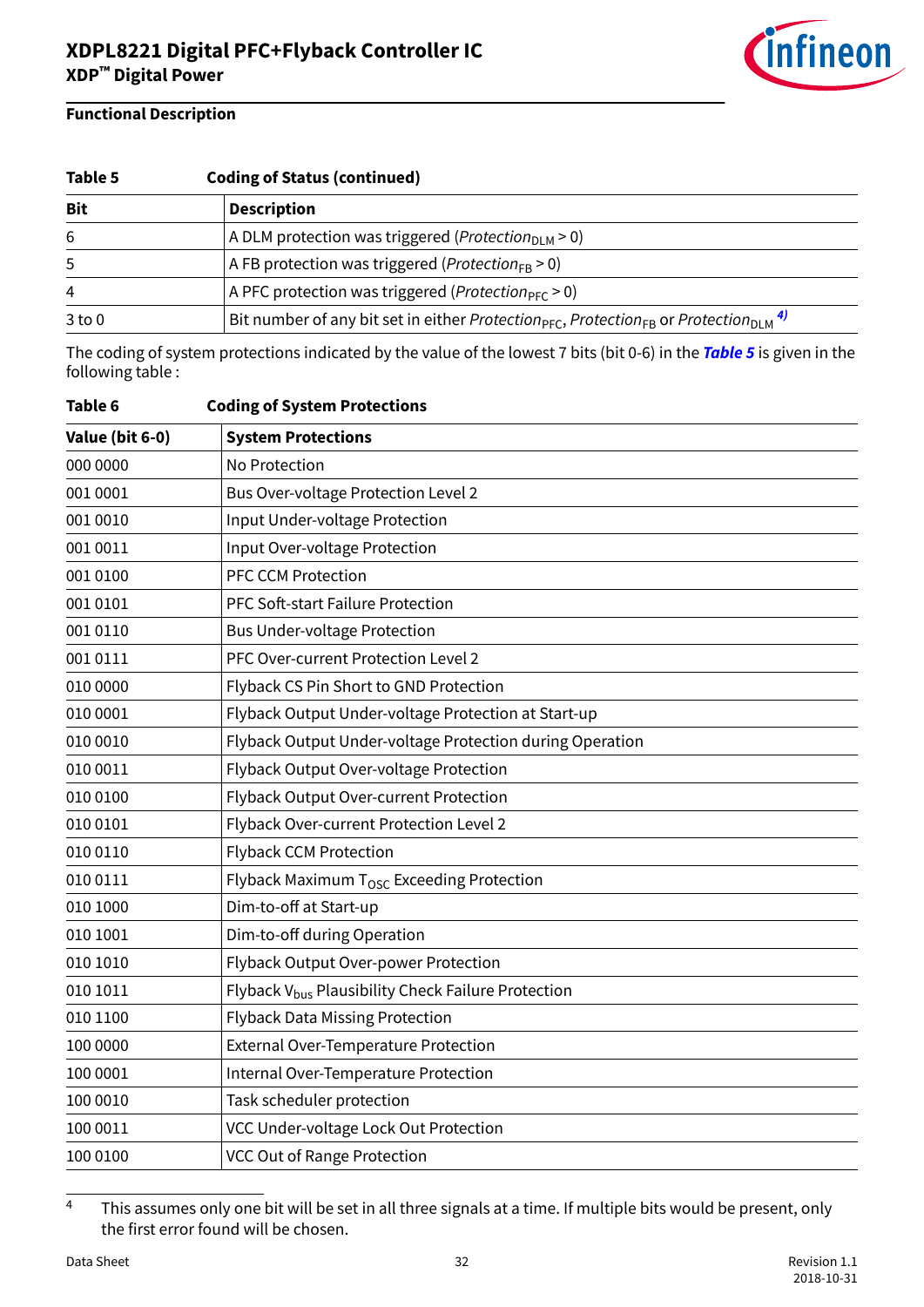

<span id="page-32-0"></span>

| Table 6         | <b>Coding of System Protections (continued)</b> |
|-----------------|-------------------------------------------------|
| Value (bit 6-0) | <b>System Protections</b>                       |
| 100 0101        | <b>RAM Parity Error Protection</b>              |
| 100 0110        | <b>Watch Dog Error Protection</b>               |
| 100 0111        | <b>Clock Check Error Protection</b>             |

### **3.3.6 Protection features**

Protections ensure the operation of the controller under restricted conditions. The protection monitoring signal(s) sampling rate, protection triggering condition(s) and protection reaction are described in this section.

### **3.3.6.1 Overtemperature Protection**

Overtemperature protection initiates a shutdown once the critical temperature level  $T_{critical}$  or the critical NTC resistance  $R_{NTC, critical}$  is exceeded.

If the internal temperature sensor exceeds  $T_{\text{critical}}$  or the external resistance drops below  $R_{\text{NTC},\text{critical}}$ , XDPL8221 will trigger internal or external overtemperature protection.



#### **Figure 29 Temperature protection**

If the controller is configured to react with auto-restart to internal or external overtemperature protection, it will only restart after the temperature drops below  $T_{\text{start}}$  and the NTC resistance exceeds  $R_{\text{NTC,hot}}$ . If latch mode is selected instead, the IC will turn off and only restart after recycling of input power with a temperature below  $T_{critical}$ .

Note: Please note that the internal temperature sensor can only protect external components which have sufficient thermal coupling to XDPL8221. The external temperature sensor can be used to protect the temperature of external components (e.g. transformer, power MOSFETs or linear regulators).

### **3.3.6.2 VCC Undervoltage Lockout**

A **[Undervoltage Lockout \(UVLO\)](#page-55-0)** is implemented in hardware. It ensures defined enabling and disabling of the **[IC](#page-54-0)** operation depending on the supply voltage  $V_{VCC}$  at the VCC pin in accordance with defined thresholds.

The **[UVLO](#page-55-0)** contains a hysteresis with the voltage thresholds  $V_{VCCon}$  for enabling the controller and  $V_{UVoff}$  for disabling the controller. Once the mains input voltage is applied, current flows through an external resistor into the HV pin via the integrated depletion cell and diode to the VCC pin. The controller is enabled once  $V_{\text{VCC}}$ 

**Attention**: **The sampled protection monitoring signal accuracy is subjective to the digital quantization, tolerances of components (including [IC\)](#page-54-0) and estimations with indirect sensing (e.g. input and output voltage estimations based on ZCD, CS pin signals), while the protection level triggering accuracy is subjective to the sampled signal accuracy, sampling delay, indirect sensing delay (e.g. reflected output voltage signal cannot be sensed by ZCD pin near AC input phase angle of 0° and 180°) and blanking time.**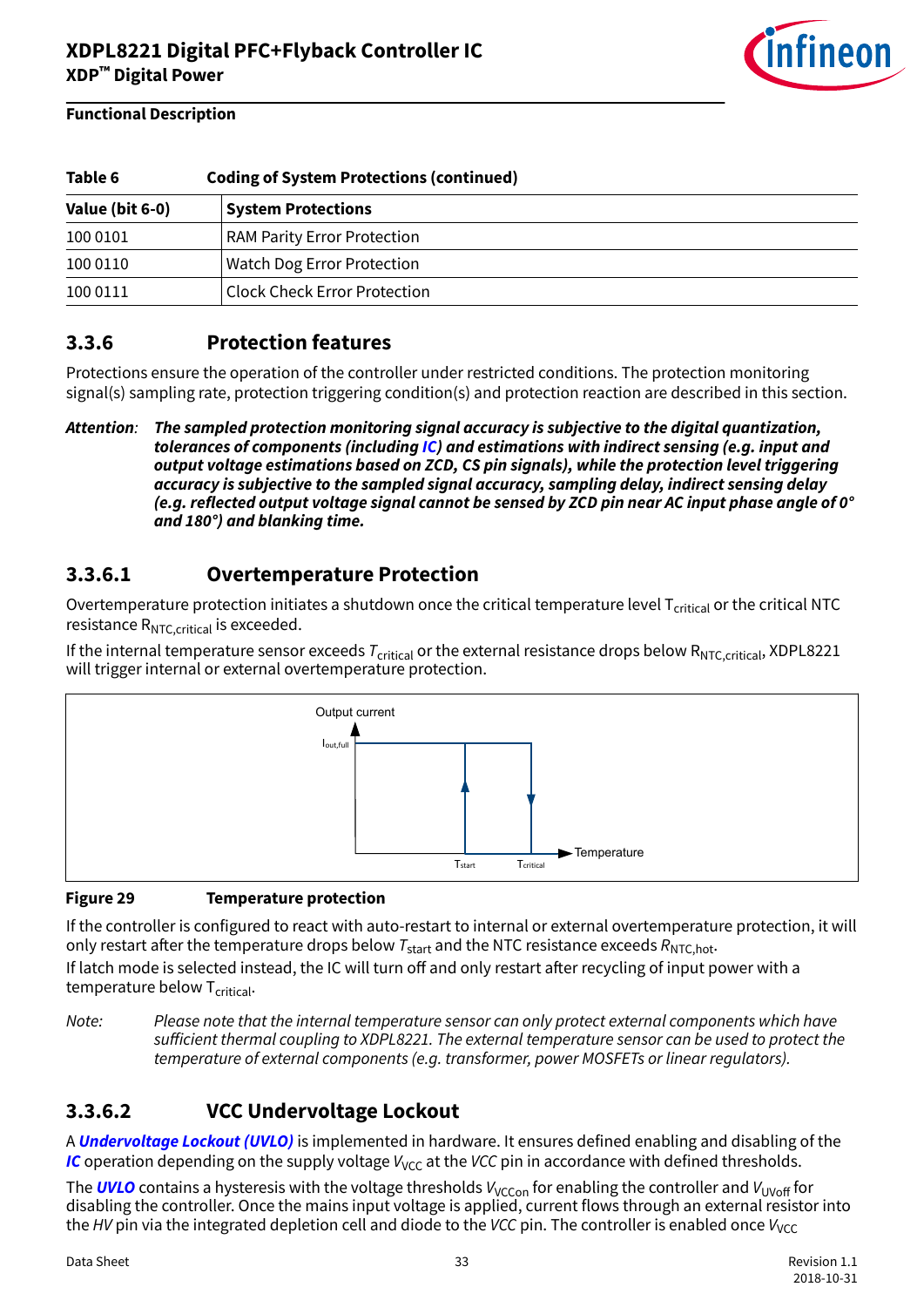

<span id="page-33-0"></span>exceeds the threshold  $V_{VCCon}$  and enters normal operation if no fault condition is detected. In this phase,  $V_{VCC}$ will drop until either external supply or the self-supply via the auxiliary winding takes over the supply at the VCC pin.

- Note: The self-supply via the auxiliary winding must be in place before  $V_{VCC}$  falls below the  $V_{UVOH}$  threshold. Otherwise, the system will perform a fast restart.
- Note: It is possible to supply VCC externally from an auxiliary power supply. In this case, the VCC also needs initially to ramp to  $V_{VCCon}$  to enable the IC.

### **3.3.6.3 VCC Overvoltage Protection**

Overvoltage protection ensures that the voltage at the VCC pin is not exceeded.

The VCC voltage is compared to a configurable overvoltage protection threshold V<sub>VCC OV</sub>. If the threshold is exceeded for longer than the blanking time t<sub>hlank</sub>  $V_{\text{C}}$ , the protection will be triggered.

Note: The reaction to this protection is fixed to stop mode to ensure a discharge of VCC.

### **3.3.6.4 VCC Undervoltage Protection**

The VCC voltage is compared to a configurable undervoltage protection threshold  $V_{VCC,UV}$ . If the threshold is exceeded for longer than the blanking time  $t_{\text{blank VCC}}$ , the protection will be triggered.

### **3.3.6.5 Other General Controller Protections**

XDPL8221 includes several protections to ensure the integrity and correct flow of the firmware.

- A hardware watchdog checks correct execution of firmware. A protection is triggered in the event that the firmware does not service the watchdog within a defined period.
- A hardware **[Random Access Memory \(RAM\)](#page-55-0)** parity check triggers a protection if a bit in the memory changes unintentionally.
- A hardware clock check watchdog checks that no clock oscillator is failing.
- A firmware **[Cyclic Redundancy Check \(CRC\)](#page-53-0)** at each startup verifies the integrity of firmware code and its parameters.
- A firmware task execution watchdog triggers a protection if the firmware tasks are not executed as expected.

### **3.3.7 Protection Reactions**

The reaction to each protection can be separately selected. Available reactions may include auto restart, fast auto restart, latch or stop mode.

**[Figure 30](#page-34-0)** depicts the timing of an auto-restart reaction:

- **1.** If a protection threshold is exceeded for longer than the related blanking time  $t_{\text{blank}}$ , the protection is triggered.
- **2.** Within a maximum  $t_1$  = 4 \* 40 µs, the gate driver of the power stage related to the protection is disabled.
- **3.** Within a maximum  $t_2$  = 4  $*$  40  $\mu$ s, the gate drivers of other stages are disabled.
- **4.** The reaction depends on the configuration of the protection:
	- In case of latch mode, the application will enter latch mode at this time. No further steps are done, the reaction ends here.
	- In case of stop mode, the application will stop and enter UART parametrization mode which allows to read out the error code. No further steps are done, the reaction ends here.
	- In case of a (fast) auto-restart reaction, the controller will enter a power saving mode for the autorestart time  $t_{AR}$  or  $t_{AR,fast}$  respectively.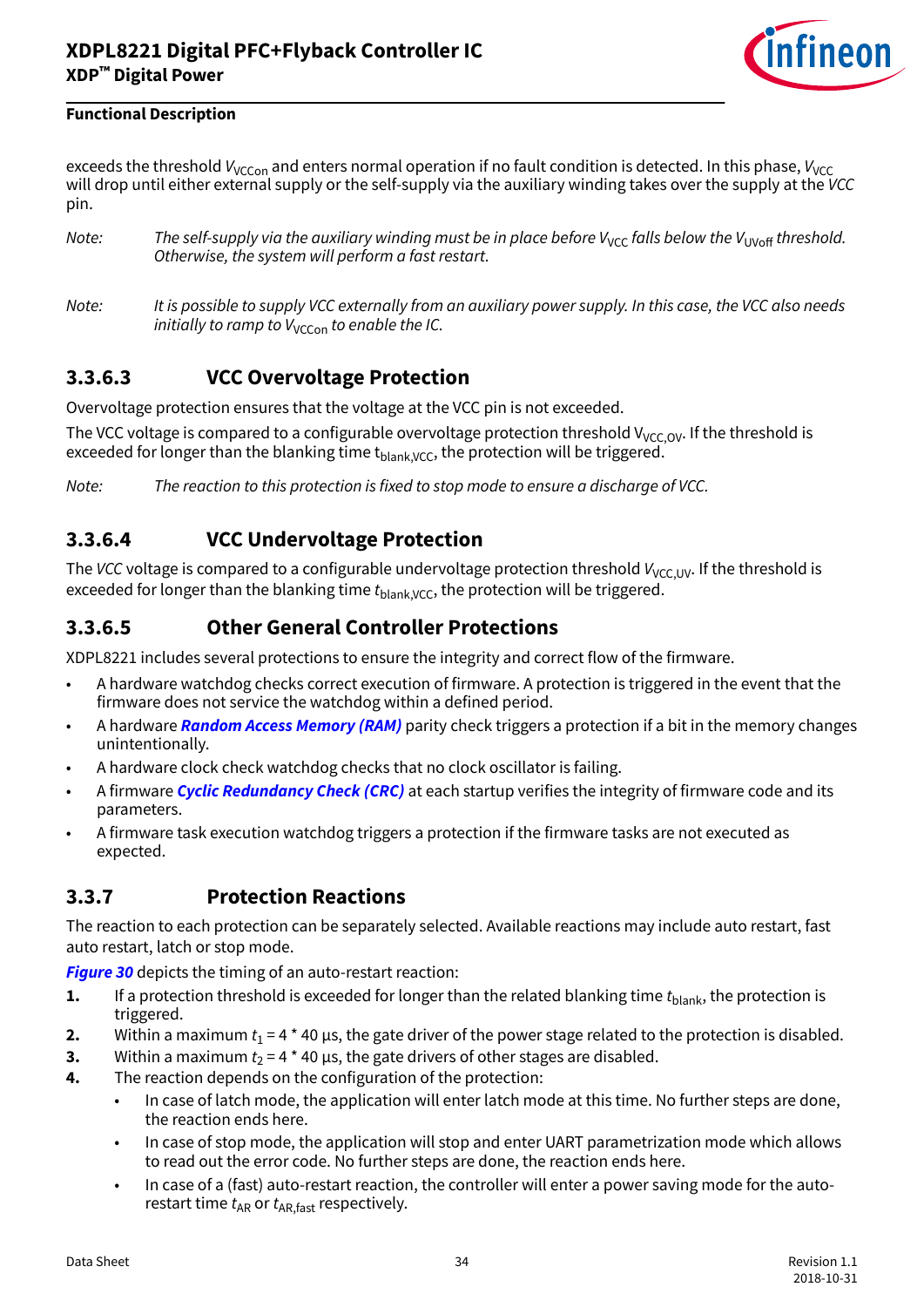

#### <span id="page-34-0"></span>**Functional Description**

- **5.** The auto restart may include a new *VCC* charging cycle. The time  $t_3$  typically depends on the input voltage.
- **6.** The first power stage will enable its gate driver according to its startup sequence (soft start) again.
- **7.** The second power stage will enable its gate driver according to its startup sequence (soft start) again. The startup of a subsequent power stage may be delayed by a time  $\mathsf{t}_4$  depending on any startup condition for the subsequent stage.



#### **Figure 30 Protection Reaction for auto-restart**

For some failures the system may eventually not be able to recover. These failures include:

- PFC OVP2
- PFC OCP2
- Bus voltage plausibility check
- Flyback CSFB short to GND
- Flyback OCP2
- Flyback oscillation period too long
- Flyback CCM protection
- Flyback output overcurrent protection
- RAM parity
- Watchdog
- Clock check protection
- VCC out-of-range protection
- Task Execution protection

For these cases, the controller features a limitation of auto-restarts. The controller will only restart a limited number of times  $N_{AR,max}$ . Afterward, the controller will latch. The counter for the limited number of restarts is reset whenever a restart due to a protection without limitation occurs.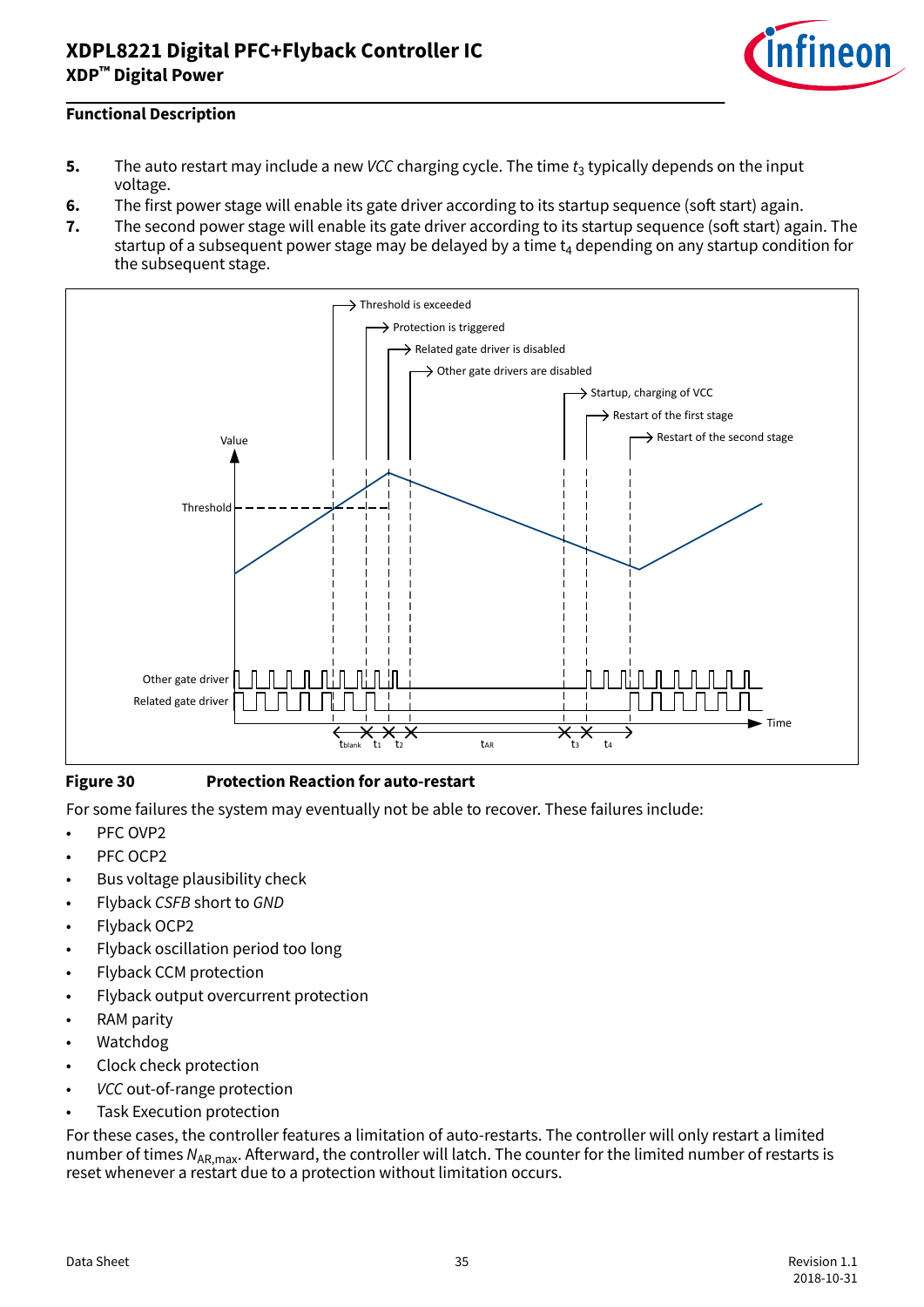

### <span id="page-35-0"></span>**3.3.7.1 Auto restart**

When auto restart mode is activated, XDPL8221 stops switching at the GD pins. After a configurable auto restart time  $t_{AR}$ , XDPL8221 initiates a new startup including recharging of VCC and a soft start.

During the time in which the gate is not switching, the internal HV startup cell is automatically enabled and disabled to keep the VCC voltage between the V<sub>UVLO</sub> and V<sub>OVLO</sub> thresholds for the supply of XDPL8221. Due to the recharging of VCC for a restart, the time between stopping and starting gate driver pulses is longer than  $t_{AR}$ .

### **3.3.7.2 Fast Auto Restart**

When fast auto restart mode is activated, XDPL8221 stops switching at the GD pins. After a configurable fast auto restart time t<sub>AR fast</sub>, XDPL8221 initiates a new startup including recharging of VCC and a soft start.

During the time in which the gate is not switching, the internal HV startup cell is automatically enabled and disabled to keep the VCC voltage between the V<sub>UVLO</sub> and V<sub>OVLO</sub> thresholds for the supply of XDPL8221. Due to the recharging of VCC for a restart, the time between stopping and starting gate driver pulses is longer than t<sub>AR fast</sub>.

### **3.3.7.3 Latch Mode**

When latch mode is activated, XDPL8221 stops switching at the GD pins. The device stays in this state until input voltage is completely removed and the VCC voltage drops below the V<sub>UVLO</sub> threshold. Only then can XDPL8221 be restarted by applying input voltage.

To maintain this state, the internal HV startup cell is automatically enabled and disabled to keep the VCC voltage between the V<sub>UVLO</sub> and V<sub>OVLO</sub> thresholds for the supply of XDPL8221. The current consumption is reduced to a minimum.

### **3.3.7.4 Stop Mode**

When stop mode is activated, XDPL8221 stops switching at the GD pins. XDPL8221 enters **[UART](#page-55-0)** communication mode to allow debugging of the system state.

Note: The VCC for XDPL8221 needs to be supplied by an external source. Without an external supply, VCC will drain to  $V_{UVLO}$  and XDPL8221 performs a restart.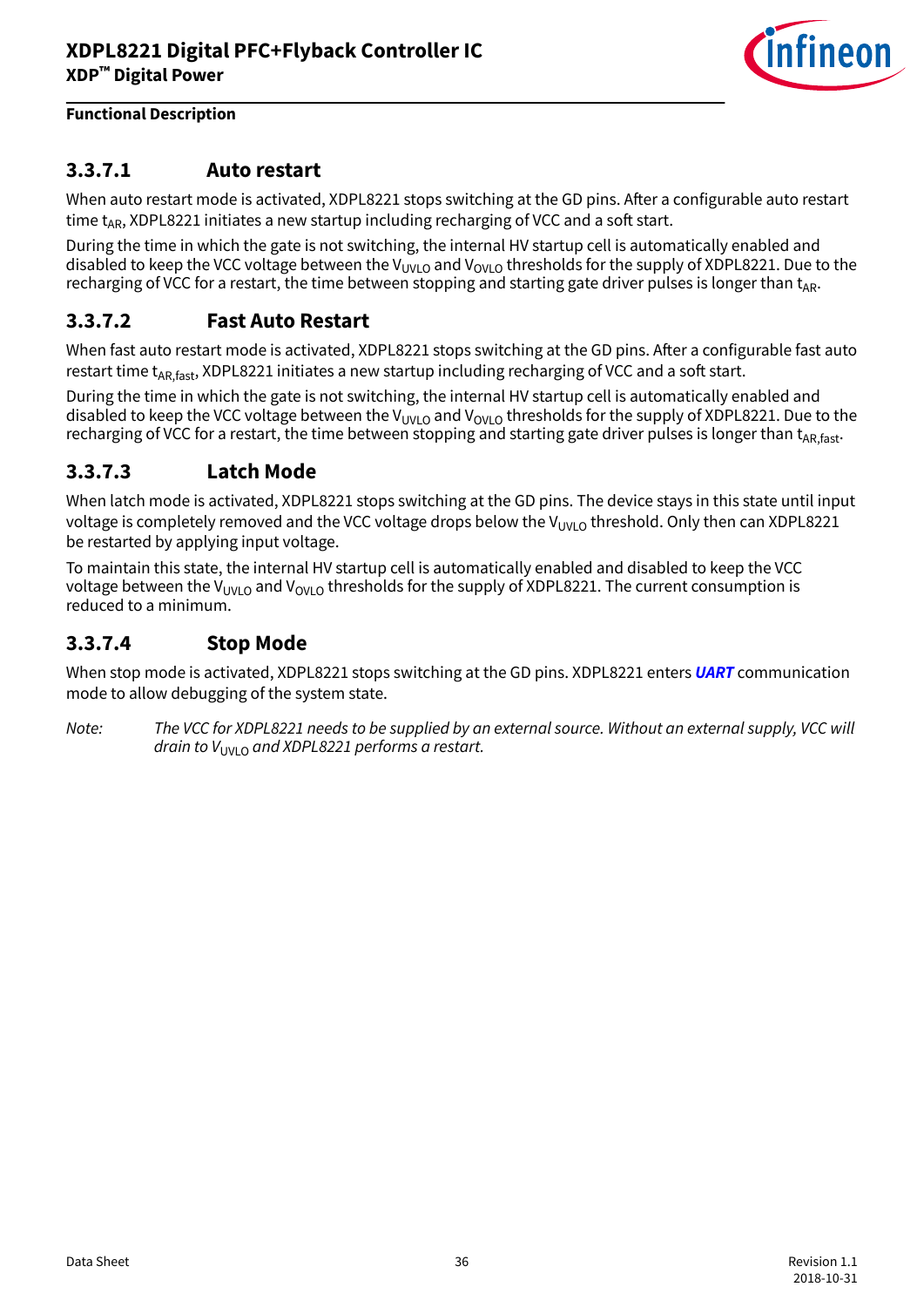

# <span id="page-36-0"></span>**4 Electrical Characteristics and Parameters**

All signals are measured with respect to the ground pin, GND. The voltage levels are valid provided other ratings are not violated.

### **4.1 Package Characteristics**

#### **Table 7 Package Characteristics**

| <b>Parameter</b>                            | Symbol     | <b>Limit Values</b> |     | Unit | <b>Remarks</b> |
|---------------------------------------------|------------|---------------------|-----|------|----------------|
|                                             |            | min                 | max |      |                |
| Thermal resistance for PG-<br><b>DSO-16</b> | $R_{thJA}$ |                     | 119 | K/W  |                |

### **4.2 Absolute Maximum Ratings**

**Attention**: **Stresses above the values listed below may cause permanent damage to the device. Exposure to** absolute maximum rating conditions for extended periods may affect device reliability. **Maximum ratings are absolute ratings; exceeding only one of these values may cause irreversible damage to the integrated circuit. These values are not tested during production test.**

| <b>Parameter</b>                          | Symbol                     | <b>Limit Values</b> |                 | Unit         | <b>Remarks</b>                                                                                                                                      |  |
|-------------------------------------------|----------------------------|---------------------|-----------------|--------------|-----------------------------------------------------------------------------------------------------------------------------------------------------|--|
|                                           |                            | min                 | max             |              |                                                                                                                                                     |  |
| Voltage externally supplied<br>to pin VCC | <b>V</b> <sub>VCCEXT</sub> | $-0.5$              | 26              | $\vee$       | voltage that can be applied<br>to pin VCC by an external<br>voltage source                                                                          |  |
| Voltage at pin GDx                        | $V_{GDx}$                  | $-0.5$              | $V_{VCC}$ + 0.3 | V            | if gate driver is not<br>configured for digital I/O                                                                                                 |  |
| Junction temperature                      | $T_{\rm J}$                | $-40$               | 125             | °C           | max. operating frequency<br>66 MHz f <sub>MCLK</sub>                                                                                                |  |
| Storage temperature                       | $T_S$                      | $-55$               | 150             | $^{\circ}C$  |                                                                                                                                                     |  |
| Soldering temperature                     | T <sub>SOLD</sub>          |                     | 260             | $^{\circ}$ C | Wave Soldering 5)                                                                                                                                   |  |
| Latch-up capability                       | <sup>I</sup> LU            |                     | 150             | mA           | <sup>6)</sup> Pin voltages acc. to abs.<br>max. ratings                                                                                             |  |
| <b>ESD capability HBM</b>                 | $V_{HBM}$                  |                     | 2000            | V            | 7)                                                                                                                                                  |  |
| <b>ESD capability CDM</b>                 | <b>V<sub>CDM</sub></b>     |                     | 500             | v            | 8)                                                                                                                                                  |  |
| Input Voltage Limit                       | $V_{IN}$                   | $-0.5$              | 3.6             | V            | Voltage externally supplied<br>to pins GPIO, MFIO, CS, ZCD,<br>GPIO, VS, GDx (if GDx is<br>configured as digital I/O). (If<br>not stated different) |  |

#### **Table 8 Absolute Maximum Ratings**

<sup>5</sup> According to JESD22-A111 Rev A.<br> $\frac{6}{1}$  Latch-up canability according to

<sup>&</sup>lt;sup>6</sup> Latch-up capability according to JEDEC JESD78D,  $T_A = 85^{\circ}$ C.<br><sup>7</sup> ESD-HBM according to ANSI/ESDA/JEDEC JS-001-2012

<sup>&</sup>lt;sup>7</sup> ESD-HBM according to ANSI/ESDA/JEDEC JS-001-2012.

ESD-CDM according to JESD22-C101F.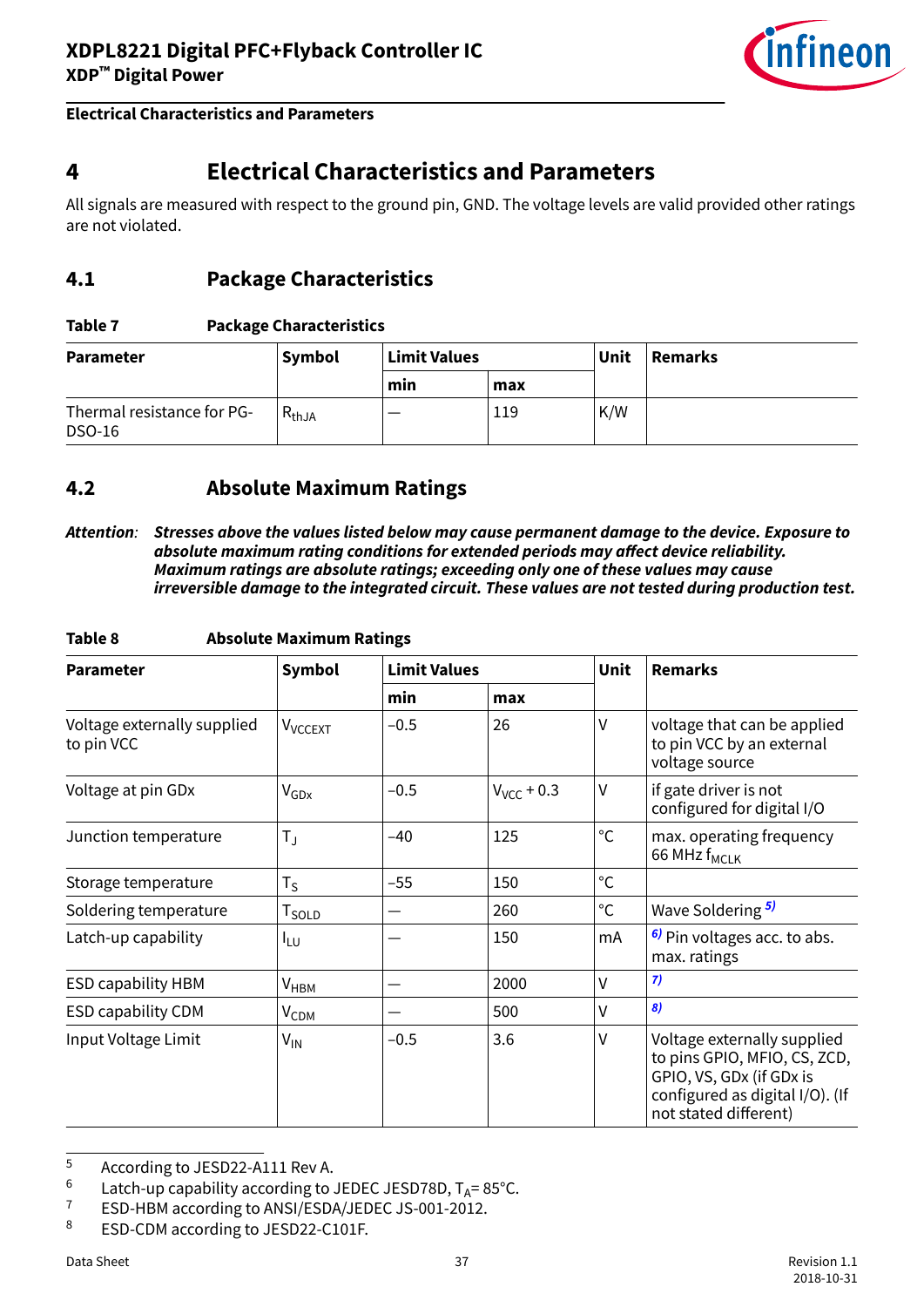

#### <span id="page-37-0"></span>**Electrical Characteristics and Parameters**

#### **Table 8 Absolute Maximum Ratings (continued)**

| <b>Parameter</b>                                                                     | <b>Symbol</b>          | <b>Limit Values</b> |     | Unit | <b>Remarks</b>                                                            |  |
|--------------------------------------------------------------------------------------|------------------------|---------------------|-----|------|---------------------------------------------------------------------------|--|
|                                                                                      |                        | min<br>max          |     |      |                                                                           |  |
| Maximum permanent<br>negative clamping current<br>for ZCD and CS                     | $-I_{CLN\_DC}$         |                     | 2.5 | mA   | <b>RMS</b>                                                                |  |
| Maximum transient negative<br>clamping current for ZCD<br>and CS                     | $-I$ <sub>CLN_TR</sub> |                     | 10  | mA   | pulse < 500ns                                                             |  |
| Maximum negative transient<br>input voltage for ZCD                                  | $-V_{IN\_ZCD}$         |                     | 1.5 | V    | pulse < 500ns                                                             |  |
| Maximum negative transient<br>input voltage for CS                                   | $-V_{IN\_CS}$          |                     | 3.0 | ٧    | pulse $<$ 500ns                                                           |  |
| Maximum permanent<br>positive clamping current for<br><b>CS</b>                      | I <sub>CLP_DC</sub>    |                     | 2.5 | mA   | <b>RMS</b>                                                                |  |
| Maximum transient positive<br>clamping current for CS                                | CLP_TR                 |                     | 10  | mA   | pulse $<$ 500ns                                                           |  |
| Maximum current into pin<br><b>VIN</b>                                               | l <sub>AC</sub>        |                     | 10  | mA   | for charging operation                                                    |  |
| Maximum sum of input<br>clamping high currents for<br>digital input stages of device | I <sub>CLH_sum</sub>   |                     | 300 | μA   | limits for each individual<br>digital input stage have to<br>be respected |  |
| Voltage at HV pin                                                                    | V <sub>HV</sub>        | $-0.5$              | 600 | V    |                                                                           |  |

### **4.3 Operating Conditions**

The recommended operating conditions are shown for which the DC Electrical Characteristics are valid.

#### **Table 9 Operating Range**

| <b>Parameter</b>                          | Symbol              | <b>Limit Values</b> |                 | Unit         | <b>Remarks</b>                                                                     |
|-------------------------------------------|---------------------|---------------------|-----------------|--------------|------------------------------------------------------------------------------------|
|                                           |                     | min                 | max             |              |                                                                                    |
| Junction Temperature                      | T」                  | $-40$               | 125             | $^{\circ}$ C | max. 66 MHz $f_{MCIK}$                                                             |
| Lower VCC limit                           | V <sub>VCC</sub>    | <b>VUVOFF</b>       |                 | v            | device is held in reset when<br>$V_{VCC}$ < $V_{UVOFF}$                            |
| Voltage externally supplied<br>to VCC pin | V <sub>VCCEXT</sub> |                     | 24              | V            | maximum voltage that can<br>be applied to pin VCC by an<br>external voltage source |
| Gate driver pin voltage                   | V <sub>GD</sub>     | $-0.5$              | $V_{VCC}$ + 0.3 | V            |                                                                                    |

### **4.4 DC Electrical Characteristics**

The electrical characteristics provide the spread of values applicable within the specified supply voltage and junction temperature range, T $_{\textrm{\scriptsize{J}}}$  from -40 °C to +125 °C.

Devices are tested in production at  $T_A = 25$  °C. Values have been verified either with simulation models or by device characterization up to 125 °C.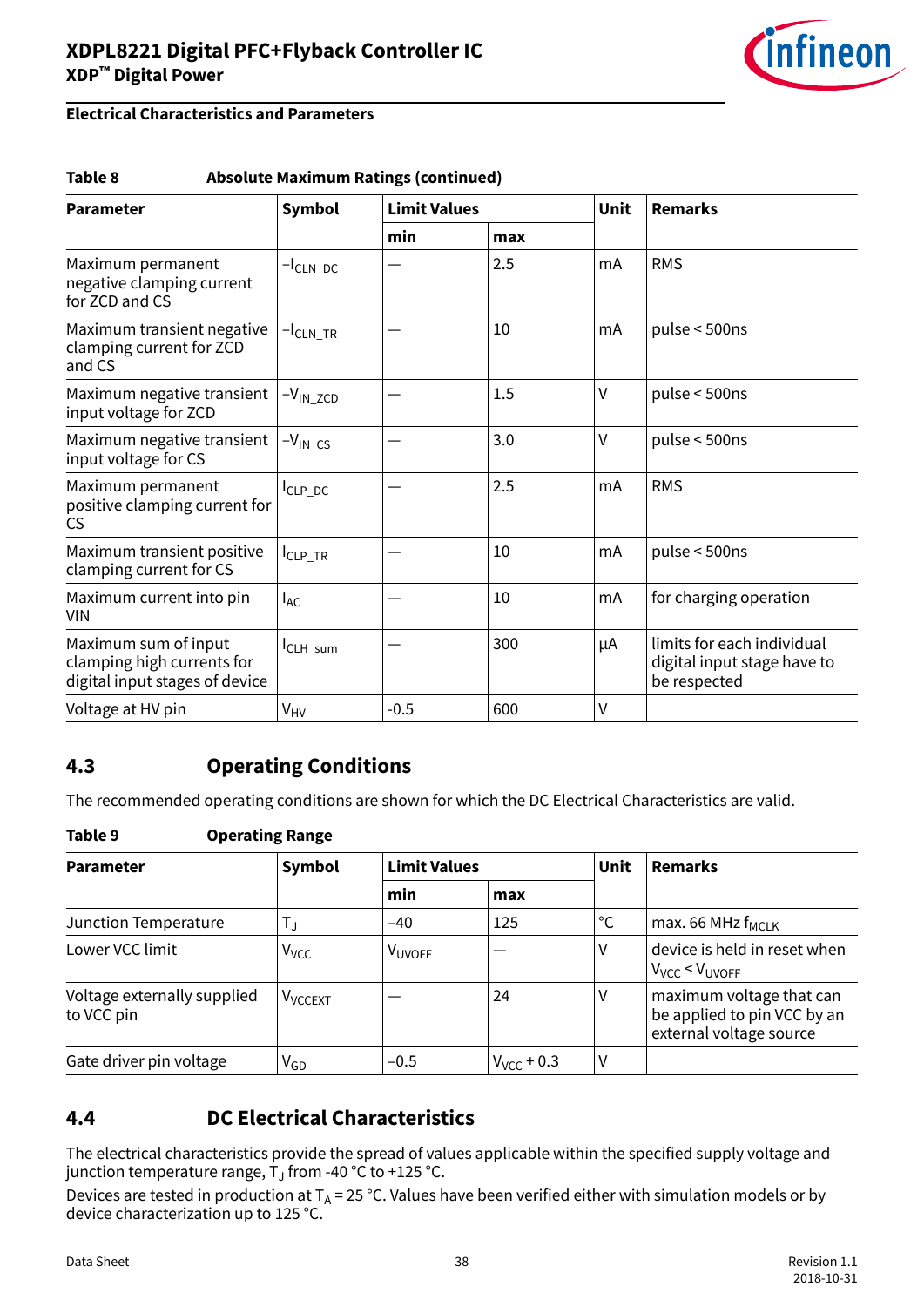

Typical values represent the median values related to  $T_A = 25$  °C. All voltages refer to GND, and the assumed supply voltage is  $V_{VCC}$  = 18 V if not otherwise specified.

Note: Not all values given in the tables are tested during production testing. Values not tested are explicitly marked.

#### **Attention**: **The Vcc pin voltage must be higher than 3.4V before the voltage of any other pins (except GND and HV pins) exceeds 1.2V.**

| <b>Parameter</b>                         | <b>Symbol</b>             |           | <b>Values</b>           |                  | Unit          | <b>Note or Test Condition</b>                                                         |
|------------------------------------------|---------------------------|-----------|-------------------------|------------------|---------------|---------------------------------------------------------------------------------------|
|                                          |                           | Min.      | Typ.                    | Max.             |               |                                                                                       |
| VCC_ON threshold                         | V <sub>VCCon</sub>        |           | <b>V<sub>SELF</sub></b> |                  | $\vee$        | Self-powered startup<br>(default)                                                     |
| VCC_ON_SELF threshold                    | V <sub>SELF</sub>         | 19        | 20.5                    | 22               | $\vee$        | $dV_{VCC}/dt$ = 0.2 V/ms                                                              |
| VCC_ON_SELF delay                        | $t_{SELF}$                |           |                         | 2.1              | μs            | Reaction time of V <sub>VCC</sub><br>monitor                                          |
| VCC_UVOFF current                        | <b>I</b> VCCUVOFF         | 5         | 20                      | 40               | μA            | $V_{VCC}$ < $V_{SELF}(min)$ - 0.3 V<br>or $V_{VCC}$ < $V_{EXT}(min)$ -<br>$0.3 V^{9}$ |
| <b>UVOFF threshold</b>                   | VUVOFF                    |           | 6.0                     |                  | $\vee$        | $SYS_CFG0.SELUVTHR = 0$<br>$0_B$                                                      |
| <b>UVOFF threshold</b><br>tolerance      | $\Delta$ <sub>UVOFF</sub> |           |                         | ±5               | $\frac{0}{0}$ | This value defines the<br>tolerance of V <sub>UVOFF</sub>                             |
| <b>UVOFF filter constant</b>             | t <sub>UVOFF</sub>        | 600       |                         |                  | ns            | 1V overdrive                                                                          |
| UVLO (UVWAKE)<br>threshold               | V <sub>UVLO</sub>         |           | VUVOFF .<br>1.25        |                  | $\vee$        |                                                                                       |
| UVWAKE threshold<br>tolerance            | $\Delta_{UVLO}$           |           |                         | ±5               | $\frac{0}{0}$ | This value defines the<br>tolerance of V <sub>UVLO</sub>                              |
| UVLO (UVWAKE) filter<br>constant         | $t_{UVLO}$                | 0.6       |                         | 2.2              | μs            | 1 V overdrive                                                                         |
| <b>OVLO (OVWAKE)</b><br>threshold        | VOVLO                     |           | <b>V<sub>SELF</sub></b> |                  | $\mathsf{V}$  |                                                                                       |
| OVLO (OVWAKE) filter<br>constant         | t <sub>ovlo</sub>         | 0.6       |                         | 2.4              | μs            | 1 V overdrive                                                                         |
| Nominal range 0% to<br>100%              | VADCVCC                   | $\pmb{0}$ |                         | V <sub>REF</sub> | V             | $V_{ADCC} = 0.09 \cdot V_{VCC}^{10}$                                                  |
| Reduced VCC range for<br>ADC measurement | R <sub>ADCVCC</sub>       | 8         |                         | 92               | $\frac{0}{0}$ | 11)12)                                                                                |

#### **Table 10 Power Supply Characteristics**

<sup>9</sup> Tested at  $V_{VCC} = 5.5 V$ <br><sup>10</sup> Theoretical minimum

<sup>&</sup>lt;sup>10</sup> Theoretical minimum value, real minimum value is related to V<sub>UVOFF</sub> threshold.<br><sup>11</sup> Operational values

Operational values.

<sup>&</sup>lt;sup>12</sup> Note that the system is turned off if  $V_{VCC}$  <  $V_{UFOFF}$ .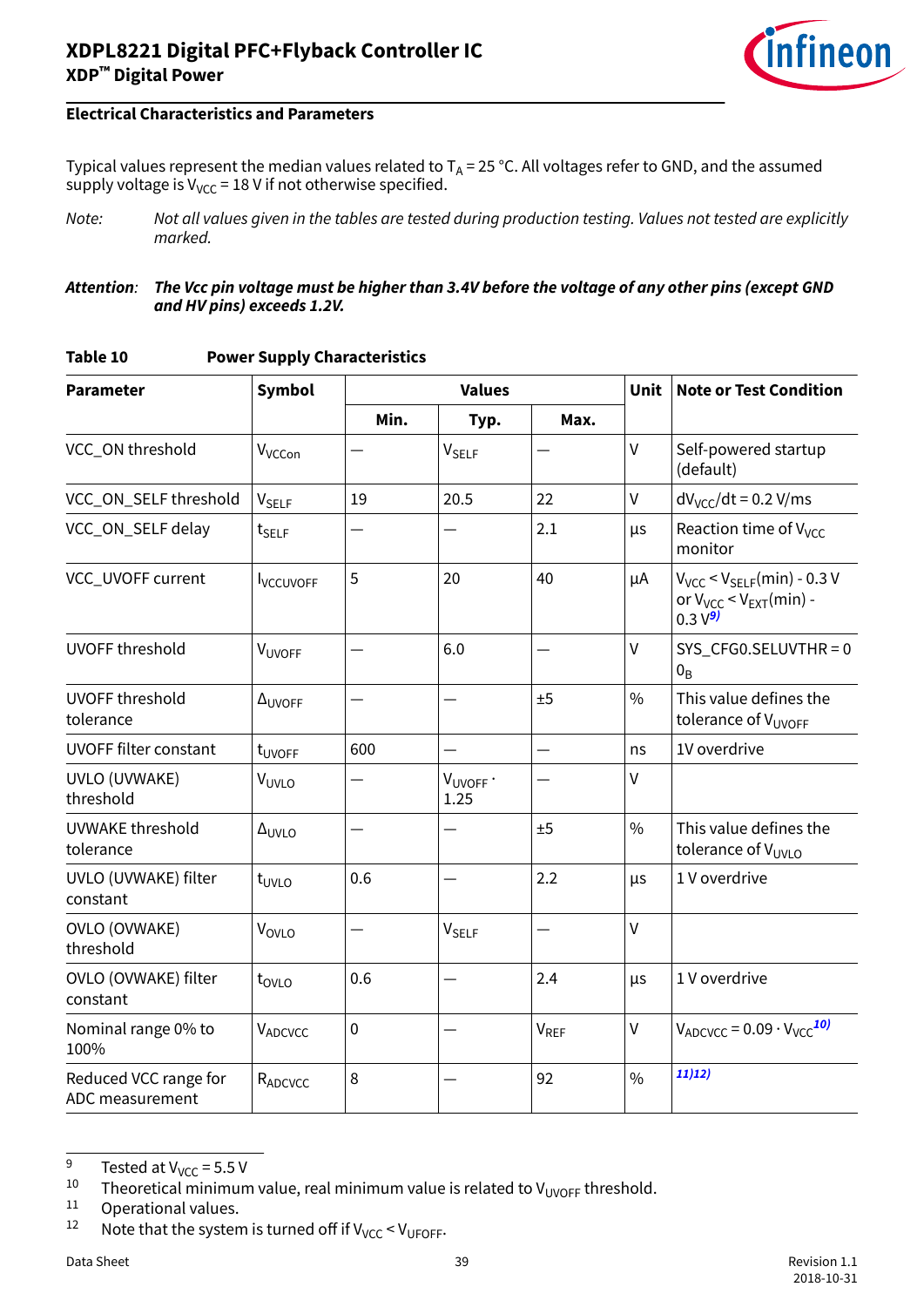

### **Electrical Characteristics and Parameters**

#### **Table 10 Power Supply Characteristics (continued)**

| <b>Parameter</b>                                                                    | <b>Symbol</b>                | <b>Values</b> |      |      |                  | <b>Note or Test Condition</b>                                                                          |
|-------------------------------------------------------------------------------------|------------------------------|---------------|------|------|------------------|--------------------------------------------------------------------------------------------------------|
|                                                                                     |                              | Min.          | Typ. | Max. |                  |                                                                                                        |
| Maximum error for ADC<br>measurement (8-bit<br>result)                              | TETO <sub>VCC</sub>          |               |      | 3.8  | LSB <sub>8</sub> |                                                                                                        |
| Maximum error for ADC<br>measurement (8-bit<br>result)                              | <b>TET256</b> <sub>VCC</sub> |               |      | 5.2  | LSB <sub>8</sub> |                                                                                                        |
| Gate driver current<br>consumption excl. gate<br>charge current                     | <b>I</b> vccGD               |               | 0.26 | 0.35 | mA               | $T_i \leq 125^{\circ}C$                                                                                |
| VCC quiescent current in<br>PMD <sub>0</sub>                                        | <b>I</b> VCCPMD0             |               | 11   | 13   | mA               | All registers have reset<br>values, clock is active at<br>66 MHz, CPU is stopped,<br>$T_i \leq 85$ °C  |
| VCC quiescent current in<br>PMD <sub>0</sub>                                        | <b>I</b> VCCPMD0             |               |      | 14.5 | mA               | All registers have reset<br>values, clock is active at<br>66 MHz, CPU is stopped,<br>$T_i \leq 125$ °C |
| VCC quiescent current in<br>power saving mode<br>PSDM3 with standby<br>logic active | <b>I</b> VCCPSMD3            |               | 0.25 | 0.45 | mA               | $T_i \leq 125$ °C<br>$\overline{WU}$ PWD_CFG = 28 <sub>H</sub>                                         |
| VCC quiescent current in<br>power saving mode<br>PSDM4 with standby<br>logic active | <b>I</b> VCCPSMD4            |               | 0.14 | 0.23 | mA               | $T_i \leq 125$ °C<br>$WU_PWD_CFG = 00_H$                                                               |

#### **Table 11 Electrical Characteristics of the GDFB Pin**

| <b>Parameter</b>                                                                                      | <b>Symbol</b>         |      | <b>Values</b> |      | <b>Unit</b> | <b>Note or Test Condition</b>                         |
|-------------------------------------------------------------------------------------------------------|-----------------------|------|---------------|------|-------------|-------------------------------------------------------|
|                                                                                                       |                       | Min. | Typ.          | Max. |             |                                                       |
| APD low voltage (active<br>pull-down while device is<br>not powered or gate<br>driver is not enabled) | $V_{APD}$             |      |               | 1.6  | ٧           | $I_{GD} = 5$ mA                                       |
| $R_{\text{PPD}}$ value                                                                                | $R_{PPD}$             |      | 600           |      | kΩ          | Permanent pull-down<br>resistor inside gate<br>driver |
| R <sub>PPD</sub> tolerance                                                                            | $\Delta_{\text{PPD}}$ |      |               | ±25  | $\%$        | Permanent pull-down<br>resistor inside gate<br>driver |
| Driver output low<br>impedance for GD0                                                                | $R_{GDL}$             |      |               | 4.4  | Ω           | $T_J \le 125$ °C, $I_{GD} = 0.1$ A                    |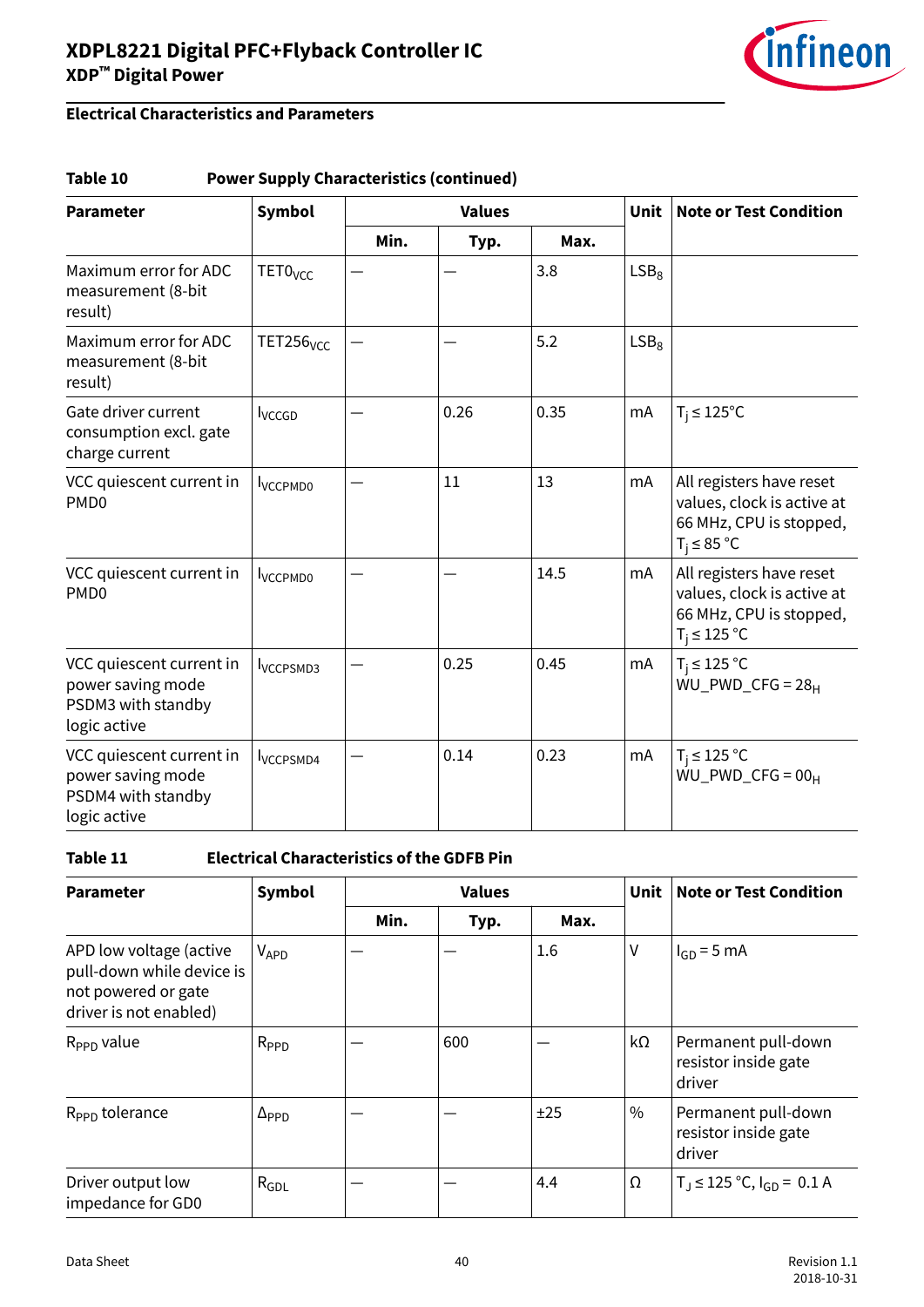

### **Electrical Characteristics and Parameters**

#### **Table 11 Electrical Characteristics of the GDFB Pin (continued)**

| <b>Parameter</b>                             | <b>Symbol</b>            | <b>Values</b>   |                    |                  | Unit          | <b>Note or Test Condition</b>                                                 |
|----------------------------------------------|--------------------------|-----------------|--------------------|------------------|---------------|-------------------------------------------------------------------------------|
|                                              |                          | Min.            | Typ.               | Max.             |               |                                                                               |
| Nominal output high<br>voltage in PWM mode   | $V_{GDH}$                |                 | 10.5               |                  | V             | $GDx_CFG.VOL = 3$ ,<br>$I_{GDH} = -1$ mA                                      |
| Output voltage tolerance                     | $\Delta$ <sub>VGDH</sub> |                 |                    | ±5               | $\%$          | Tolerance of<br>programming options if<br>$V_{GDH}$ > 10 V, $I_{GDH}$ = -1 mA |
| Rail-to-rail output high<br>voltage          | VGDHRR                   | $V_{VCC}$ – 0.5 |                    | V <sub>VCC</sub> | V             | If $V_{VCC}$ < programmed<br>V <sub>GDH</sub> and output at high<br>state     |
| Output high current in<br>PWM mode for GD0   | $-I_{GDH}$               |                 | 100                |                  | mA            | $GDx_CFG.CUR = 8$                                                             |
| Output high current<br>tolerance in PWM mode | $\Delta_{IGDH}$          |                 |                    | ±15              | $\frac{0}{0}$ | Calibrated <sup>13)</sup>                                                     |
| Discharge current for<br>GD <sub>0</sub>     | <b>I</b> GDDIS           | 800             |                    |                  | mA            | $V_{GD}$ = 4 V and driver at<br>low state                                     |
| Output low reverse<br>current                | -I <sub>GDREVL</sub>     |                 |                    | 100              | mA            | Applies if $V_{GD}$ < 0 V and<br>driver at low state                          |
| Output high reverse<br>current in PWM mode   | <b>I</b> GDREVH          |                 | $1/6$ of $I_{GDH}$ |                  |               | Applies if<br>$V_{GD}$ > $V_{GDH}$ + 0.5 V (typ)<br>and driver at high state  |

#### **Table 12 Electrical Characteristics of the CSFB Pin**

| <b>Parameter</b>                                                                                                                | <b>Values</b><br><b>Symbol</b> |        |      |      | <b>Unit</b> | <b>Note or Test Condition</b> |
|---------------------------------------------------------------------------------------------------------------------------------|--------------------------------|--------|------|------|-------------|-------------------------------|
|                                                                                                                                 |                                | Min.   | Typ. | Max. |             |                               |
| Input voltage operating<br>range                                                                                                | $V_{INP}$                      | $-0.5$ |      | 3.0  | V           |                               |
| OCP2 comparator<br>reference voltage,<br>derived from V <sub>VDDA</sub> , given<br>values assuming<br>$V_{VDDA} = V_{VDDA,typ}$ | V <sub>OCP2</sub>              |        | 1.6  |      | V           | $SYS_CFG0. OCP2 = 00_B$       |
| Threshold voltage<br>tolerance                                                                                                  | $\Delta$ <sub>VOCP2</sub>      |        |      | ±5   | $\%$        | Voltage divider tolerance     |
| Comparator propagation<br>delay                                                                                                 | t <sub>OCP2PD</sub>            | 15     |      | 35   | ns          |                               |
| Minimum comparator<br>input pulse width                                                                                         | t <sub>oCP2PW</sub>            |        |      | 30   | ns          |                               |
| OCP2F comparator<br>propagation delay                                                                                           | t <sub>OCP2FPD</sub>           | 70     |      | 170  | ns          | $dV_{CS}/dt = 100 V/\mu s$    |

 $13$  referred to GDx\_CFG.CUR = 16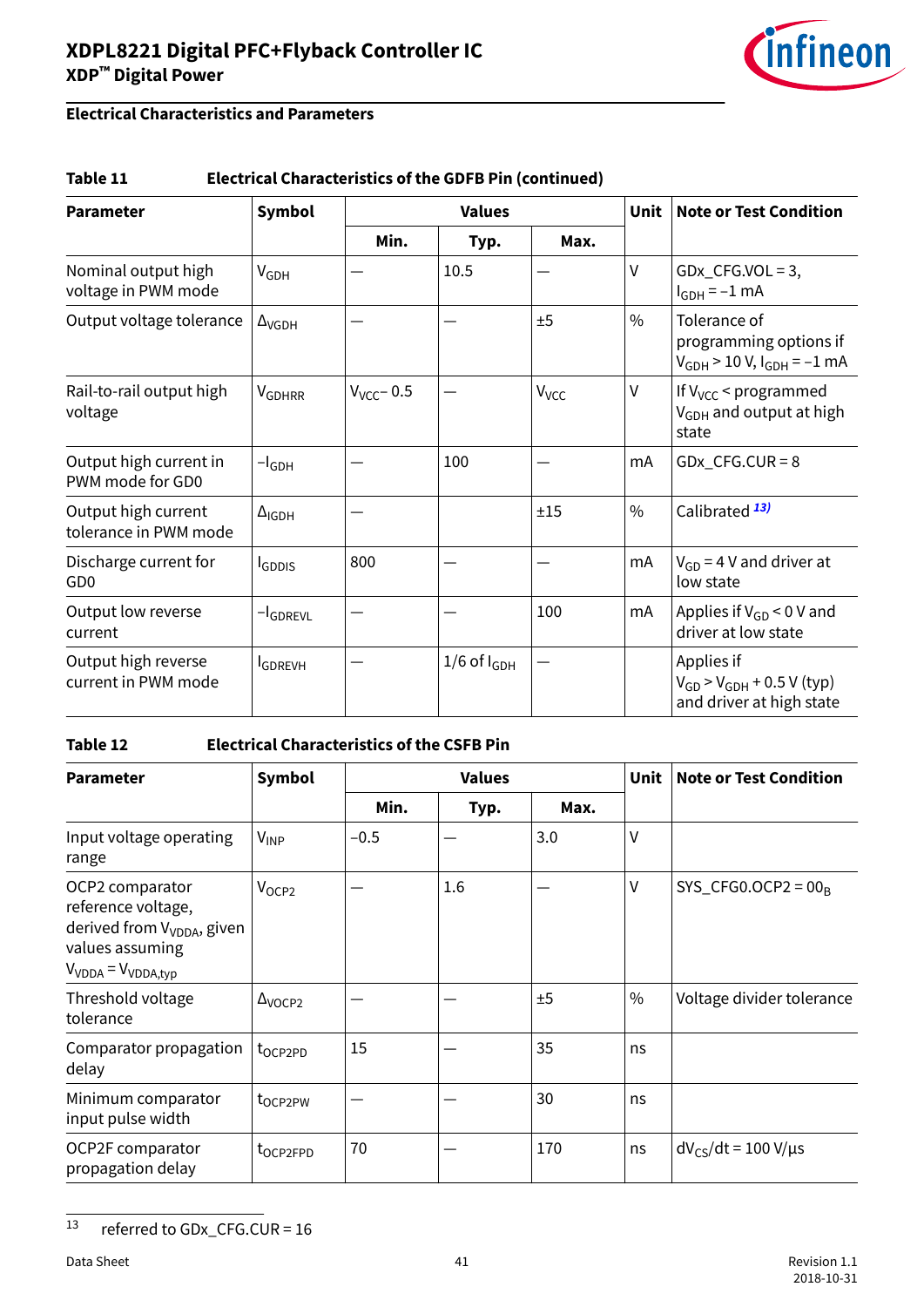

#### **Table 12 Electrical Characteristics of the CSFB Pin (continued)**

| <b>Parameter</b>                                                                                   | <b>Symbol</b><br><b>Values</b> |                  |      | <b>Unit</b> | <b>Note or Test Condition</b> |                                                                                                                                                                 |
|----------------------------------------------------------------------------------------------------|--------------------------------|------------------|------|-------------|-------------------------------|-----------------------------------------------------------------------------------------------------------------------------------------------------------------|
|                                                                                                    |                                | Min.             | Typ. | Max.        |                               |                                                                                                                                                                 |
| Delay from $V_{CS}$ crossing<br>V <sub>CSOCP2</sub> to begin of GDx<br>turn-off ( $I_{GDO}$ > 2mA) | t <sub>CSGDxOCP2</sub>         | 125              | 135  | 190         | ns                            | $dV_{CS}/dt = 100 V/\mu s$ ;<br>$f_{MCLK}$ = 66 MHz. GDx<br>driven by QR_GATE<br>$FIL_OCP2.STABLE = 3$                                                          |
| OCP1 operating range                                                                               | $V_{OCP1}$                     | $\boldsymbol{0}$ |      | $V_{REF}/2$ | $\sf V$                       | RANGE = $00B$                                                                                                                                                   |
| OCP1 threshold at full<br>scale setting<br>(CS_OCP1LVL=FF <sub>H</sub> ) for<br>CS <sub>0</sub>    | V <sub>OCP1FS</sub>            | 1192             | 1229 | 1266        | mV                            | RANGE = $00R$                                                                                                                                                   |
| Delay from $V_{CS}$ crossing<br>V <sub>CSOCP1</sub> to CS_OCP1<br>rising edge, 1.2 V range         | $t_{CSOCP1}$                   | 90               | 170  | 250         | ns                            | Input signal slope $dV_{CS}/$<br>$dt = 150$ mV/ $\mu$ s. This<br>slope represents a use<br>case of a switch-mode<br>power supply with<br>minimum input voltage. |
| Delay from CS_OCP1<br>rising edge to QR_GATE<br>falling edge                                       | t <sub>OCP1GATE</sub>          |                  |      | 12          | ns                            | STB_RET31.<br>OCP_ASM_SEL=0                                                                                                                                     |
| Delay from QR_GATE<br>falling edge to start of<br>GDx turn-off                                     | t <sub>GATEGDx</sub>           | $\mathbf 1$      | 3    | 5           | ns                            | GDx driven by QR_GATE.<br>Measured up to<br>$I_{GDx}$ > 2 mA                                                                                                    |
| OCP1 comparator input<br>single pulse width filter                                                 | $t_{OCP1PW}$                   | 60               |      | 95          | ns                            | Shorter pulses than min.<br>are suppressed, longer<br>pulses than max. are<br>passed                                                                            |
| Nominal S&H operating<br>range 0% to 100%                                                          | $V_{CSH}$                      | $\mathbf 0$      |      | $V_{REF}/2$ | V                             | $CS_ICR.RANGE = 00_B$                                                                                                                                           |
| Reduced S&H operating<br>range                                                                     | RR <sub>CVSH</sub>             | 8                |      | 92          | $\frac{0}{0}$                 | $CS$ <sub>L</sub> ICR.RANGE = 00 <sub>B</sub><br>Operational values                                                                                             |
| Maximum error of CS0<br>S&H for corrected<br>measurement (8-bit<br>result)                         | TET0 <sub>CS0S</sub>           |                  |      | 4.7         | <b>LSB</b>                    | $CS_ICR.RANGE = 00_B$                                                                                                                                           |
| Maximum error of CS0<br>S&H for corrected<br>measurement (8-bit<br>result)                         | TET256 <sub>CS0S</sub>         |                  |      | 6.0         | <b>LSB</b>                    | $CS$ <sub>_ICR</sub> .RANGE = 00 <sub>B</sub>                                                                                                                   |
| Nominal S&H operating<br>range 0% to 100%                                                          | $V_{CSH}$                      | $\mathbf 0$      |      | $V_{REF}/6$ | V                             | $CS$ <sub>_ICR</sub> .RANGE = $11_B$                                                                                                                            |
| Reduced S&H operating<br>range                                                                     | RR <sub>CVSH</sub>             | 20               |      | 80          | $\%$                          | $CS$ <sub>_ICR</sub> .RANGE = $11_B$<br>Operational values                                                                                                      |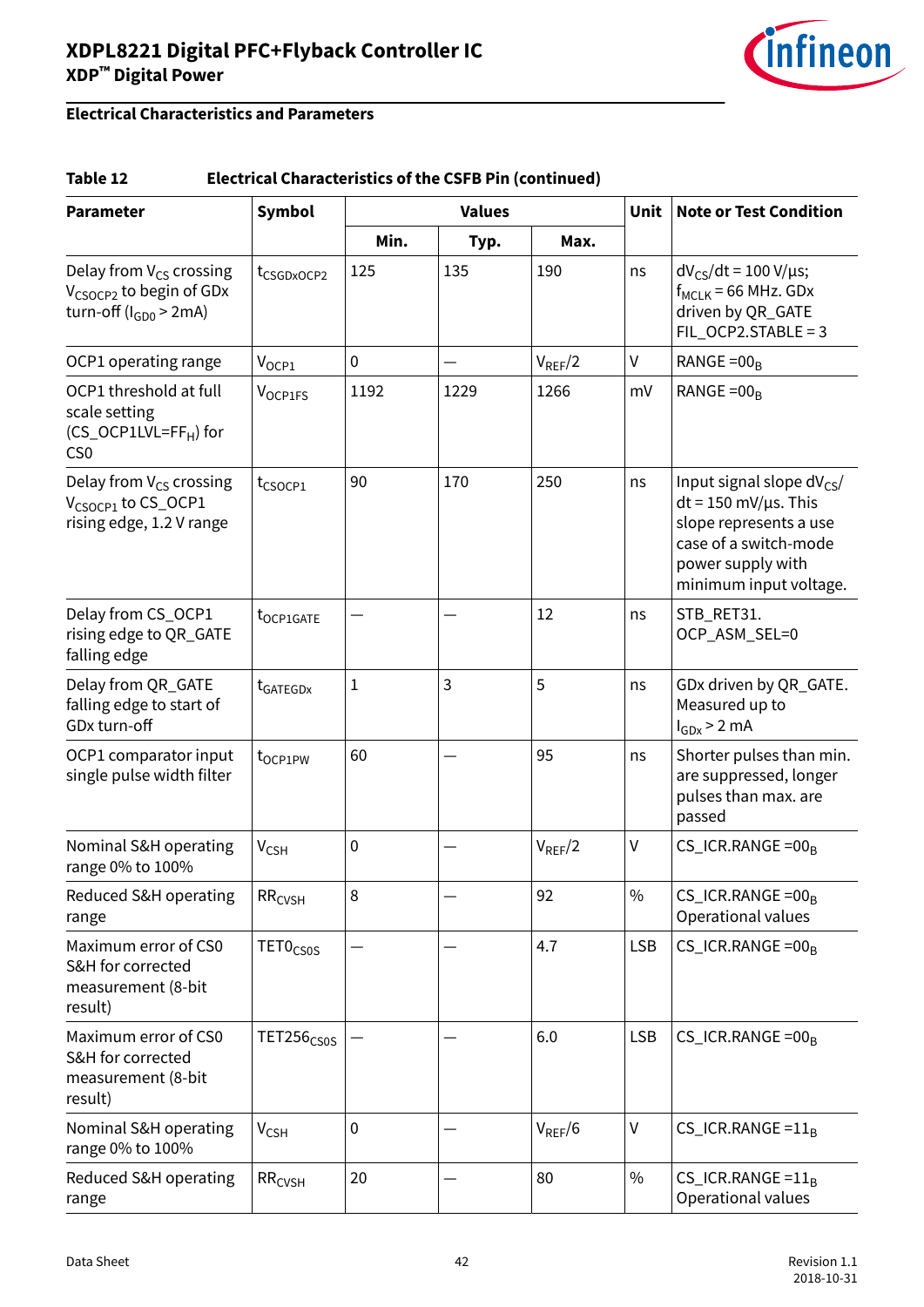

#### **Table 12 Electrical Characteristics of the CSFB Pin (continued)**

| <b>Parameter</b>                                                           | <b>Symbol</b>          | <b>Values</b> |      |      | Unit       | <b>Note or Test Condition</b>                                                              |
|----------------------------------------------------------------------------|------------------------|---------------|------|------|------------|--------------------------------------------------------------------------------------------|
|                                                                            |                        | Min.          | Typ. | Max. |            |                                                                                            |
| Maximum error of CS0<br>S&H for corrected<br>measurement (8-bit<br>result) | TETO <sub>CSOS</sub>   |               |      | 8.0  | <b>LSB</b> | $CS$ <sub>_ICR</sub> .RANGE = $11B$                                                        |
| Maximum error of CS0<br>S&H for corrected<br>measurement (8-bit<br>result) | TET256 <sub>CS0S</sub> |               |      | 8.7  | <b>LSB</b> | $CS$ <sub>_ICR</sub> .RANGE = $11_B$                                                       |
| S&H delay of input buffer                                                  | t <sub>CSHST</sub>     |               |      | 510  | ns         | Referring to jump in<br>input voltage. Limits the<br>minimum gate driver $T_{on}$<br>time. |

| <b>Parameter</b>                                                    | <b>Symbol</b>               |        | <b>Values</b> |                |                  | <b>Note or Test Condition</b>    |
|---------------------------------------------------------------------|-----------------------------|--------|---------------|----------------|------------------|----------------------------------|
|                                                                     |                             | Min.   | Typ.          | Max.           |                  |                                  |
| Input voltage operating<br>range                                    | $V_{\mathsf{INP}}$          | $-0.5$ |               | 3.3            | V                |                                  |
| Input clamping current,<br>high                                     | $I_{CLH}$                   |        |               | 100            | μA               |                                  |
| Zero-crossing threshold                                             | <b>V<sub>ZCTHR</sub></b>    | 15     | 40            | 70             | mV               |                                  |
| Comparator propagation<br>delay                                     | tzcpp                       | 30     | 50            | 70             | ns               | $dVZCD/dt = 4 V/µs$              |
| Input voltage negative<br>clamping level                            | $-VINPCLN$                  | 140    | 180           | 220            | mV               | Analog clamp activated           |
| Nominal I/V-conversion<br>operating range 0% to<br>100%             | $-I_{IV}$                   | 0      |               | $\overline{4}$ | mA               | $CRNG = 00B Gain = 600$<br>mV/mA |
| Reduced I/V-conversion<br>operating range                           | $RR_{IV}$                   | 5      |               | 80             | $\frac{0}{0}$    |                                  |
| Maximum error for<br>corrected ADC<br>measurement (8-bit<br>result) | TET0 <sub>IV</sub>          |        |               | 4.1            | LSB <sub>8</sub> | $CRNG = 00B$                     |
| Maximum error for<br>corrected ADC<br>measurement (8-bit<br>result) | <b>TET256</b> <sub>IV</sub> |        |               | 9.7            | LSB <sub>8</sub> | $CRNG = 00R$                     |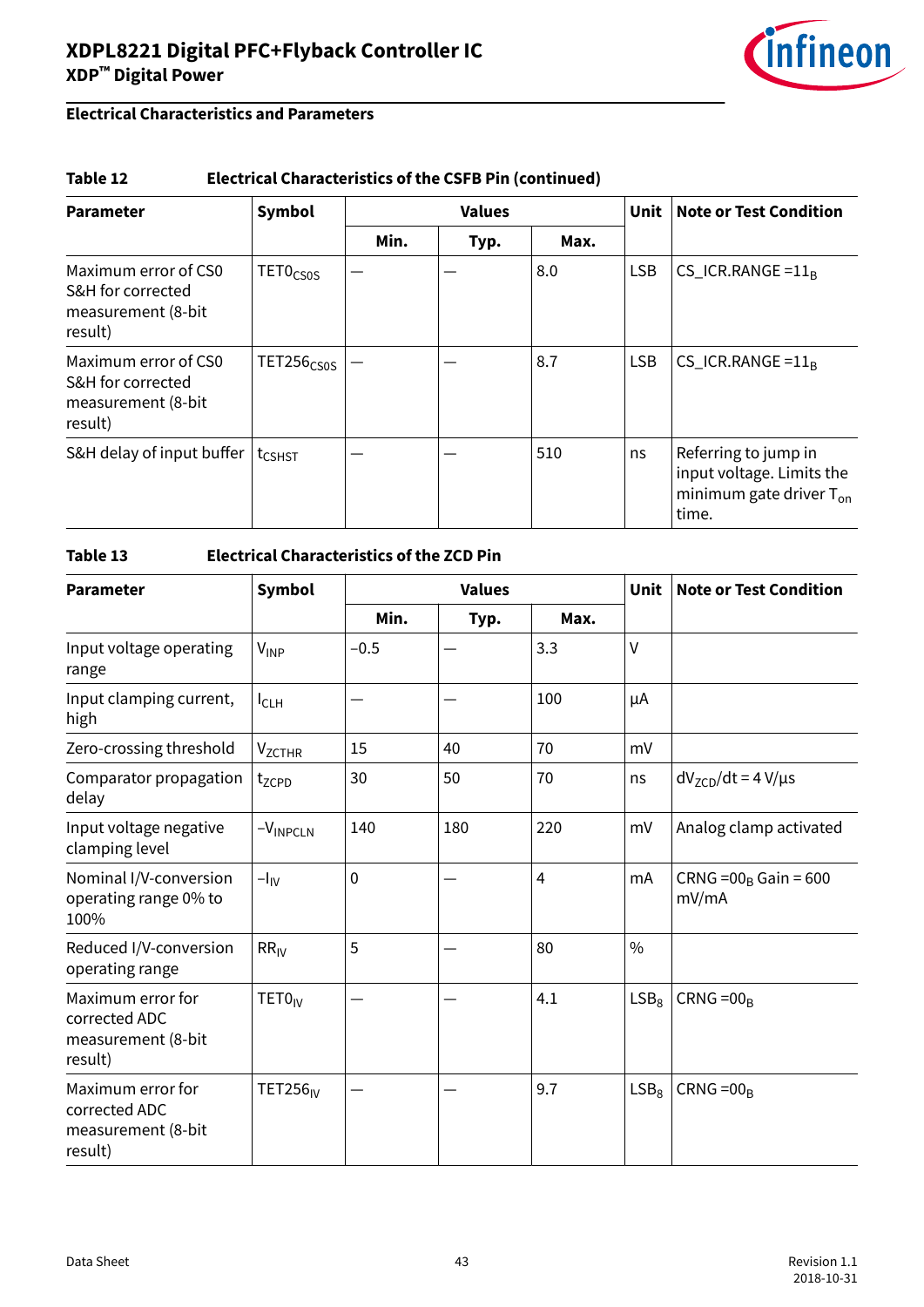

#### **Table 13 Electrical Characteristics of the ZCD Pin (continued)**

| <b>Parameter</b>                                                                   | Symbol                 | <b>Values</b>  |      | <b>Unit</b>         | <b>Note or Test Condition</b> |                                                   |
|------------------------------------------------------------------------------------|------------------------|----------------|------|---------------------|-------------------------------|---------------------------------------------------|
|                                                                                    |                        | Min.           | Typ. | Max.                |                               |                                                   |
| Maximum deviation<br>between ZCD clamp<br>voltage and trim result<br>stored in OTP | Ezcpclp                |                |      | ±5                  | $\frac{0}{0}$                 | $-I_{\text{IV}}$ > 0.25 mA                        |
| IV-conversion delay of<br>input buffer                                             | $t_{IVST}$             |                |      | 900                 | ns                            | Refers to jump in input<br>current <sup>14)</sup> |
| Nominal S&H input<br>voltage range 0% to<br>100%                                   | Vzsh                   | $\mathbf 0$    |      | $2/3 \cdot V_{REF}$ | $\sf V$                       | SHRNG = $0_B$                                     |
| Nominal S&H input<br>voltage range 0% to<br>100%                                   | V <sub>ZSH</sub>       | $V_{REF}/2$    |      | $7/6 \cdot V_{REF}$ | $\sf V$                       | SHRNG = $1_B$                                     |
| Reduced S&H input<br>voltage range                                                 | RR <sub>ZVSH</sub>     | $\overline{4}$ |      | 95                  | $\frac{0}{0}$                 |                                                   |
| Maximum error for<br>corrected ADC<br>measurement (8-bit<br>result)                | TET0 <sub>ZVS0</sub>   |                |      | 3.7                 | LSB <sub>8</sub>              | SHRNG $=0_B$                                      |
| Maximum error for<br>corrected ADC<br>measurement (8-bit<br>result)                | TET256 <sub>ZVS0</sub> |                |      | 4.9                 | LSB <sub>8</sub>              | SHRNG $=0_R$                                      |
| Maximum error for<br>corrected ADC<br>measurement (8-bit<br>result)                | TET0 <sub>ZVS1</sub>   |                |      | 4.2                 | LSB <sub>8</sub>              | SHRNG = $1_B$                                     |
| Maximum error for<br>corrected ADC<br>measurement (8-bit<br>result)                | TET256 <sub>ZVS1</sub> |                |      | 5.8                 | $LSB_8$                       | SHRNG = $1_B$                                     |
| S&H delay of input buffer<br>referring to jump of input<br>voltage                 | $t_{ZSHST}$            |                |      | 1.0                 | $\mu$ s                       | SHRNG = $0_BT_i \leq 125$ °C                      |
| S&H delay of input buffer<br>referring to jump of input<br>voltage                 | $t_{ZSHST}$            |                |      | 1.6                 | μs                            | SHRNG = $1_BT_i \le 125$ °C                       |

<sup>14</sup> Limits the minimum gate driver  $T_{on}$  time.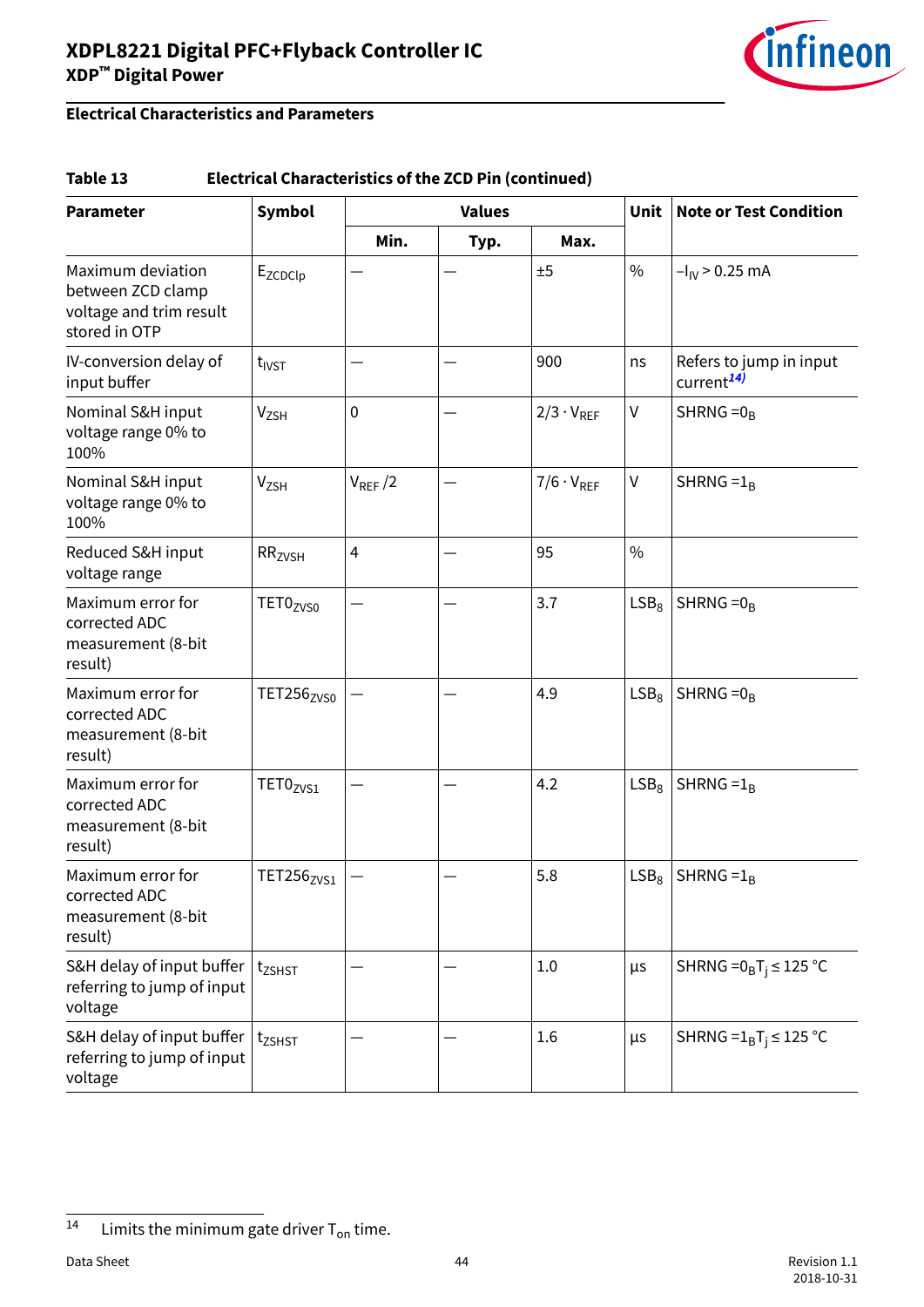

### **Electrical Characteristics and Parameters**

#### **Table 14 Electrical Characteristics of the VS Pin**

| <b>Parameter</b>                                             | <b>Symbol</b>              |                     | <b>Values</b> |                     |                  | <b>Note or Test Condition</b> |
|--------------------------------------------------------------|----------------------------|---------------------|---------------|---------------------|------------------|-------------------------------|
|                                                              |                            | Min.                | Typ.          | Max.                |                  |                               |
| Nominal measurement<br>range 0% to 100%                      | $V_{VS}$                   | $\mathbf{0}$        |               | V <sub>REF</sub>    | $\vee$           | Gain 1, no offset             |
| Nominal measurement<br>range 0% to 100%                      | $V_{VS}$                   | $5/6 \cdot V_{REF}$ |               | $7/6 \cdot V_{REF}$ | $\vee$           | Gain 3, with offset           |
| Reduced operating range                                      | $RR_{VVS}$                 | 5                   |               | 95                  | $\frac{0}{0}$    | Gain 1, no offset             |
| Reduced operating range                                      | RR <sub>VVS</sub>          | 10                  |               | 90                  | $\frac{0}{0}$    | Gain 3, with offset           |
| Maximum error for<br>corrected measurement<br>(8-bit result) | TET0 <sub>VS</sub>         |                     |               | 4.1                 | LSB <sub>8</sub> | Range 1, no offset            |
| Maximum error for<br>corrected measurement<br>(8-bit result) | TET256 <sub>VS</sub>       |                     |               | 5.6                 | LSB <sub>8</sub> | Range 1, no offset            |
| Maximum error for<br>corrected measurement<br>(8-bit result) | TETO <sub>VS</sub>         |                     |               | 12.0                | LSB <sub>8</sub> | Range 2, with offset          |
| Maximum error for<br>corrected measurement<br>(8-bit result) | <b>TET256<sub>VS</sub></b> |                     |               | 12.9                | LSB <sub>8</sub> | Range 2, with offset          |
| Overvoltage comparator<br>threshold                          | $THR_{OV}$                 | 2.70                | 2.8           | 2.90                | $\vee$           |                               |
| Overvoltage comparator<br>propagation delay                  | t <sub>PDOV</sub>          |                     |               | 300                 | μs               | Step at input                 |

#### **Table 15 Electrical Characteristics of the HV Pin**

| <b>Parameter</b>                                                                                             | <b>Symbol</b>       |      | <b>Values</b> |      | <b>Unit</b>      | <b>Note or Test Condition</b>                |
|--------------------------------------------------------------------------------------------------------------|---------------------|------|---------------|------|------------------|----------------------------------------------|
|                                                                                                              |                     | Min. | Typ.          | Max. |                  |                                              |
| Leakage current at HV<br>pin                                                                                 | <b>HVleak</b>       |      |               | 10   | μA               | $V_{HV}$ = 600 V HV startup<br>cell disabled |
| Nominal current for<br>measurement path 0% to<br>100%                                                        | <b>IMEAS</b>        | 0    |               | 9.6  | mA               | CURRNG = $11_R$                              |
| Reduced measurement<br>range for current path                                                                | RR <sub>IMEAS</sub> | 5    |               | 78   | $\%$             | CURRNG = $11_R$ .<br>Operational values.     |
| Maximum error for<br>corrected ADC<br>measurement (8-bit)<br>result, temperature gain<br>correction applied) | TET0 <sub>DP</sub>  |      |               | 5.7  | LSB <sub>8</sub> | CURRNG = $11_R$                              |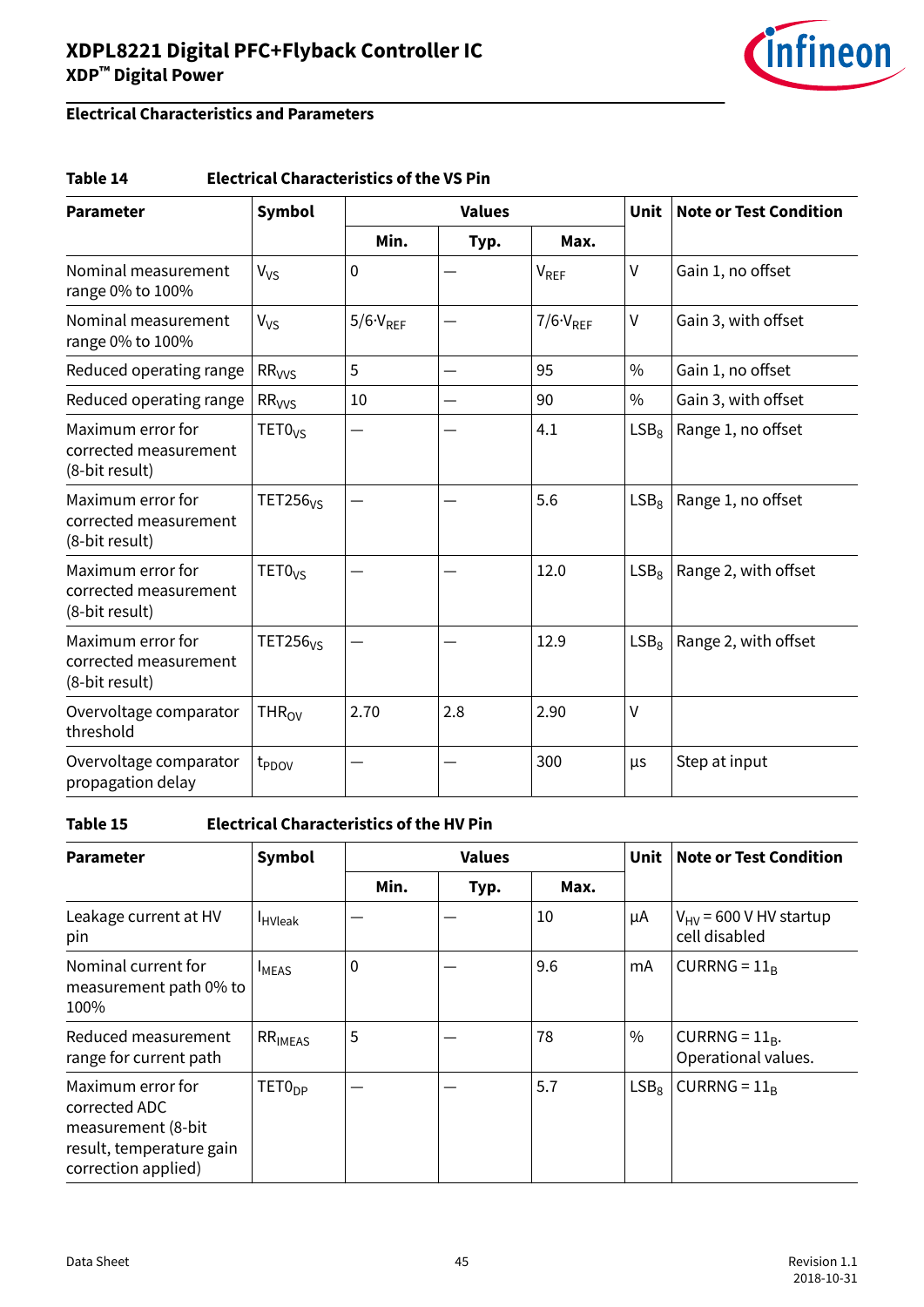

#### **Table 15 Electrical Characteristics of the HV Pin (continued)**

| <b>Parameter</b>                                                                                            | Symbol        | <b>Values</b> |      |      | Unit    | <b>Note or Test Condition</b> |
|-------------------------------------------------------------------------------------------------------------|---------------|---------------|------|------|---------|-------------------------------|
|                                                                                                             |               | Min.          | Typ. | Max. |         |                               |
| Maximum error for<br>corrected ADC<br>measurement (8-bit<br>result, temperature gain<br>correction applied) | $TET256_{DP}$ |               |      | 6.3  | $LSB_8$ | CURRNG = $11_R$               |

**Table 16 Electrical Characteristics of the PWM Pin**

| <b>Parameter</b>                                        | <b>Symbol</b>   |      | <b>Values</b> |      | <b>Unit</b>   | <b>Note or Test Condition</b>   |
|---------------------------------------------------------|-----------------|------|---------------|------|---------------|---------------------------------|
|                                                         |                 | Min. | Typ.          | Max. |               |                                 |
| Input capacitance                                       | $C_{INPUT}$     |      |               | 10   | pF            |                                 |
| Input low voltage                                       | $V_{IL}$        |      | —             | 1.0  | V             |                                 |
| Input high voltage                                      | $V_{\text{IH}}$ | 2.0  |               |      | V             |                                 |
| Input leakage current, no<br>pull device                | $I_{LK}$        | $-5$ |               | $+1$ | μA            | $V_{\text{MFIO}} = 0 V / 3 V$   |
| Input low current with<br>active weak pull-up WPU       | $-I_{LPU}$      | 30   |               | 90   | μA            | Measured at max. $V_{II}$       |
| Input high current with<br>active weak pull-down<br>WPD | $I_{HPD}$       | 90   |               | 300  | μA            | Measured at min. $V_{\text{H}}$ |
| Pull-up resistor value                                  | $R_{PU}$        |      | 2.25          |      | kΩ            | $RPU=1111_B$                    |
| Pull-up resistor tolerance                              | $\Delta_{RPU}$  |      |               | ±20  | $\%$          | Overall tolerance               |
| PWM input frequency                                     | $f_{\rm PWM}$   | 500  |               | 2000 | Hz            |                                 |
| PWM duty cycle                                          | $D_{\rm PWM}$   | 5    |               | 95   | $\frac{0}{0}$ |                                 |

**Table 17 Electrical Characteristics of the TEMP Pin**

| <b>Parameter</b>                                             | Symbol                 |                | <b>Values</b>    |                  |                  | <b>Note or Test Condition</b>    |
|--------------------------------------------------------------|------------------------|----------------|------------------|------------------|------------------|----------------------------------|
|                                                              |                        | Min.           | Typ.             | Max.             |                  |                                  |
| MFIO reference voltage                                       | V <sub>MFIOREF</sub>   |                | V <sub>REF</sub> |                  | ٧                | Selection = $V_{RFF}$            |
| Nominal range 0% to<br>100%                                  | $V_{MFIO}$             | $\mathbf 0$    |                  | V <sub>REF</sub> | v                | $Gain = 1$                       |
| Reduced operating range                                      | RR <sub>VMFIO</sub>    | $\overline{4}$ |                  | 96               | $\%$             | Gain = 1. Operational<br>values. |
| Maximum error for<br>corrected measurement<br>(8-bit result) | TETO <sub>MFI0</sub>   |                |                  | 4.0              | LSB <sub>8</sub> | $Gain = 1$                       |
| Maximum error for<br>corrected measurement<br>(8-bit result) | TET256 <sub>MFI0</sub> |                |                  | 4.8              | LSB <sub>8</sub> | $Gain = 1$                       |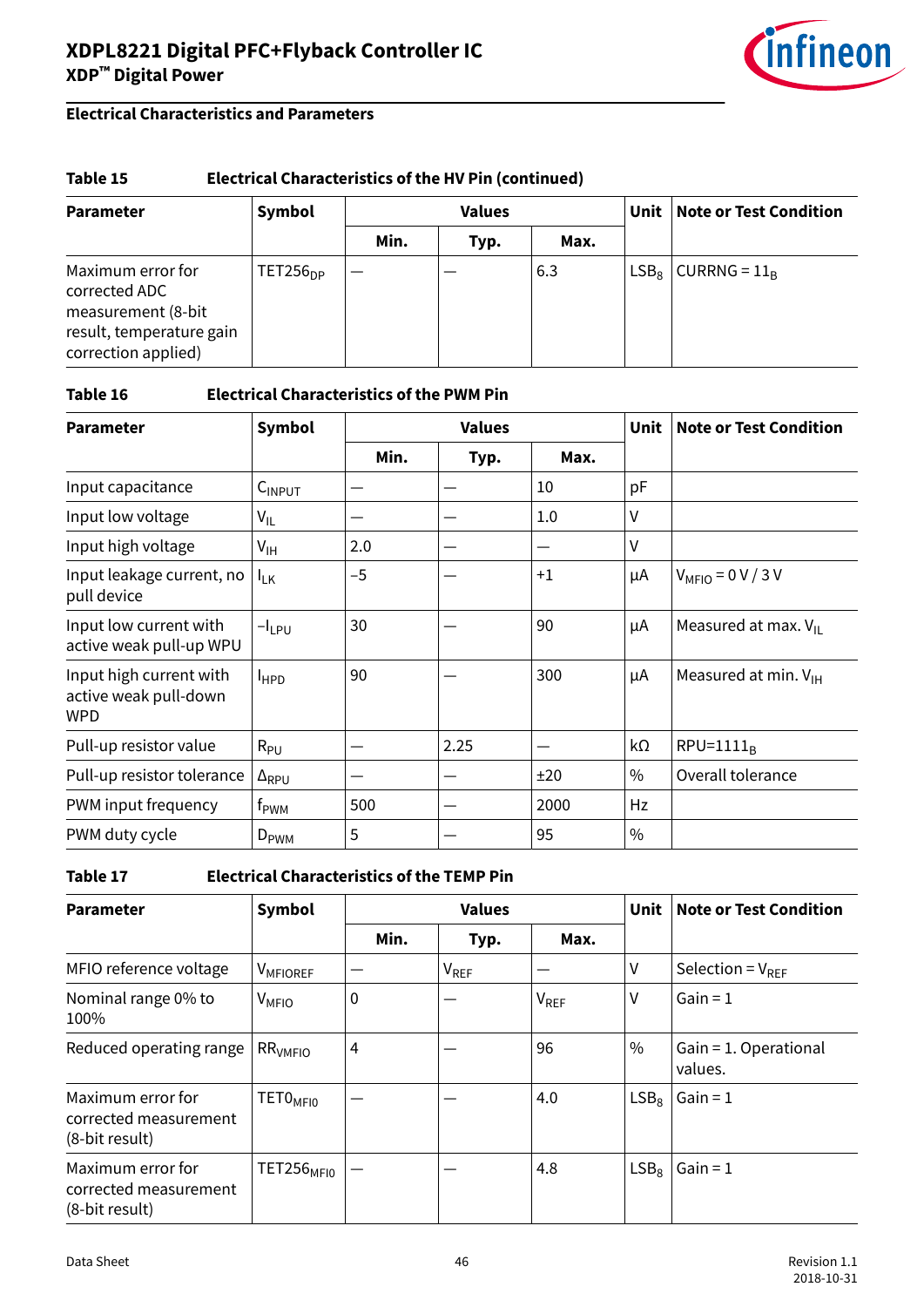

### **Electrical Characteristics and Parameters**

#### **Table 17 Electrical Characteristics of the TEMP Pin (continued)**

| <b>Parameter</b>                                            | Symbol                       |      | <b>Values</b>   |         |            | <b>Note or Test Condition</b>                   |
|-------------------------------------------------------------|------------------------------|------|-----------------|---------|------------|-------------------------------------------------|
|                                                             |                              | Min. | Typ.            | Max.    |            |                                                 |
| Offset calibration voltage                                  | <b>V<sub>CAL</sub></b>       |      | $V_{MFIOREF}/8$ |         | V          |                                                 |
| Offset calibration voltage<br>absolute tolerance            | $\Delta_{\text{VCAL}}$       |      |                 | ±3      | <b>LSB</b> | Ref. to $V_{MFIOREF} = V_{REF}$ ,<br>$Gain = 1$ |
| Offset calibration voltage<br>variation over<br>temperature | $\Delta$ <sub>VCAL</sub> TMP |      |                 | $\pm 1$ | <b>LSB</b> | Ref. to $V_{MFIOREF} = V_{REF}$ ,<br>$Gain = 1$ |
| Pull-up resistor value                                      | $R_{PU}$                     |      | 11              |         | kΩ         | $RPU=0110_R$                                    |
| Pull-up resistor tolerance                                  | $\Delta_{RPU}$               |      |                 | ±20     | $\%$       | Overall tolerance                               |

#### **Table 18 Electrical Characteristics of the CSPFC Pin**

| <b>Parameter</b>                                                                                                                 | Symbol                    | <b>Values</b>  |      |             | <b>Unit</b>   | <b>Note or Test Condition</b>                                                                          |
|----------------------------------------------------------------------------------------------------------------------------------|---------------------------|----------------|------|-------------|---------------|--------------------------------------------------------------------------------------------------------|
|                                                                                                                                  |                           | Min.           | Typ. | Max.        |               |                                                                                                        |
| Input voltage operating<br>range                                                                                                 | $V_{INP}$                 | $-0.5$         |      | 3.0         | $\vee$        |                                                                                                        |
| OCP1 operating range                                                                                                             | $V_{OCP1}$                | $\mathbf 0$    |      | $V_{REF}/2$ | $\vee$        | RANGE = $00_B$                                                                                         |
| OCP2 comparator<br>reference voltage,<br>derived from V <sub>VDDA</sub> , given<br>values assuming<br>$V_{VDDA} = V_{VDDA, tvp}$ | V <sub>OCP2</sub>         |                | 1.6  |             | $\vee$        | SYS_CFG0.OCP2 = $00_B$                                                                                 |
| Threshold voltage<br>tolerance                                                                                                   | $\Delta$ <sub>VOCP2</sub> |                |      | ±5          | $\frac{0}{0}$ | Voltage divider tolerance                                                                              |
| Comparator propagation<br>delay                                                                                                  | t <sub>OCP2PD</sub>       | 15             |      | 35          | ns            |                                                                                                        |
| Minimum comparator<br>input pulse width                                                                                          | t <sub>oCP2PW</sub>       |                |      | 30          | ns            |                                                                                                        |
| OCP2F comparator<br>propagation delay                                                                                            | t <sub>OCP2FPD</sub>      | 70             |      | 170         | ns            | $dV_{CS}/dt = 100 V/\mu s$                                                                             |
| Delay from $V_{CS}$ crossing<br>V <sub>CSOCP2</sub> to begin of GDx<br>turn-off ( $I_{GDD}$ > 2mA)                               | t <sub>CSGDxOCP2</sub>    | 125            | 135  | 190         | ns            | $dV_{CS}/dt = 100 V/\mu s$ ;<br>$f_{MCLK}$ = 66 MHz. GDx<br>driven by QR_GATE<br>$FIL_OCP2.STABLE = 3$ |
| Nominal S&H operating<br>range 0% to 100%                                                                                        | $V_{CSH}$                 | $\mathbf 0$    |      | $V_{REF}/2$ | $\vee$        | $CS$ <sub>ICR</sub> .RANGE = 00 <sub>R</sub>                                                           |
| Reduced S&H operating<br>range                                                                                                   | RR <sub>CVSH</sub>        | $\overline{4}$ |      | 90          | $\frac{0}{0}$ | Operational values                                                                                     |
| Hysteretic comparator<br>threshold                                                                                               | <b>THR<sub>HYS</sub></b>  |                | 0.54 |             | $\vee$        | $1 \rightarrow 0$ transition                                                                           |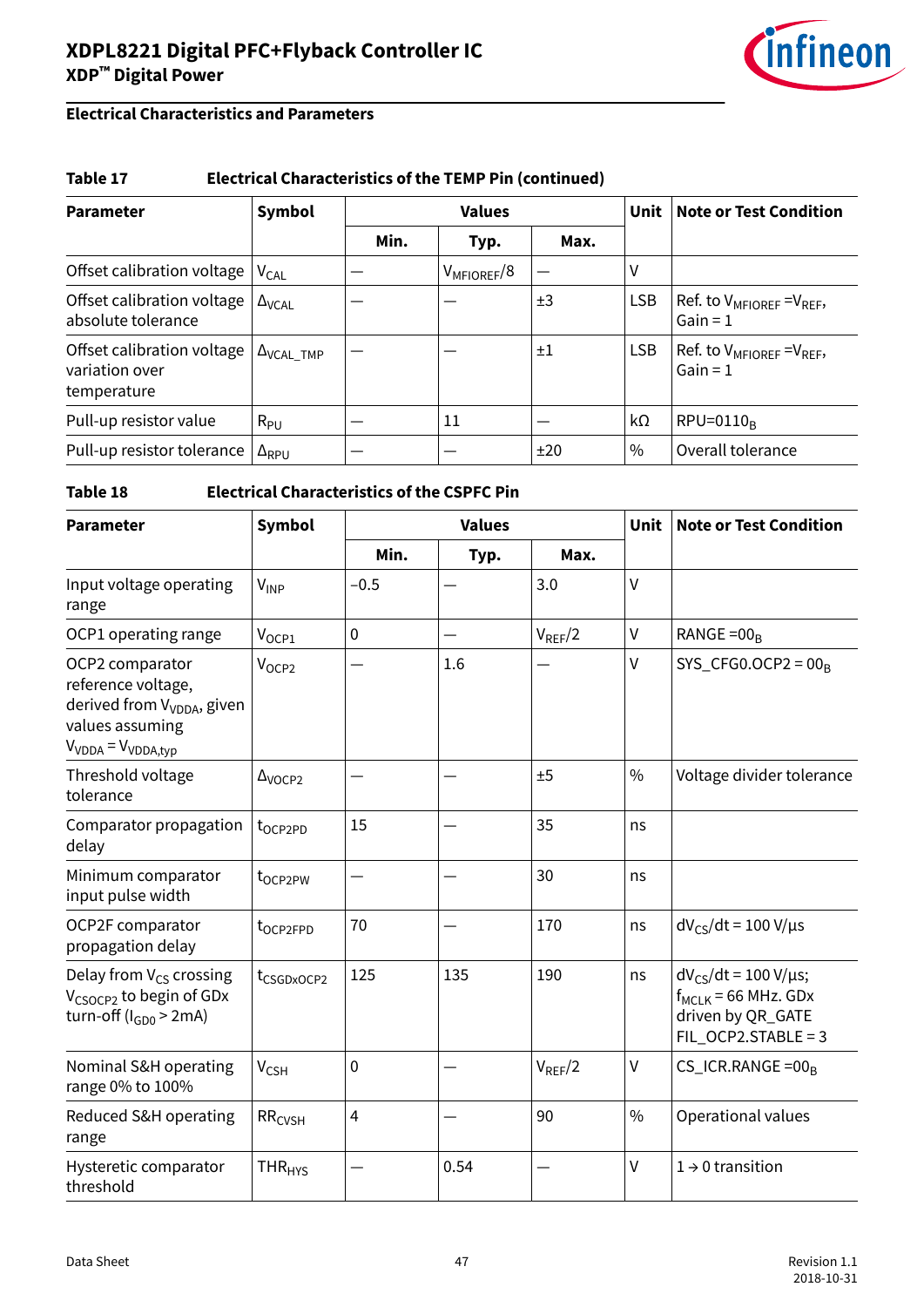

#### **Table 18 Electrical Characteristics of the CSPFC Pin (continued)**

| <b>Parameter</b>                                      | <b>Symbol</b>            |      | <b>Values</b> |      |    | <b>Note or Test Condition</b> |
|-------------------------------------------------------|--------------------------|------|---------------|------|----|-------------------------------|
|                                                       |                          | Min. | Typ.          | Max. |    |                               |
| Hysteretic comparator<br>threshold                    | <b>THR<sub>HYS</sub></b> |      | 1.53          |      | ٧  | $0 \rightarrow 1$ transition  |
| Hysteretic comparator<br>threshold tolerance          | $\Delta$ THRHYS          |      |               | ±120 | mV |                               |
| Hysteretic comparator<br>propagation delay            | t <sub>PDHYS</sub>       |      | 90            |      | ns | Rising edge                   |
| Hysteretic comparator<br>propagation delay            | t <sub>PDHYS</sub>       |      | 40            |      | ns | Falling edge                  |
| Hysteretic comparator<br>minimum input pulse<br>width | t <sub>PWHYS</sub>       |      |               | 300  | ns |                               |

#### **Table 19 Electrical Characteristics of the UART Pin**

| <b>Parameter</b>                                                                                      | <b>Symbol</b>                     | <b>Values</b> |       |       | <b>Unit</b> | <b>Note or Test Condition</b> |
|-------------------------------------------------------------------------------------------------------|-----------------------------------|---------------|-------|-------|-------------|-------------------------------|
|                                                                                                       |                                   | Min.          | Typ.  | Max.  |             |                               |
| Input clamping current,<br>low                                                                        | $-l_{CLL}$                        |               |       | 100   | μA          | only digital input            |
| Input clamping current,<br>high                                                                       | $I_{CLH}$                         |               |       | 100   | μA          | only digital input            |
| APD low voltage (active<br>pull-down while device is<br>not powered or gate<br>driver is not enabled) | VAPD                              |               |       | 1.6   | $\vee$      | $I_{GD} = 5$ mA               |
| Input capacitance                                                                                     | $C_{INPUT}$                       |               |       | 25    | рF          |                               |
| Input low voltage                                                                                     | $V_{IL}$                          |               |       | 1.0   | $\vee$      |                               |
| Input high voltage                                                                                    | $V_{\text{IH}}$                   | 2.1           |       |       | $\vee$      |                               |
| Input low current with<br>active weak pull-up WPU                                                     | $-I_{LPU}$                        | 30            |       | 90    | μA          | Measured at max. $V_{II}$     |
| <b>UART</b> baudrate                                                                                  | f <sub>UART</sub>                 | $-5%$         | 57600 | $+5%$ | baud        |                               |
| Time between bytes<br>within a UART frame                                                             | t <sub>UART, intra-</sub><br>byte |               |       | 500   | μs          |                               |
| Waiting time after a<br>missing response                                                              | t <sub>UART,error</sub>           | 15            |       |       | ms          |                               |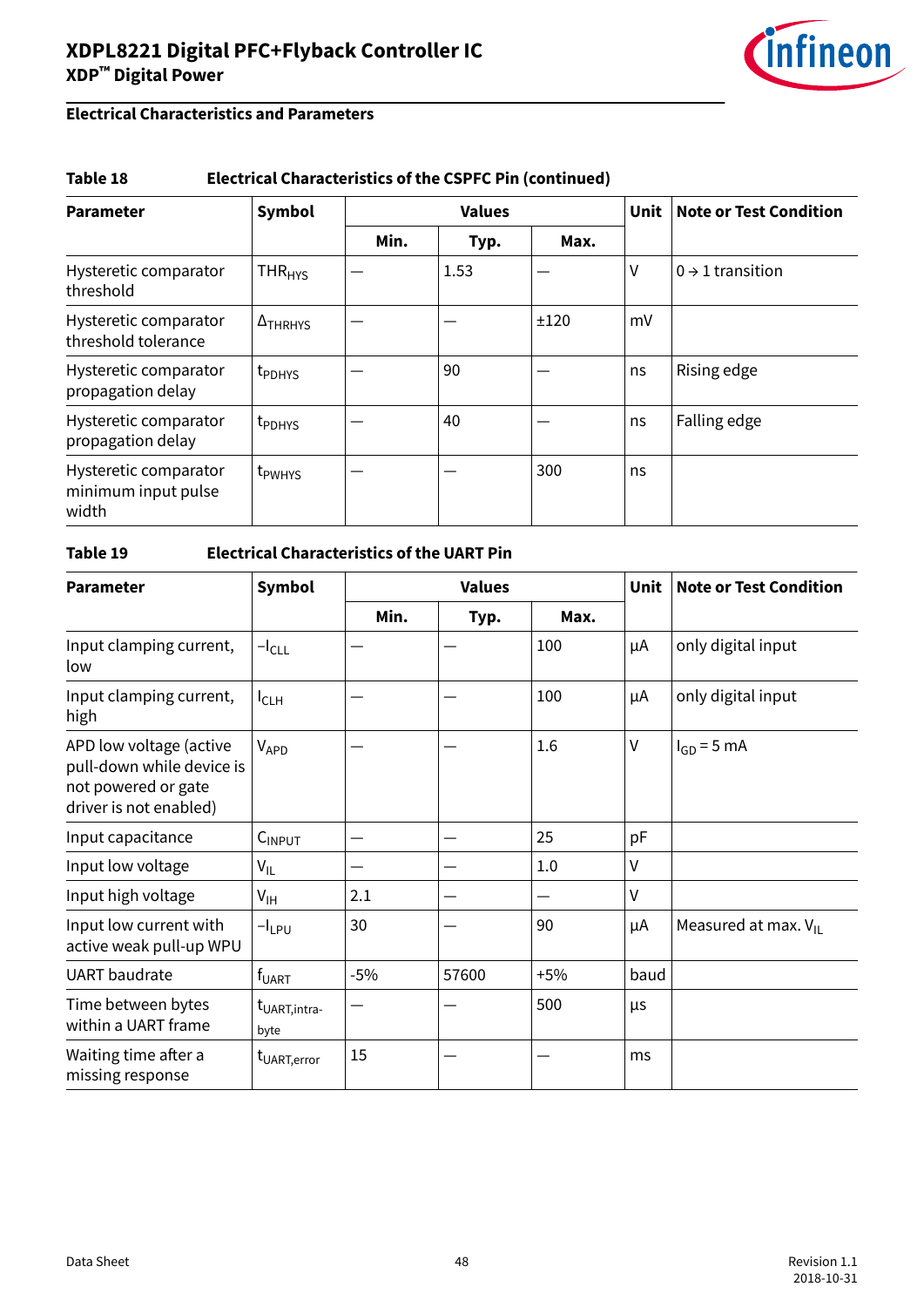

### **Electrical Characteristics and Parameters**

#### **Table 20 Electrical Characteristics of the GDPFC Pin**

| <b>Parameter</b>                                                                                      | <b>Symbol</b>            | <b>Values</b>   |                    |                  |               | Unit<br><b>Note or Test Condition</b>                                         |
|-------------------------------------------------------------------------------------------------------|--------------------------|-----------------|--------------------|------------------|---------------|-------------------------------------------------------------------------------|
|                                                                                                       |                          | Min.            | Typ.               | Max.             |               |                                                                               |
| APD low voltage (active<br>pull-down while device is<br>not powered or gate<br>driver is not enabled) | VAPD                     |                 |                    | 1.6              | $\mathsf{V}$  | $I_{GD} = 5$ mA                                                               |
| $R_{\rm PPD}$ value                                                                                   | R <sub>PPD</sub>         |                 | 600                |                  | $k\Omega$     | Permanent pull-down<br>resistor inside gate<br>driver                         |
| R <sub>PPD</sub> tolerance                                                                            | $\Delta_{\text{PPD}}$    |                 |                    | ±25              | $\frac{0}{0}$ | Permanent pull-down<br>resistor inside gate<br>driver                         |
| Driver output low<br>impedance for GD1/2                                                              | $R_{GDL}$                |                 |                    | 7.0              | Ω             | $T_J \le 125$ °C, $I_{GD} = 0.1$ A                                            |
| Nominal output high<br>voltage in PWM mode                                                            | $V_{GDH}$                |                 | 10.5               |                  | V             | $GDx_CFG.VOL = 3$ ,<br>$I_{GDH} = -1$ mA                                      |
| Output voltage tolerance                                                                              | $\Delta$ <sub>VGDH</sub> |                 |                    | ±5               | $\frac{0}{0}$ | Tolerance of<br>programming options if<br>$V_{GDH}$ > 10 V, $I_{GDH}$ = -1 mA |
| Rail-to-rail output high<br>voltage                                                                   | <b>V<sub>GDHRR</sub></b> | $V_{VCC}$ - 0.5 |                    | V <sub>VCC</sub> | V             | If $V_{VCC}$ < programmed<br>V <sub>GDH</sub> and output at high<br>state     |
| Output high current in<br>PWM mode for GD1/2                                                          | $-I$ <sub>GDH</sub>      |                 | 104                |                  | mA            | $GDx_CFG.CUR = 24$                                                            |
| Output high current<br>tolerance in PWM mode                                                          | $\Delta$ <sub>IGDH</sub> |                 |                    | ±15              | $\frac{0}{0}$ | Calibrated <sup>15)</sup>                                                     |
| Discharge current for<br>GD1/2                                                                        | <b>I</b> GDDIS           | 500             |                    |                  | mA            | $V_{GD}$ = 4 V and driver at<br>low state                                     |
| Output low reverse<br>current                                                                         | $-I$ GDREVL              |                 |                    | 100              | mA            | Applies if $V_{GD}$ < 0 V and<br>driver at low state                          |
| Output high reverse<br>current in PWM mode                                                            | <b>I</b> GDREVH          |                 | $1/6$ of $I_{GDH}$ |                  |               | Applies if<br>$V_{GD}$ > $V_{GDH}$ + 0.5 V (typ)<br>and driver at high state  |

<sup>15</sup> referred to GDx\_CFG.CUR = 16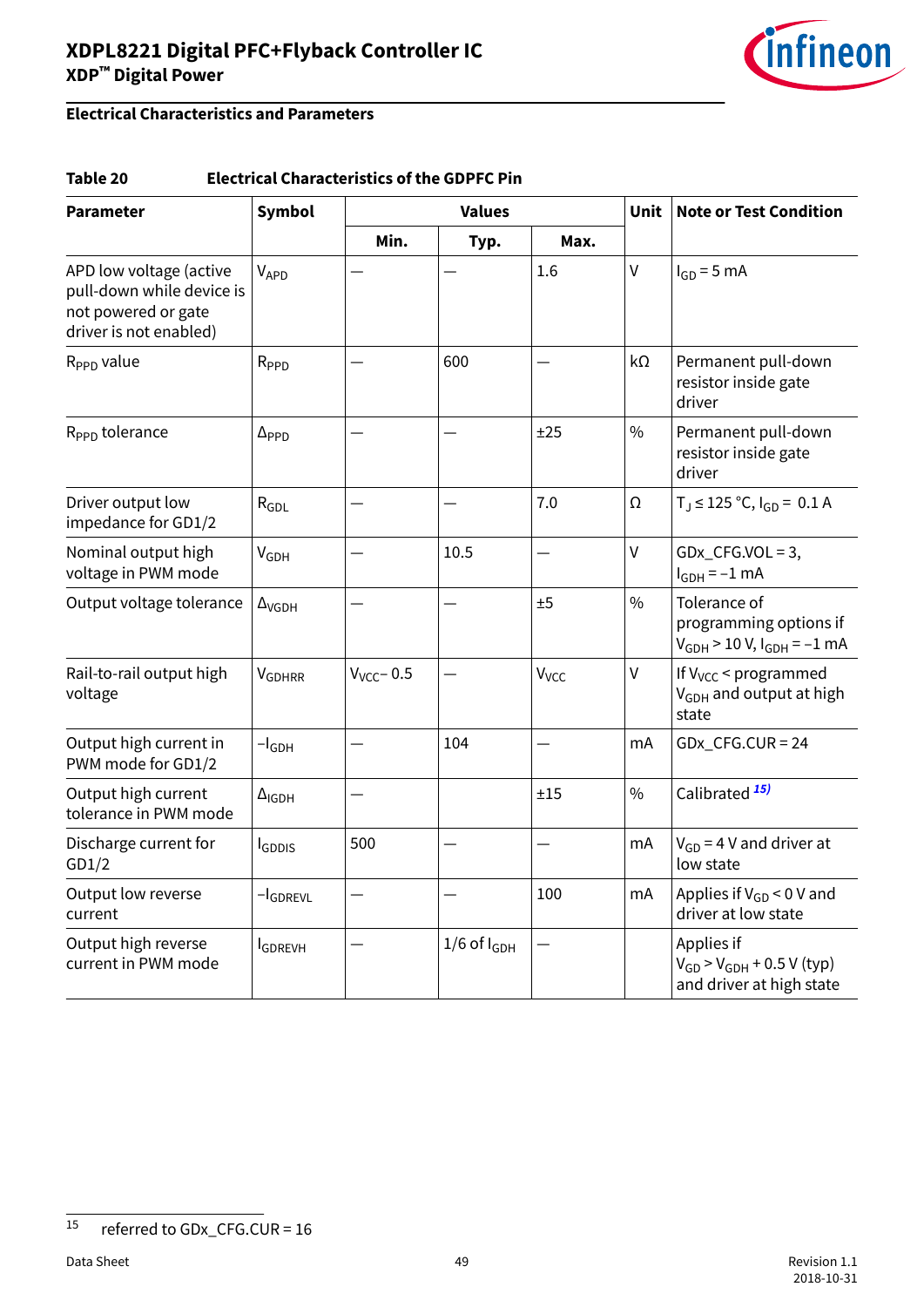

#### **Electrical Characteristics and Parameters**

#### **Table 21 Electrical Characteristics of the A/D Converter**

| <b>Parameter</b>       | <b>Symbol</b> | Values |      |      |         | Unit   Note or Test Condition |
|------------------------|---------------|--------|------|------|---------|-------------------------------|
|                        |               | Min.   | Typ. | Max. |         |                               |
| Integral non-linearity | INL           |        |      |      | $LSB_8$ | <b>16)</b>                    |

#### **Table 22 Electrical Characteristics of the Reference Voltage**

| <b>Parameter</b>              | Symbol                      |      | <b>Values</b> |      | Unit   Note or Test Condition |                                        |
|-------------------------------|-----------------------------|------|---------------|------|-------------------------------|----------------------------------------|
|                               |                             | Min. | Typ.          | Max. |                               |                                        |
| Reference voltage             | $\mathsf{V}_{\mathsf{REF}}$ |      | 2.428         |      | ν                             |                                        |
| <b>VREF</b> overall tolerance | $\Delta$ <sub>VREF</sub>    |      |               | ±1.5 | $^{\circ}$ %                  | Trimmed, $T_i \le 125$ °C and<br>aging |

#### **Table 23 Electrical Characteristics of the OTP Programming**

| <b>Parameter</b>                                                                     | Symbol      | <b>Values</b> |      |                         | Unit | <b>Note or Test Condition</b>        |
|--------------------------------------------------------------------------------------|-------------|---------------|------|-------------------------|------|--------------------------------------|
|                                                                                      |             | Min.          | Typ. | Max.                    |      |                                      |
| OTP programming<br>voltage at the VCC pin for<br>range $C000_H$ to CFFF <sub>H</sub> | $V_{PP}$    | 7.35          | 7.5  | 7.65                    | ۷    | Operational values                   |
| OTP programming<br>voltage at the VCC pin for<br>range $D000_H$ to DFFF $H$          | $V_{PP}$    | 9.0           |      | <b>V</b> <sub>VCC</sub> | ۷    | Operational values                   |
| OTP programming<br>current                                                           | <b>I</b> pp |               | 1.6  |                         | mA   | Programming of 4 bits in<br>parallel |

#### **Table 24 Electrical Characteristics of the Clock Oscillators**

| <b>Parameter</b>                                                              | Symbol                         |        | <b>Values</b> |        | <b>Unit</b>   | <b>Note or Test Condition</b>                          |
|-------------------------------------------------------------------------------|--------------------------------|--------|---------------|--------|---------------|--------------------------------------------------------|
|                                                                               |                                | Min.   | Typ.          | Max.   |               |                                                        |
| Master clock oscillation<br>period including all<br>variations                | $t_{MCLK}$                     | 19.2   | 20.0          | 21.1   | ns            | In reference to 50 MHz<br><b>TMCLK</b>                 |
| Main clock oscillator<br>frequency variation of<br>stored DPARAM<br>frequency | $\Delta_{\text{MCLK}}$         | $-3.2$ |               | $+2.0$ | $\frac{0}{0}$ | Temperature drift and<br>aging only, 50 MHz $f_{MCLK}$ |
| Standby clock oscillator<br>frequency                                         | <sup>t</sup> STBCLK            | 96     | 100           | 104    | kHz           | Trimming tolerance at<br>$T_A = 25 °C$                 |
| Standby clock oscillator<br>frequency                                         | $\epsilon$ f <sub>STBCLK</sub> | 90     | 100           | 110    | kHz           | Overall tolerance                                      |

 $16$  ADC capability measured via channel MFIO without errors due to switching of neighbouring pins, e.g. gate drivers, measured with STC = 5. MFIO buffer non-linearity masked out by taking ADC output values  $\geq$  30 only.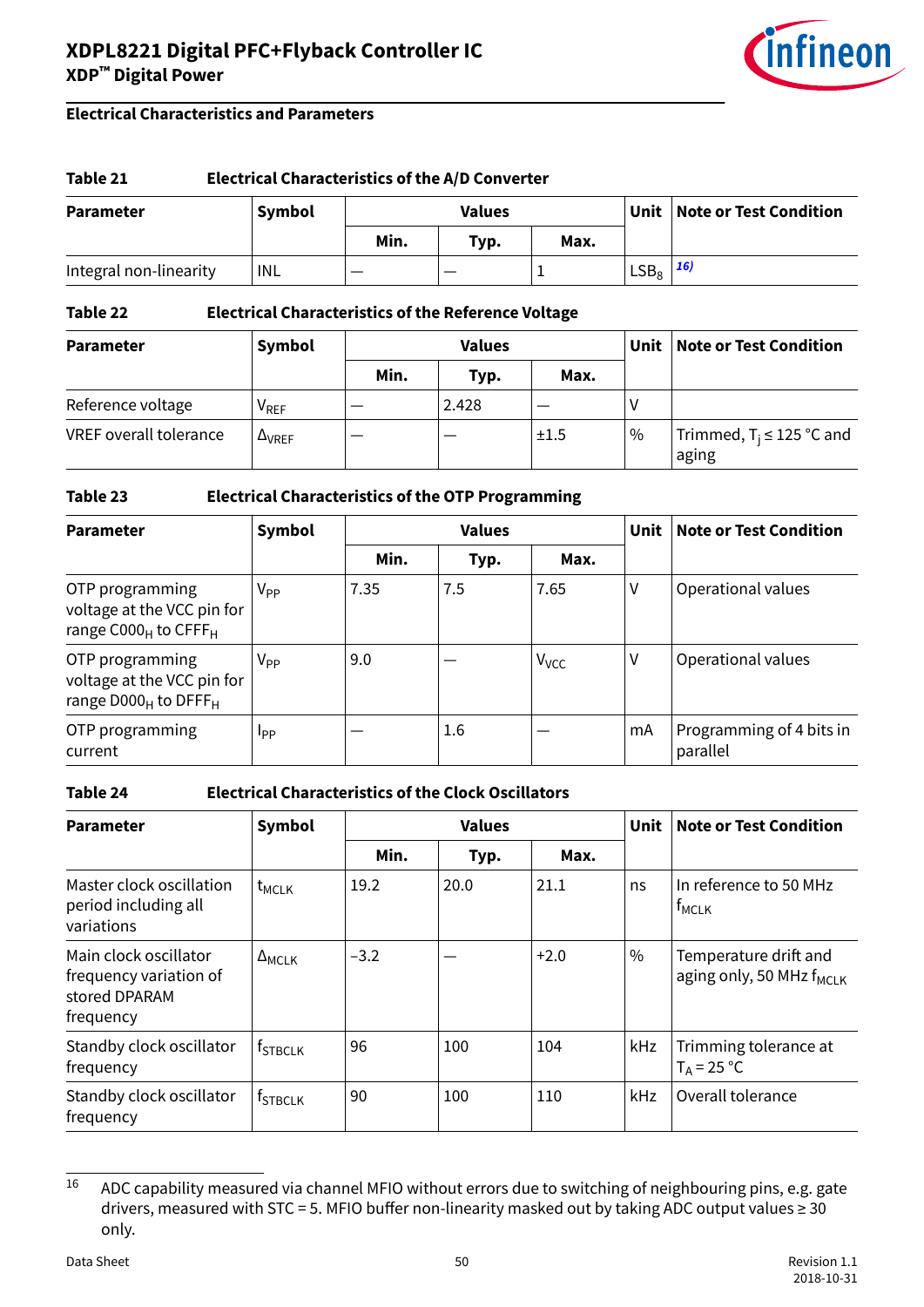

### **Electrical Characteristics and Parameters**

#### **Table 25 Electrical Characteristics of the Temperature Sensor**

| <b>Parameter</b>                                 | Symbol                | <b>Values</b> |      |      | Unit       | <b>Note or Test Condition</b>                       |
|--------------------------------------------------|-----------------------|---------------|------|------|------------|-----------------------------------------------------|
|                                                  |                       | Min.          | Typ. | Max. |            |                                                     |
| Temperature sensor ADC<br>output operating range | $\sf{ADC}_{\sf TFMP}$ | O             |      | 190  | <b>LSB</b> | $ADC$ <sub>TEMP</sub> = 40 +<br>temperature $/$ °C) |
| Temperature sensor<br>tolerance                  | $\Delta$ TEMP         |               |      | ±6   | Κ          | Incl. ADC conversion<br>accuracy at $3\sigma$       |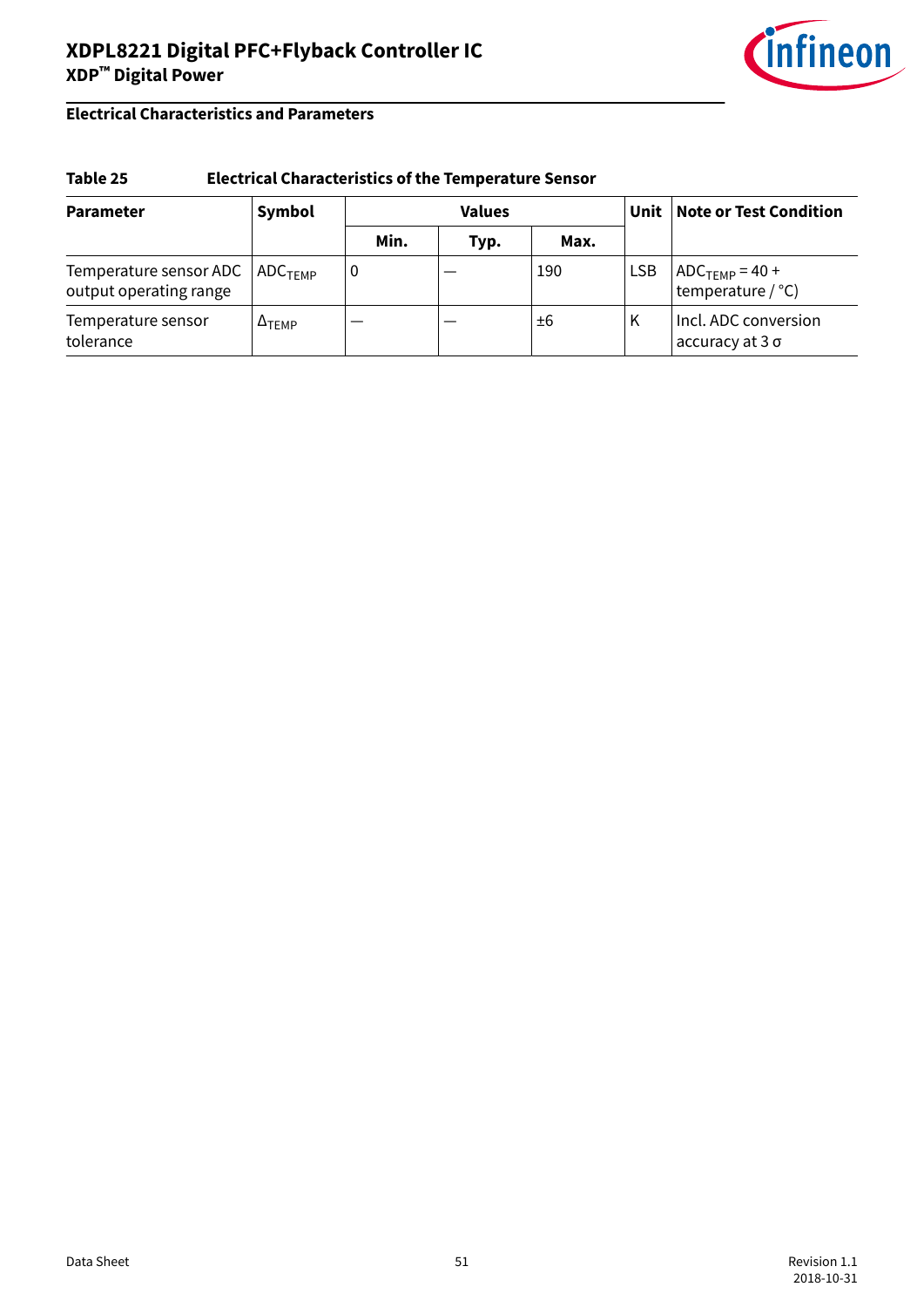

### <span id="page-51-0"></span>**Package Dimensions**

# **5 Package Dimensions**

The package dimensions of PG-DSO-16 are provided.



#### **Figure 31 Package Dimensions for PG-DSO-16**

Note: Dimensions in mm.

Note: You can find all of our packages, packing types and other package information on our Infineon Internet page "Products": http://www.infineon.com/products.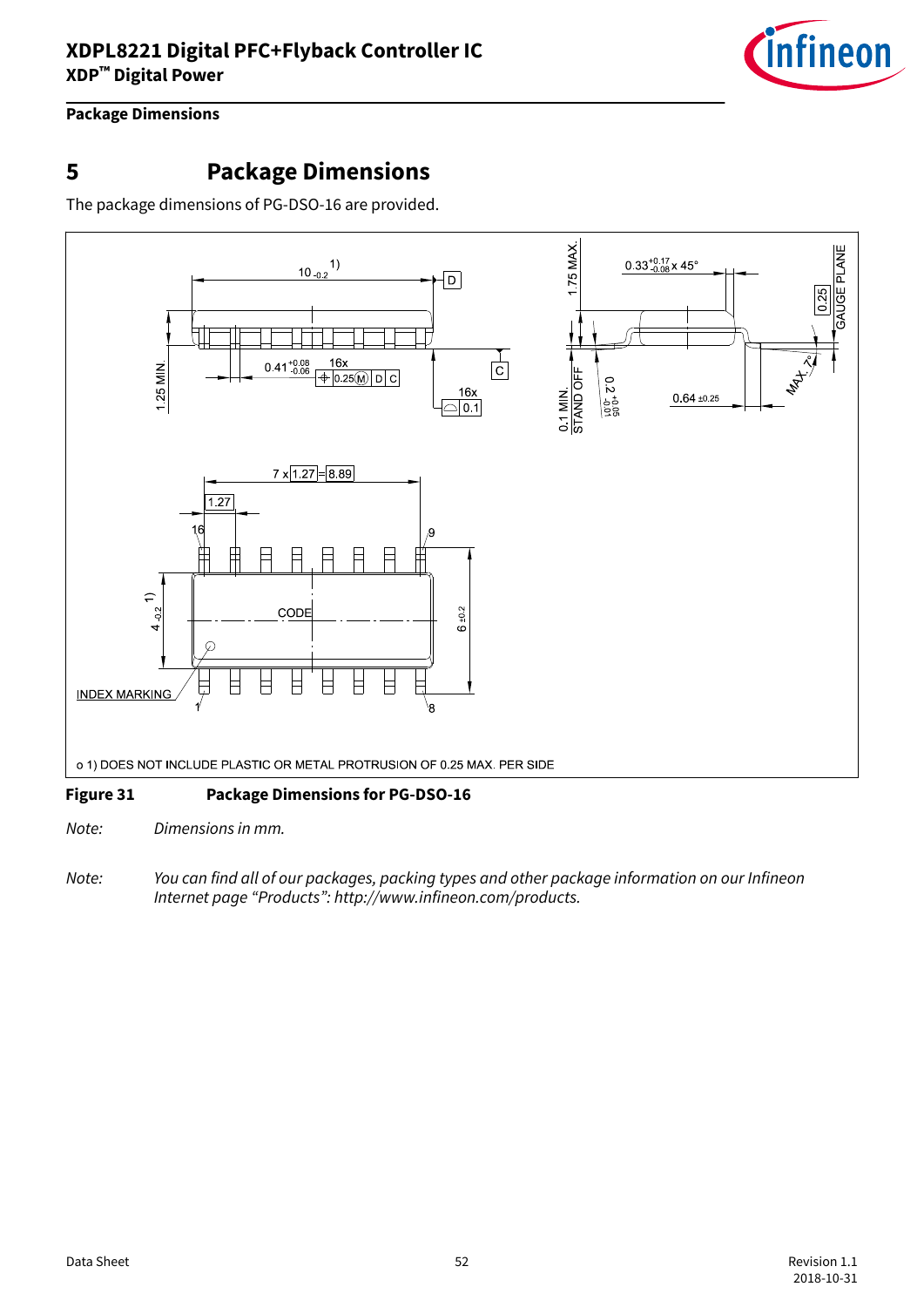

#### <span id="page-52-0"></span>**References**

### **6 References**

- **1.** Infineon Technologies AG: XDPL8221 Design Guide
- **2.** Infineon Technologies AG: XDPL8221 Reference Board Test Report
- **3.** Infineon Technologies AG: CoolMOS P7 power MOSFETs, **<http://www.infineon.com/P7>**
- **4.** Infineon Technologies AG: .dp Vision User Manual
- **5.** Infineon Technologies AG: .dp Interface Gen2 which can be ordered at **[http://ehitex.com/programmer/](http://ehitex.com/programmer/486/.dp-interface-board-gen2) [486/.dp-interface-board-gen2](http://ehitex.com/programmer/486/.dp-interface-board-gen2)**
- **6.** Infineon Technologies AG: .dp Interface Gen2 User Manual
- **7.** Infineon Technologies AG: XDP Programming Manual

## **Revision History**

Major changes since previous revision

#### **Revision History**

| <b>Revision</b> | <b>Description</b>                                                                                                                        |
|-----------------|-------------------------------------------------------------------------------------------------------------------------------------------|
| 1.1             | Indication of ambient temperature for IC is deleted.<br>UART dimming changed from duty cycle to dimming level.<br>Minor Change of wording |
| 1.0             | Minor change of wording                                                                                                                   |

# **Glossary**

#### **ABM**

#### Active Burst Mode (ABM)

Active Burst Mode is an operating mode of a switched-mode power supply for very light load conditions. The controller switches in bursts of pulses with a pause between bursts in which no switching is done.

#### **AC**

#### Alternating Current (AC)

An Alternating Current is a form of power supply in which the flow of electric charge periodically reverses direction.

#### **ADC**

#### Analog-to-Digital Converter (ADC)

An analog-to-digital converter is a device that converts a continuous physical quantity (usually voltage) to a digital number that represents the quantity's amplitude.

#### **BOM**

#### Bill of Materials (BOM)

A bill of materials is a list of the raw materials, sub-assemblies, intermediate assemblies, sub-components, parts and the quantities of each needed to manufacture an end product.

#### **CC**

#### Constant Current (CC)

Constant Current is a mode of a power supply in which the output current is kept constant regardless of the load.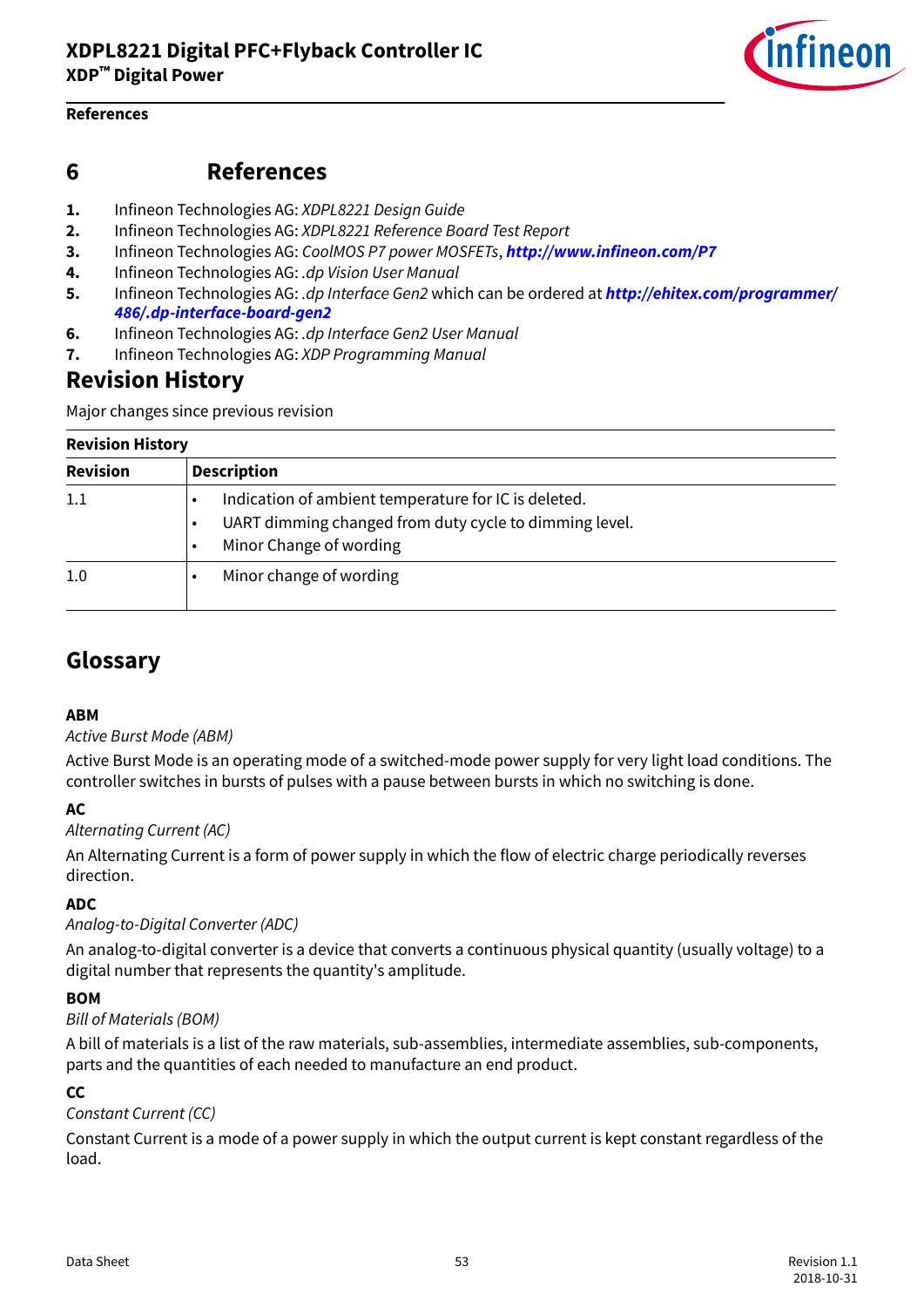

#### <span id="page-53-0"></span>**Glossary**

#### **CCM**

#### Continuous Conduction Mode (CCM)

Continuous Conduction Mode is an operational mode of a switching power supply in which the current is continuously flowing and does not return to zero.

#### **CRC**

#### Cyclic Redundancy Check (CRC)

A cyclic redundancy check is an error-detecting code commonly used to detect accidental changes to raw data.

#### **CV**

#### Constant Voltage (CV)

Constant Voltage is a mode of a power supply in which the output voltage is kept constant regardless of the load.

#### **DAC**

#### Digital-to-Analog Converter (DAC)

A digital-to-analog converter is a device that converts digital data into an analog signal (typically voltage).

#### **DC**

#### Direct Current (DC)

A Direct Current is a form of power supply in which the flow of electric charge is only into one direction.

#### **DCM**

#### Discontinuous Conduction Mode (DCM)

Discontinuous Conduction Mode is an operational mode of a switching power supply in which the current starts and returns to zero.

#### **ECG**

#### Electronic Control Gear (ECG)

An electronic control gear is a power supply which provides one or more light module(s) with the appropriate voltage or current.

#### **EMI**

#### Electro-Magnetic Interference (EMI)

Also called Radio Frequency Interference (RFI), this is a (usually undesirable) disturbance that affects an electrical circuit due to electromagnetic radiation emitted from an external source. The disturbance may interrupt, obstruct, or otherwise degrade or limit the effective performance of the circuit.

#### **FB**

#### Flyback (FB)

A flyback converter is a power converter with the inductor split to form a transformer, so that the voltage ratios are multiplied with an additional advantage of galvanic isolation between the input and any outputs.

#### **FW**

#### Firmware (FW)

A proprietary software exploiting a set of functions.

#### **GUI**

#### Graphic User Interface (GUI)

A graphical user interface is a type of interface that allows users to interact with electronic devices through graphical icons and visual indicators.

#### **HW**

#### Hardware (HW)

The collection of physical elements that comprise a computer system.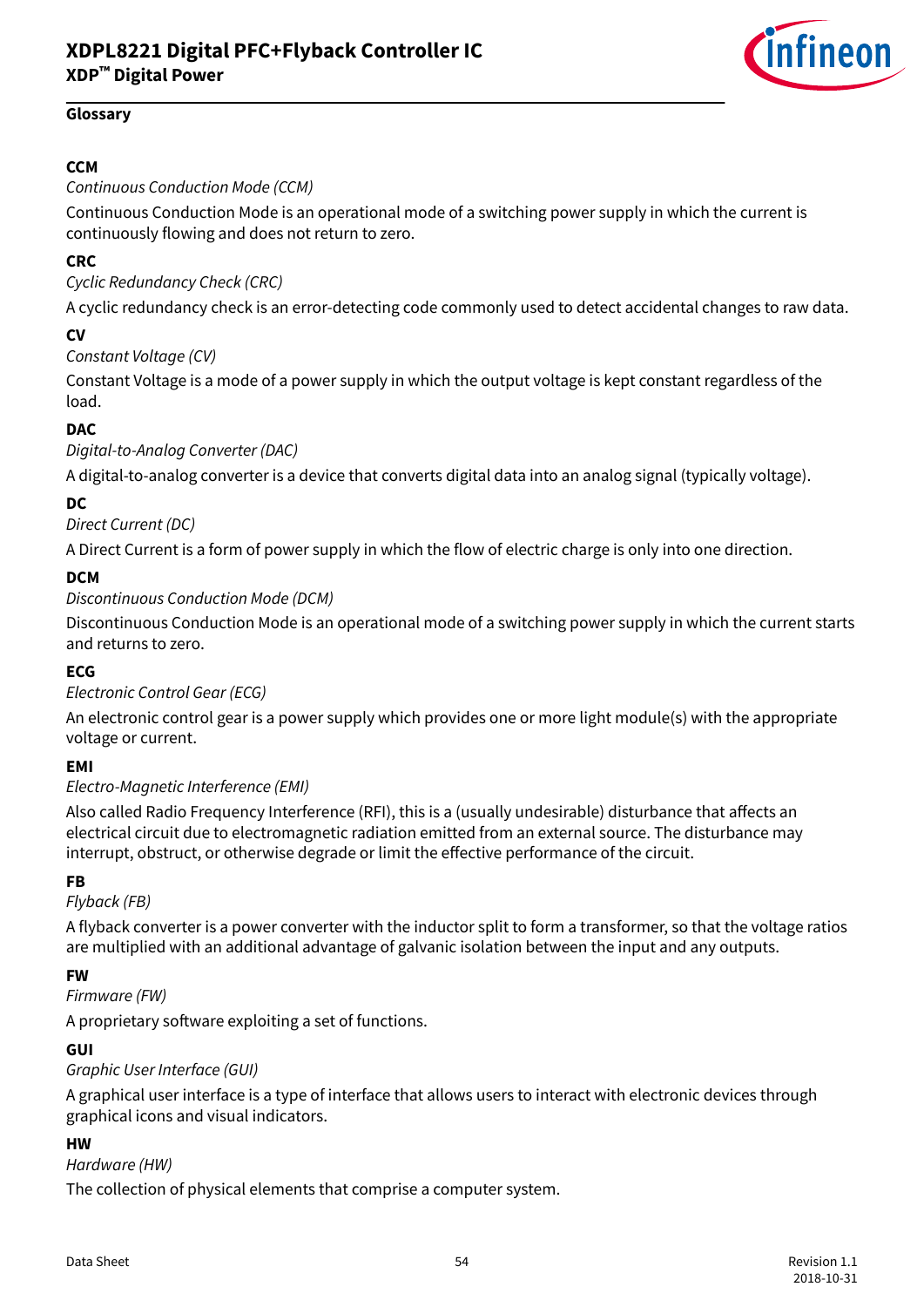

#### <span id="page-54-0"></span>**Glossary**

### **IC**

### Integrated Circuit (IC)

A miniaturized electronic circuit that has been manufactured in the surface of a thin substrate of semiconductor material. An IC may also be referred to as micro-circuit, microchip, silicon chip, or chip.

#### **IIR**

### Infinite Impulse Response (IIR)

Infinite impulse response is a property applying to many linear time-invariant systems. Common examples of linear time-invariant systems are most electronic and digital filters. Systems with this property have an impulse response which does not become exactly zero past a certain point, but continues indefinitely.

#### **LED**

#### Light Emitting Diode (LED)

A light-emitting diode is a two-lead semiconductor light source which emits light when activated.

#### **LP**

#### Limited Power (LP)

Limited Power is a mode of a power supply in which the output power is limited regardless of the load.

#### **NTC**

#### Negative Temperature Coefficient Thermistor (NTC)

A negative temperature coefficient thermistor is a type of resistor whose resistance declines over temperature.

#### **OCP1**

#### Overcurrent Protection Level 1 (OCP1)

The Overcurrent Protection Level 1 is limiting the current in a switched-mode power supply to limit the power delivered to the output of the power supply.

#### **OCP2**

#### Overcurrent Protection Level 2 (OCP2)

The Overcurrent Protection Level 2 is protecting the current in a switched-mode power supply from exceeding a maximum threshold.

#### **OTP**

#### One Time Programmable Memory (OTP)

A One-Time Programmable memory is a form of memory to which data can be written once. After writing, the data is stored permanently and cannot be further changed.

#### **PF**

#### Power Factor (PF)

Power factor is the ratio between the real power and the apparent power.

#### **PFC**

#### Power Factor Correction (PFC)

Power factor correction increases the power factor of an AC power circuit closer to 1 which corresponds to minimizing the reactive power of the power circuit.

#### **PSR**

#### Primary Side Regulated (PSR)

A Primary Side Regulated power supply controls its operation based on a property sensed on primary side of an isolated power supply.

#### **PWM**

#### Pulse Width Modulation (PWM)

Pulse-width modulation is a technique to encode an analog value into the duty cycle of a pulsing signal with arbitrary amplitude.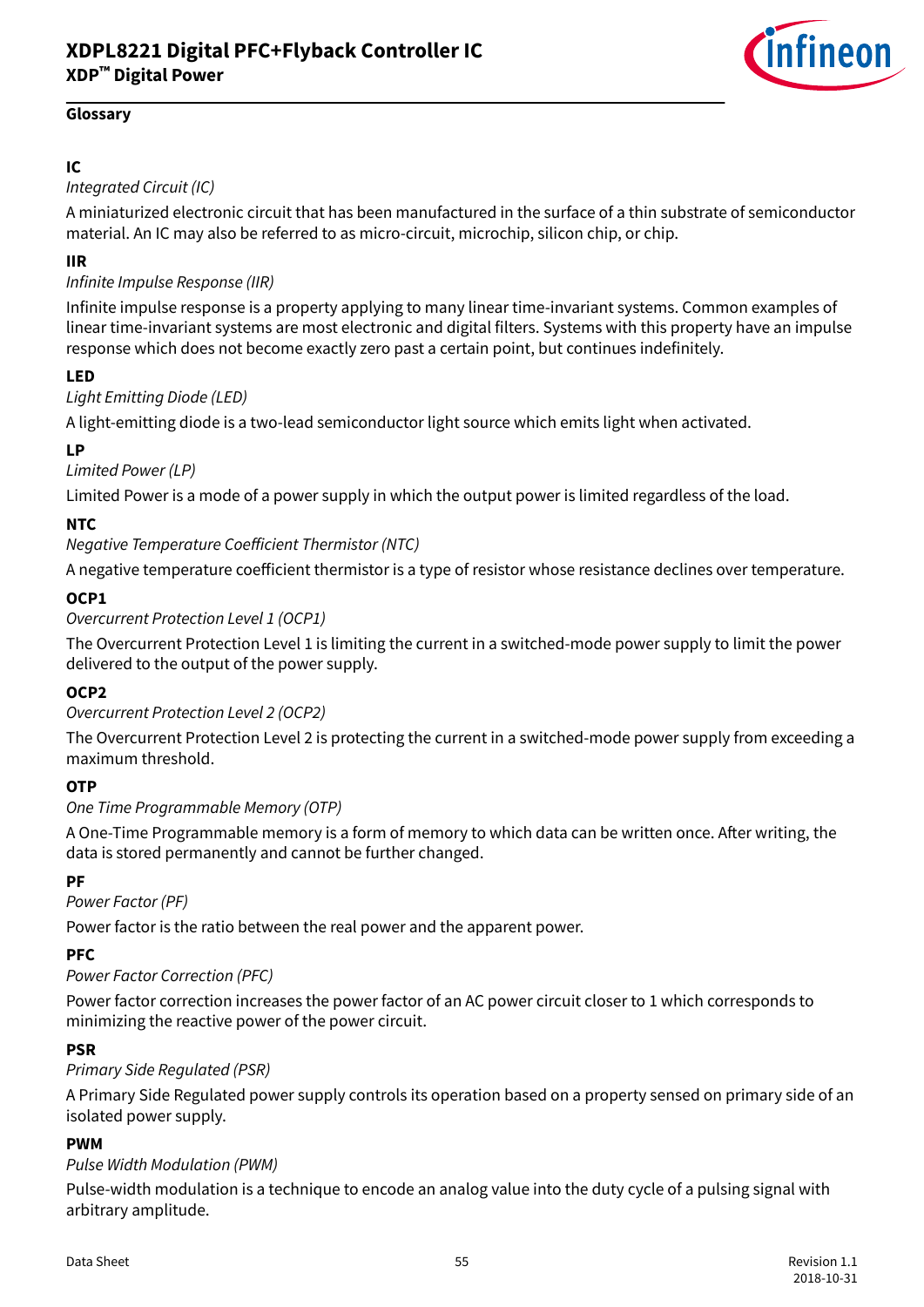

#### <span id="page-55-0"></span>**Glossary**

#### **QRM**

Quasi-Resonant Mode (QRM)

Quasi-Resonant Mode is an operating mode of a switched-mode power supply which maximizes efficiency. This is achieved by only switching at preferred times when switching losses are low.

#### **QRM1**

#### Quasi-Resonant Mode, switching in first valley (QRM1)

Quasi-Resonant Mode is an operating mode of a switched-mode power supply which maximizes efficiency. This is achieved by switching at the occurrence of the first valley of a signal which corresponds to a time when switching losses are low.

#### **QRMn**

#### Quasi-Resonant Mode, switching in valley n (QRMn)

Quasi-Resonant Mode is an operating mode of a switched-mode power supply which maximizes efficiency. This is achieved by switching at the occurence of an nth valley of a signal which corresponds to a time when switching losses are low.

#### **RAM**

#### Random Access Memory (RAM)

Random-access memory is a form of computer data storage which allows data items to be read and written regardless of the order in which data items are accessed.

#### **THD**

#### Total Harmonic Distortion (THD)

The total harmonic distortion of a signal is a measurement of the harmonic distortion present and is defined as the ratio of the sum of the powers of all harmonic components to the power of the fundamental frequency.

#### **UART**

#### Universal Asynchronous Receiver Transmitter (UART)

A universal asynchronous receiver transmitter is used for serial communications over a peripheral device serial port by translating data between parallel and serial forms.

#### **USB**

#### Universal Serial Bus (USB)

Universal Serial Bus is an industry standard that defines cables, connectors and communications protocols used in a bus for connection, communication, and power supply between computers and electronic devices.

#### **UVLO**

#### Undervoltage Lockout (UVLO)

The Undervoltage-Lockout is an electronic circuit used to turn off the power of an electronic device in the event of the voltage dropping below the operational value.